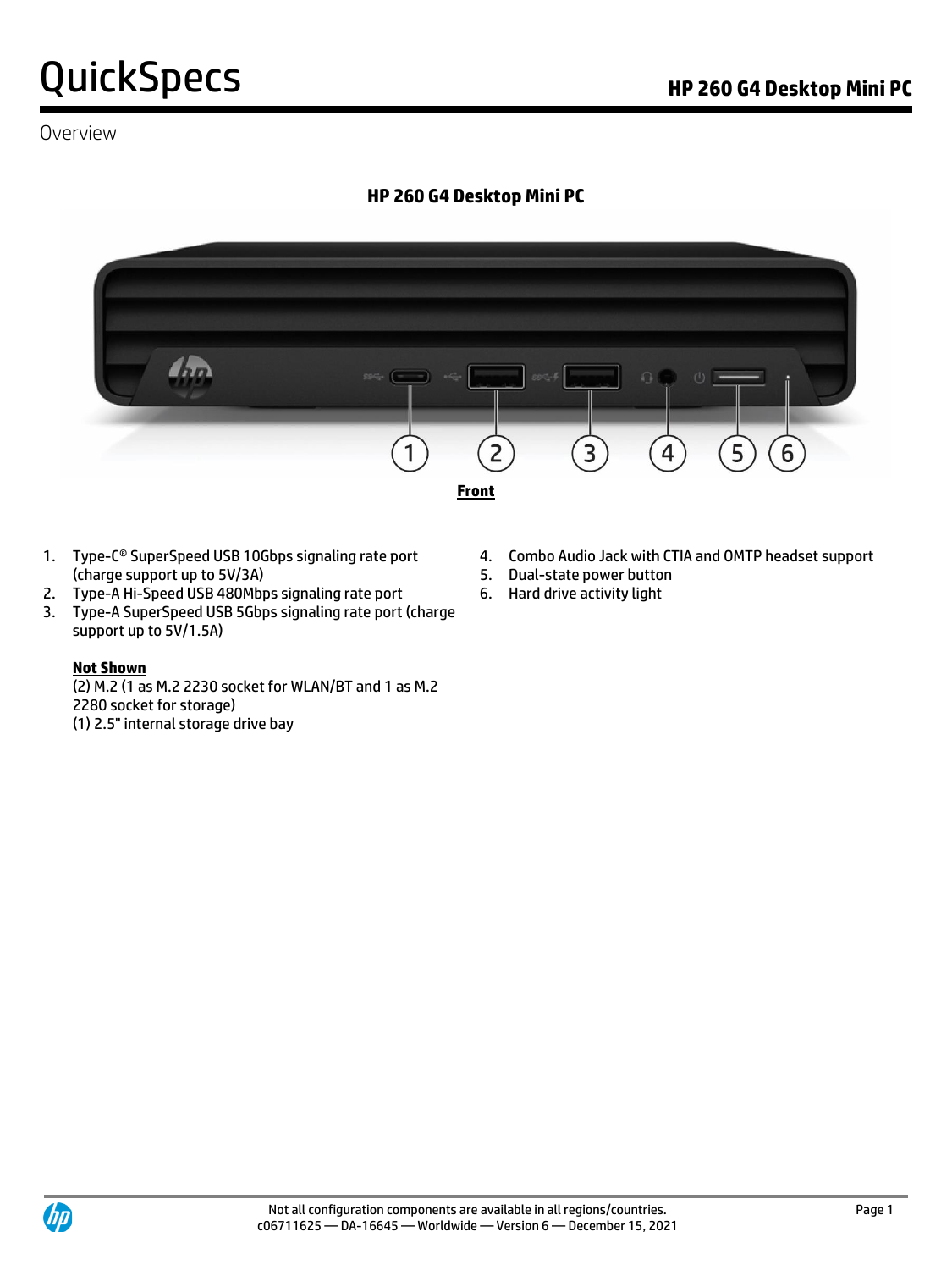### Overview



### 1. Serial 6. VGA

- 2. (2) Type-A SuperSpeed USB 5Gbps signaling rate port 7. Flex Port, choice of Serial<sup>1</sup>
- 3. (2) Type-A Hi-Speed USB 480Mbps signaling rate port 8. HDMI 1.4 (supporting wake from S4/S5 with keyboard/mouse 9. RJ45 network connector connected and enabled in BIOS) 10. External WLAN antenna opening<sup>1</sup>
- 4. Cover release thumbscrew 11. Power connector
- 5. Standard cable lock slot (10 mm) 12. Retractable Padlock loop

1. Must be configured at time of purchase

- 
- -
	-
	-
- 
- 
- 

### **At A Glance**

- 10<sup>th</sup> Generation Intel® processors<sup>1</sup> (up to Core™ i5), featuring integrated Intel® UHD Graphics
- Choice of Windows 10 Professional, Windows 10 Home, and FreeDOS
- Up to 32GB of DDR4 Synchronous Dynamic Random Access Memory (SDRAM)
- Optional M.2 PCIe NVMe solid state drives (SSD) enabling faster system startup and application launches
- Support for up to two monitors via two standard HDMI 1.4 and VGA connectors
- Serial port support comes standard, with ability to configure one additional for a total of two, enabling support for legacy peripherals
- Integrated 10/100/1000 Ethernet Controller
- Optional Wi-Fi 5 (802.11ac) connectivity
- Trusted Platform Module (TPM) 2.0<sup>2</sup>
- VESA mounting incorporated into chassis design
- Dust filter available
- High efficiency energy saving power supply
- PC chassis and all internal components and modules are manufactured with low halogen content<sup>3</sup>
- Protected by HP Services, including limited warranties up to 3-3-3 (terms and conditions vary by country; certain restrictions and exclusions apply); Care Packs available with up to 3 years Next Business Day Onsite Hardware Support
- Compliance with CE (Class B) / FCC (Class B) / UL (UL60950-1 / UL62368-1) / CSA (CSA C22.2 No.60950-1-07 / CSA C22.2 No. 62368-1-14) / ICES-003 / CCC / VCCI (Class B) / KCC (Class B)

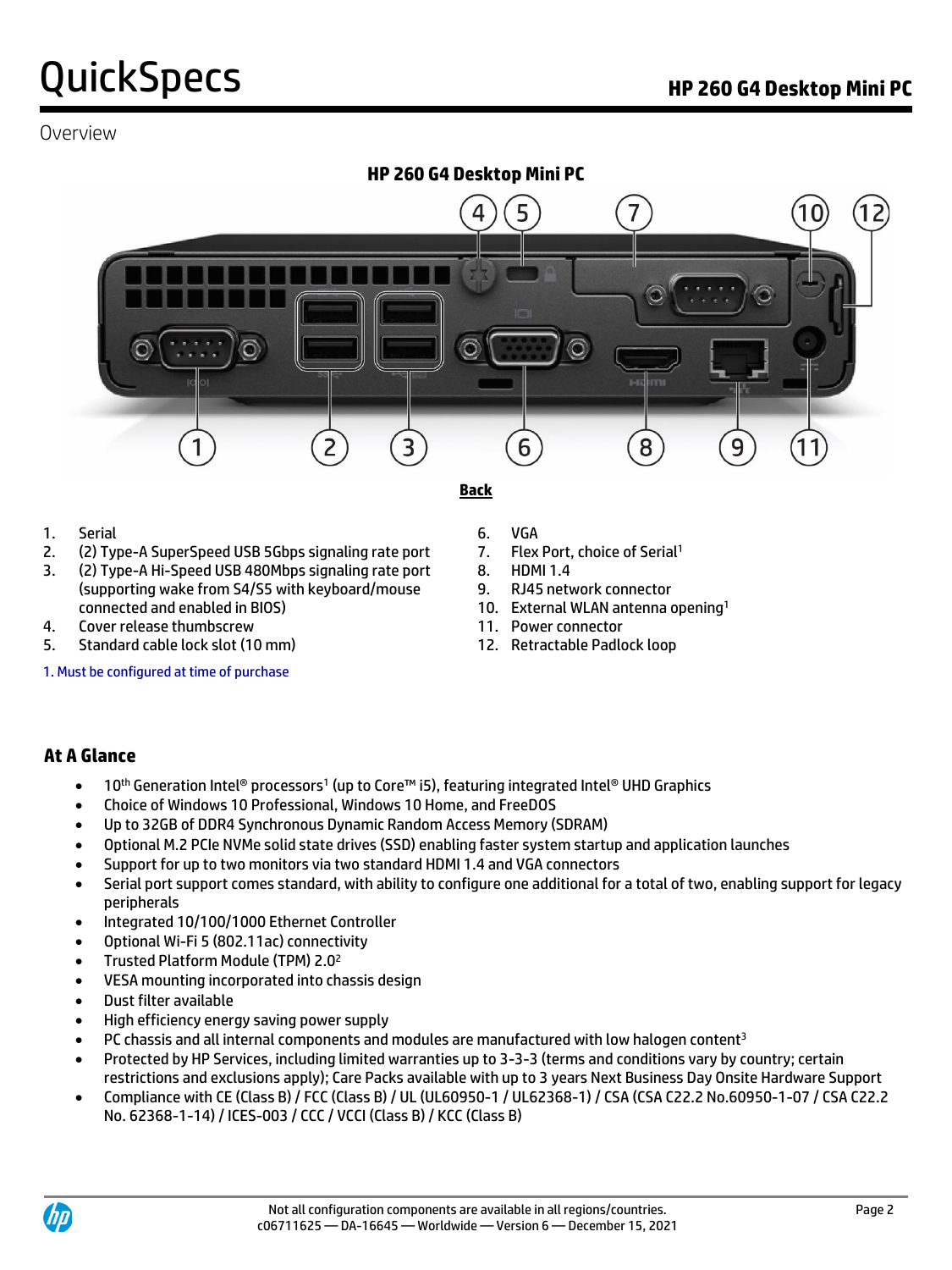### Overview

1. Multi core is designed to improve performance of certain software products. Not all customers or software applications will necessarily benefit from use of this technology. Performance and clock frequency will vary depending on application workload and your hardware and software configurations. Intel's numbering, branding and/or naming is not a measurement of higher performance.

2. In some scenarios, machines pre-configured with Windows OS might ship with TPM turned off.

3. External power supplies, power cords, cables and peripherals are not low halogen. Service parts obtained after purchase may not be low halogen.

**NOTE: See important legal disclosures for all listed specs in their respective features sections.**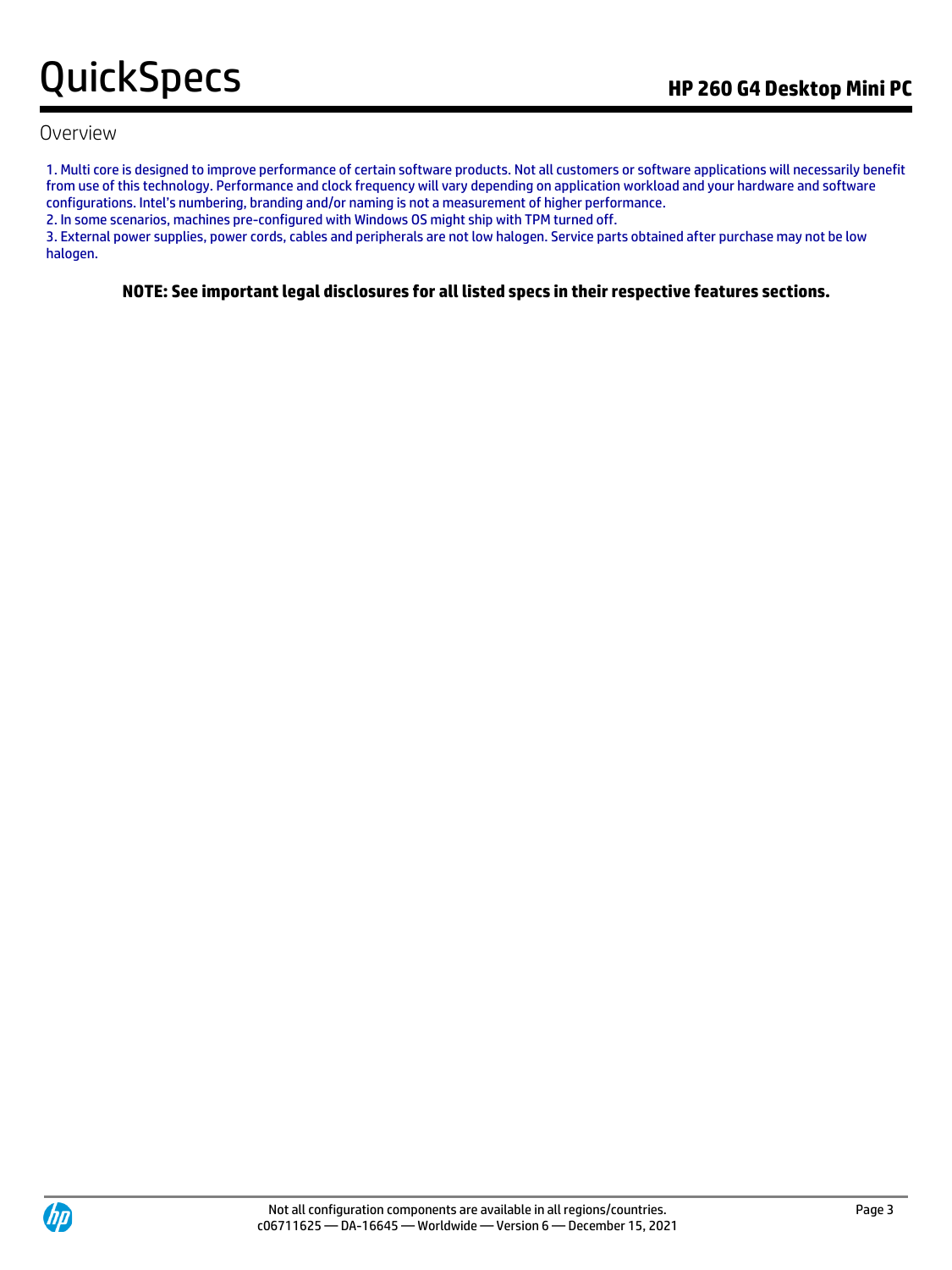Standard Features and Configurable Modules

### **OPERATING SYSTEMS**

| Preinstalled       | Windows 11 Pro <sup>1</sup><br>Windows 11 Pro Education <sup>1</sup><br>Windows 11 Home - HP recommends Windows 11 Pro for business <sup>1</sup><br>Windows 10 $Pro1,2$<br>Windows 10 Pro Education <sup>1,2</sup><br>Windows 10 Home - HP recommends Windows 11 Pro for business <sup>1,2</sup> |
|--------------------|--------------------------------------------------------------------------------------------------------------------------------------------------------------------------------------------------------------------------------------------------------------------------------------------------|
|                    | <b>FreeDOS</b>                                                                                                                                                                                                                                                                                   |
| Web-supported only | Windows 10 Pro (Windows 10 Enterprise available with a Volume Licensing Agreement) <sup>1,3</sup>                                                                                                                                                                                                |

1. Device comes with Windows 10 and a free Windows 11 upgrade or may be preloaded with Windows 11. Upgrade timing may vary by device. Features and app availability may vary by region. Certain features require specific hardware (see Windows 11 Specifications). 2. Not all features are available in all editions or versions of Windows. Systems may require upgraded and/or separately purchased hardware, drivers, software or BIOS update to take full advantage of Windows functionality. Windows is automatically updated and enabled. High speed interneet and Microsoft account required. ISP fees apply and additional requirements may apply over time for updates. See [http://www.windows.com](http://www.windows.com/).

3. This system is preinstalled with Windows 10 Pro software and also comes with a license for Windows 11 Pro software and provision for recovery software. You may only use one version of the Windows software at a time. Switching between versions will require you to uninstall one version and install the other version. You must back up all data (files, photos, etc.) before uninstalling and installing operating systems to avoid loss of your data.

**NOTE:** HP tested Windows 10, version 1909 on this platform. For testing information on newer versions of Windows 10, please see [https://support.hp.com/document/c05195282.](https://support.hp.com/document/c05195282)

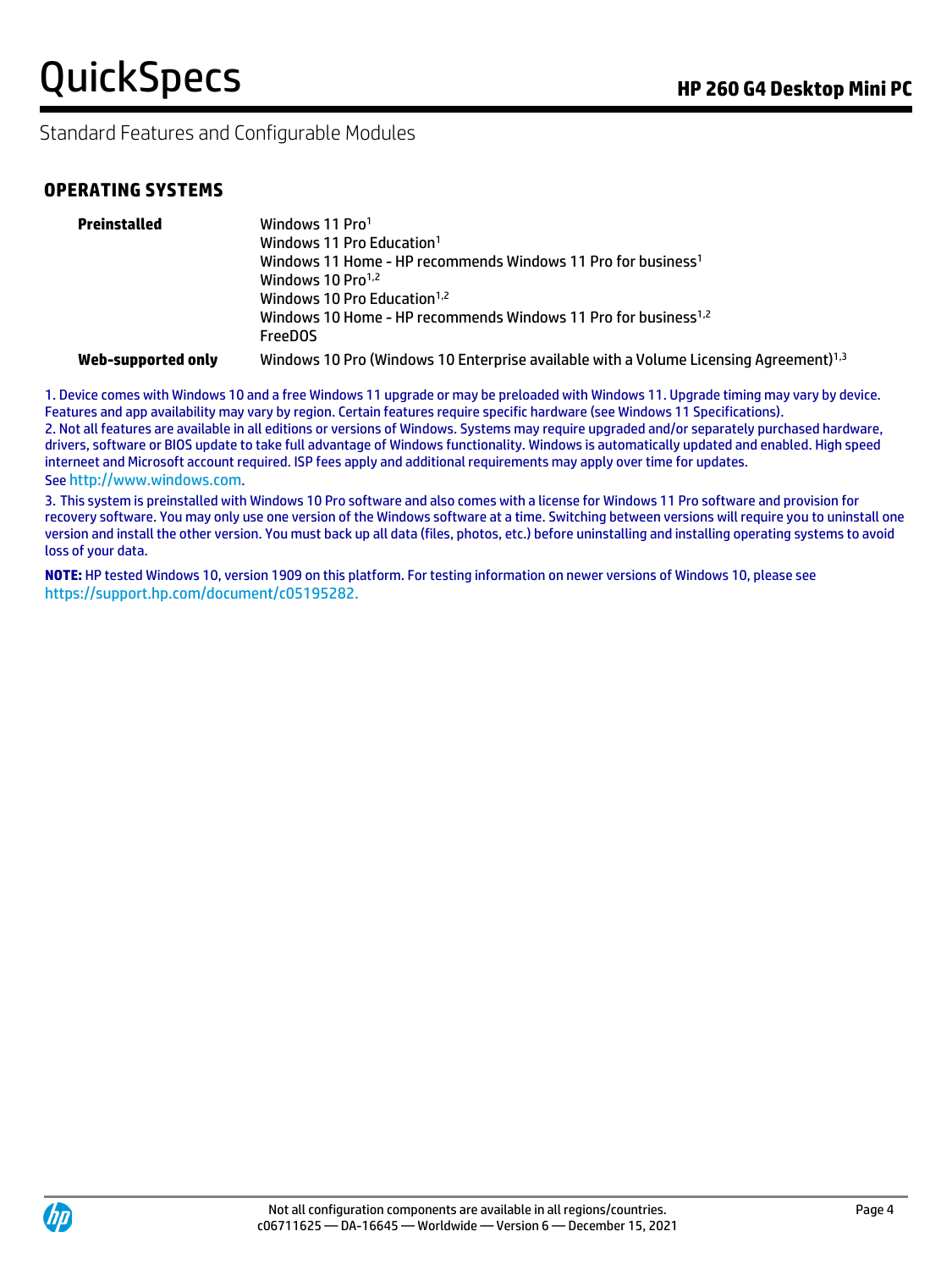# Standard Features and Configurable Modules

### **PROCESSORS**

### **Intel® 10th Generation Core™ Processors**

Intel<sup>®</sup> Core™ i5-10210U Processor<sup>1</sup> 15W 1.6 GHz base frequency Up to 4.2 GHz max. turbo frequency with Intel® Turbo Boost Technology<sup>2</sup> 6 MB cache, 4 cores, 8 threads Intel® UHD Graphics Supports DDR4 memory up to 2666 MT/s data rate

Intel<sup>®</sup> Core™ i3-10110U Processor<sup>1</sup> 15W 2.1 GHz base frequency Up to 4.1 GHz max. turbo frequency with Intel® Turbo Boost Technology<sup>2</sup> 4 MB cache, 2 cores, 4 threads Intel® UHD Graphics Supports DDR4 memory up to 2666 MT/s data rate

#### **Intel® Pentium® Processors**

Intel® Pentium® Gold 6405U Processor<sup>1</sup> 15W 2.4 GHz base frequency 2 MB cache, 2 cores, 4 threads Intel® UHD Graphics Supports DDR4 memory up to 2400 MT/s data rate

#### **Intel® Generation Celeron® Processors**

Intel® Celeron® 5205U Processor<sup>1</sup> 15W 1.9 GHz base frequency 2 MB cache, 2 cores, 2 threads Intel® UHD Graphics Supports DDR4 memory up to 2400 MT/s data rate

1: Multi-core is designed to improve performance of certain software products. Not all customers or software applications will necessarily benefit from use of this technology. Performance and clock frequency will vary depending on application workload and your hardware and software configurations. Intel's numbering, branding and/or naming is not a measurement of higher performance. 2. Intel® Turbo Boost technology requires a PC with a processor with Intel Turbo Boost capability. Intel Turbo Boost performance varies depending on hardware, software and overall system configuration. See www.intel.com/technology/turboboost for more information.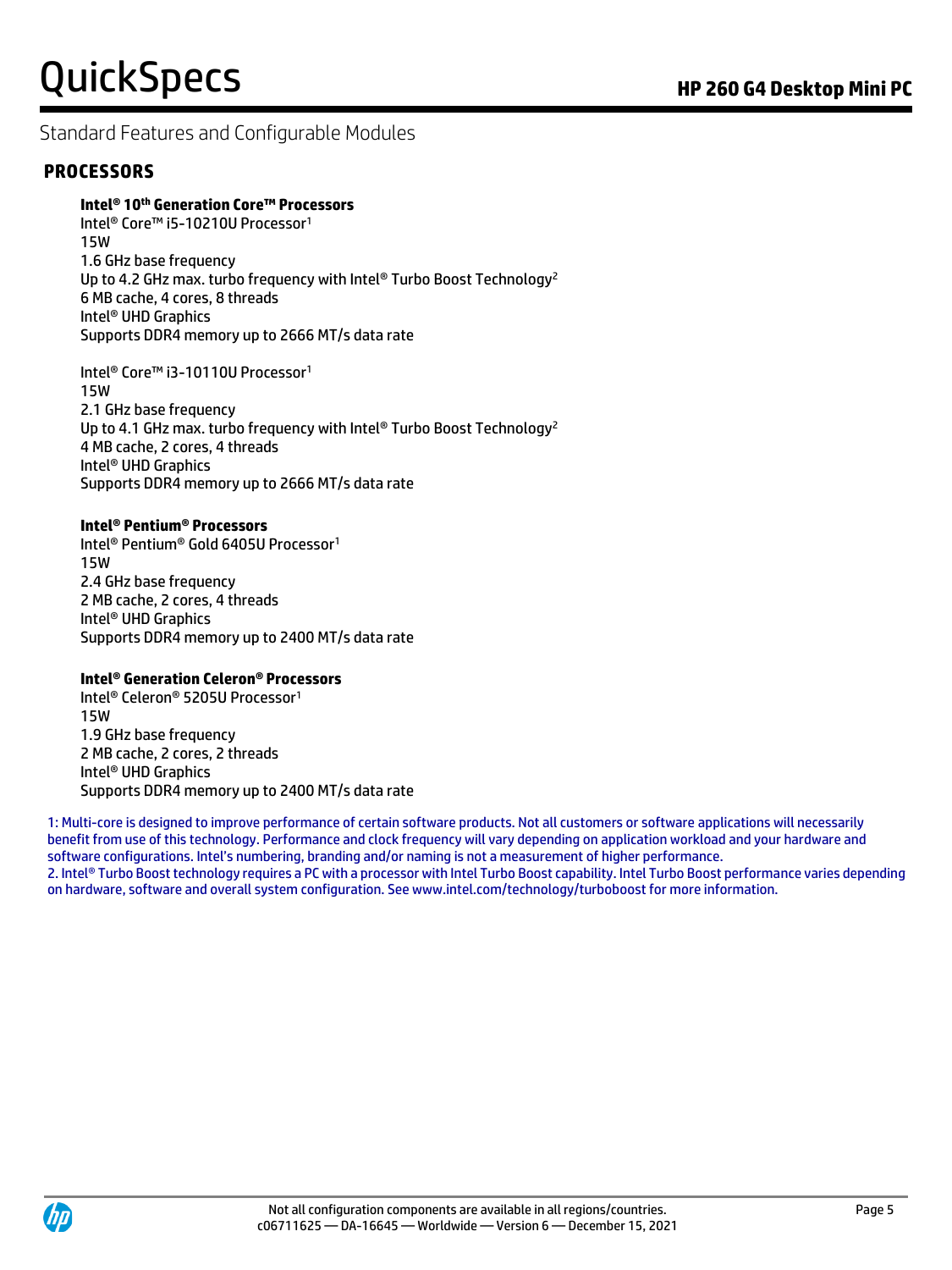Standard Features and Configurable Modules

### **GRAPHICS**

### **Integrated**

Intel® UHD Graphics

**NOTE:** Intel® integrated UHD Graphics varies by processor

### **STORAGE\***

### **2.5 inch SATA Hard Disk Drives (HDD)**

500GB 7200RPM 2.5in SATA HDD

1TB 7200RPM 2.5in SATA HDD

1TB 5400RPM 2.5in SATA HDD

2TB 5400RPM 2.5in SATA HDD

### **M.2 PCIe NMVe Solid State Drives (SSD)**

256GB M.2 2280 PCIe NVMe SSD

512GB M.2 2280 PCIe NVMe SSD

128GB M.2 2280 PCIe NVMe Three Layer Cell SSD

256GB M.2 2280 PCIe NVMe Three Layer Cell SSD

512GB M.2 2280 PCIe NVMe Three Layer Cell SSD

1TB M.2 2280 PCIe NVMe Three Layer Cell SSD

256GB Intel® PCIe® NVMe™ QLC + 32 GB Intel® Optane™

512GB Intel® PCIe® NVMe™ QLC + 32 GB Intel® Optane™

**\*NOTE:** For hard drives and solid state drives, GB = 1 billion bytes. TB = 1 trillion bytes. Actual formatted capacity is less. Up to 36 GB (for Windows 10) of system disk is reserved for the system recovery software.

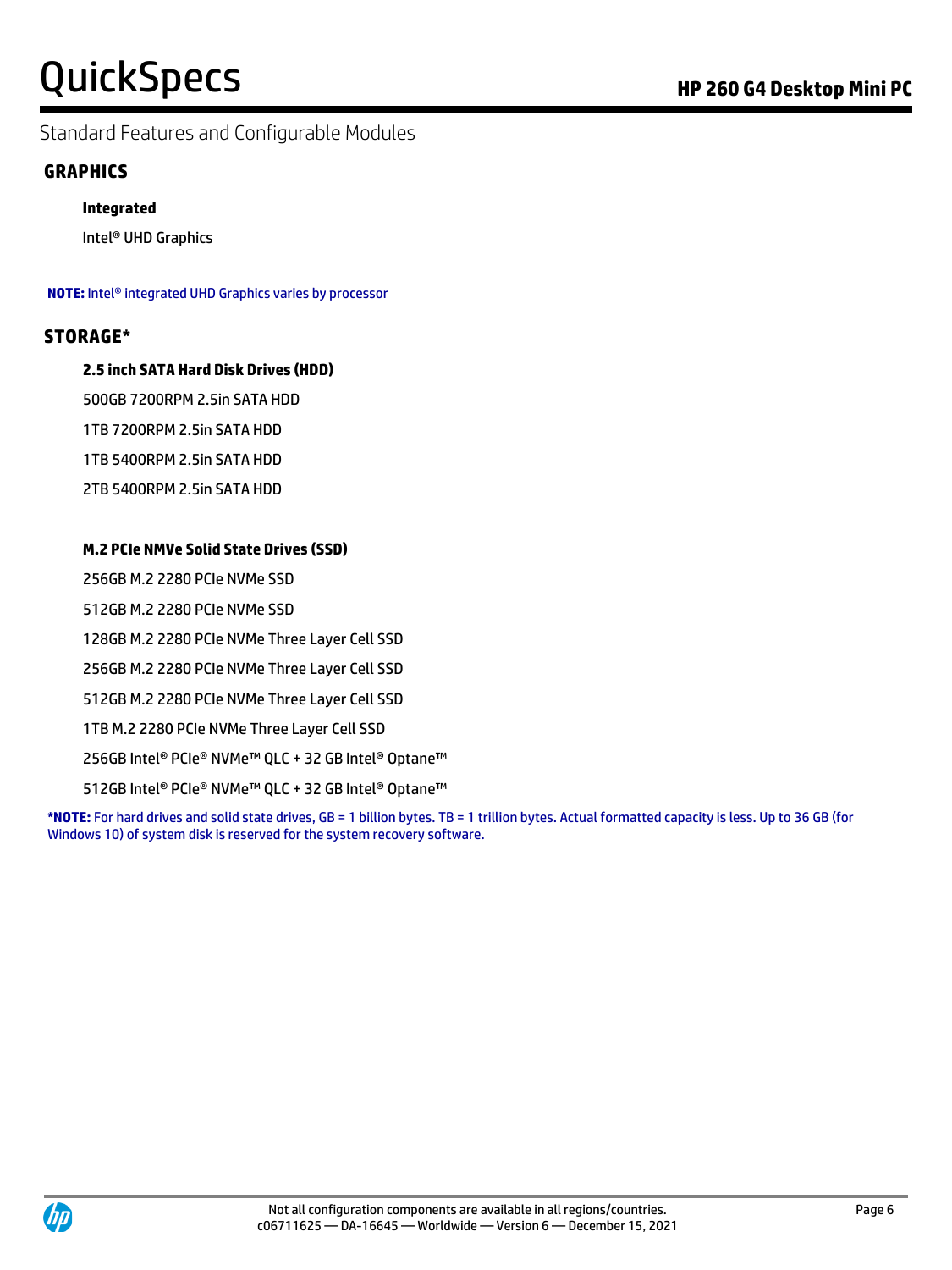### Standard Features and Configurable Modules

### **MEMORY**

#### **Type**

DDR4-2666 (Transfer rates up to 2666 MT/s)

**Maximum**

32 GB capacity

#### **Memory Configurations**

2 SODIMMs

4 GB (4 GB x 1)

8 GB (4 GB x 2)

8 GB (8 GB x 1)

16 GB (8 GB x 2)

16 GB (16 GB x 1)

32 GB (16 GB x 2)

**NOTE:** For systems configured with more than 3 GB of memory and a 32-bit operating system, all memory may not be available due to system resource requirements. Addressing memory above 4 GB requires a 64-bit operating system. **NOTE:** Memory modules support data transfer rates up to 2666 MT/s; actual data rate is determined by the system's configured processor. See processor specifications for supported memory data rate. **NOTE:** All memory slots are customer accessible / upgradeable.

### **NETWORKING/COMMUNICATIONS**

#### **Networking**

Realtek RTL8111HSH-CG Gigabit Network Connection

#### **Wireless<sup>1</sup>**

Realtek RTL8822CE Wi-Fi 5 (802.11ac) 2x2 with Bluetooth® M.2 Combo Card

Realtek RTL8821CE Wi-Fi 5 (802.11ac) 1x1 with Bluetooth® M.2 Combo Card

1. Wireless access point and Internet service required and not included. Availability of public wireless access points limited.

### **KEYBOARDS/POINTING DEVICES**

#### **Keyboard**

HP Wired Desktop 320K Keyboard HP USB Business Slim Standalone Wired Keyboard HP Universal USB Wired Keyboard

#### **Mouse**

HP Wired Desktop 320M Mouse HP USB Optical Wired Mouse HP USB Hardened Optical Wired Mouse

**NOTE**: Availability may vary by country

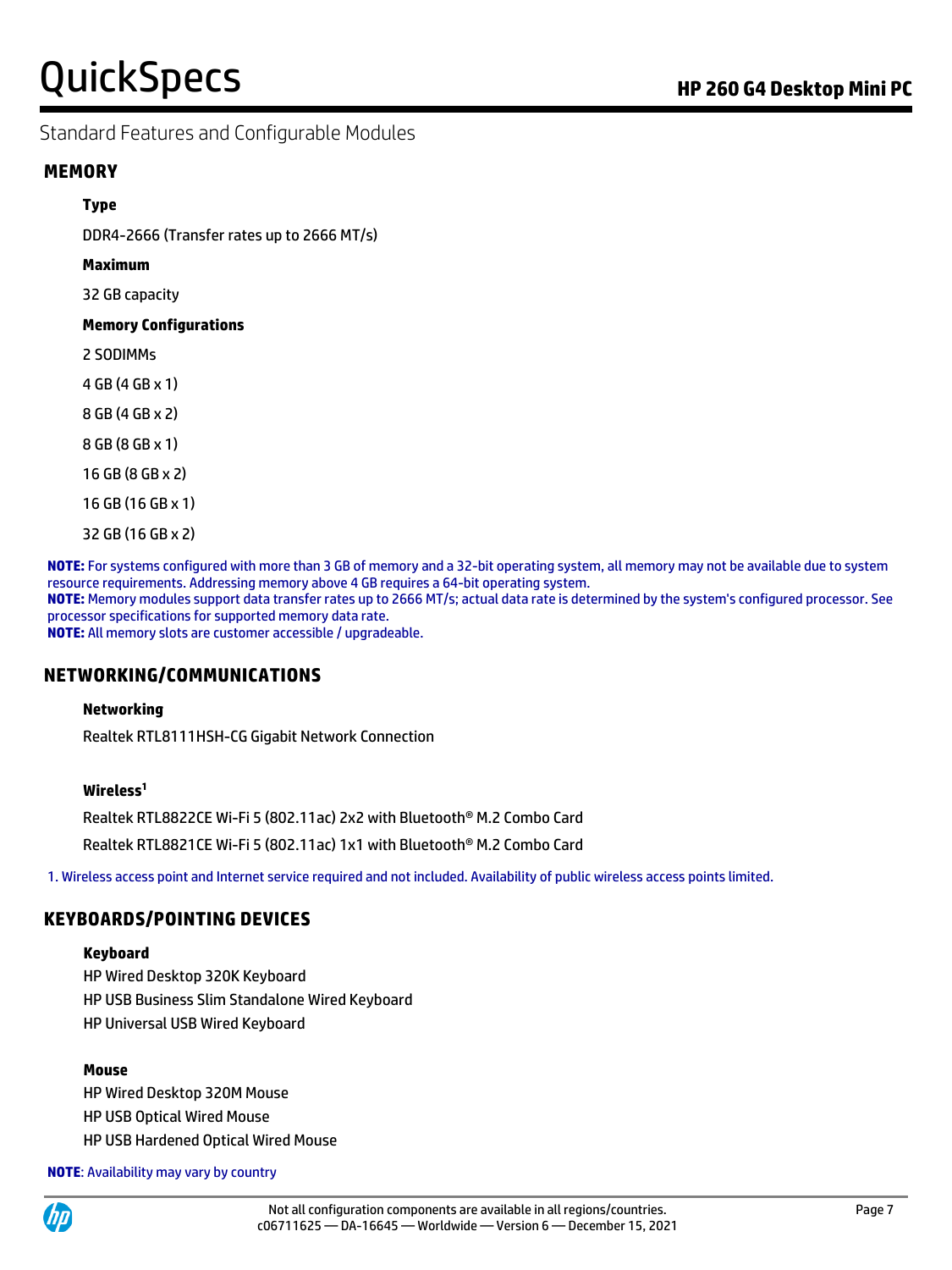# Standard Features and Configurable Modules

### **SECURITY**

TPM 2.0 (FW: 7.85) endpoint security controller (Infineon SLB9670) shipped with Windows 10. Common Criteria EAL4+ Certified. FIPS 140-2 Level 2 Certified.

Intrusion Sensor (integrated in the system board, can be enabled/disabled through BIOS)

Support for chassis cable lock devices

Support for chassis padlocks devices

SATA port disablement (via BIOS)

Serial, USB enable/disable (via BIOS)

Removable media write/boot control

Power-on password (via BIOS)

Setup password (via BIOS)

### **PORTS**

#### **Internal slots and Ports**

(1) M.2 PCIe x1 2230 (for WLAN)

(1) M.2 PCIe x4 2280 (for storage)

(1) Integrated SATA storage connector

**NOTE**: For Desktop Mini with M.2 Storage config, there will be no SATA drive bracket. If you plan to use or upgrade the storage with any 2.5" SATA drive, please select a DM SATA Drive Bracket (available as both factory configured and after market option).

#### **Bays**

2.5" Internal Storage Drive

#### **Standard User Accessible Ports**

| Front | (1) Type-C <sup>®</sup> SuperSpeed USB 10Gbps signaling rate port |
|-------|-------------------------------------------------------------------|
|       | (1) Type-A Hi-Speed USB 480Mbps signaling rate port               |
|       | (1) Type-A SuperSpeed USB 5Gbps signaling rate port               |
|       | (1) Combo Audio Jack with CTIA and OMTP headset support           |
| Rear  | (2) Type-A SuperSpeed USB 5Gbps signaling rate port               |
|       | (2) Type-A Hi-Speed USB 480Mbps signaling rate port               |
|       | $(1)$ VGA                                                         |
|       | $(1)$ HDMI 1.4                                                    |
|       | (1) RJ45                                                          |
|       | (1) Serial (RS-232)                                               |
|       |                                                                   |

#### **Configurable Non-PCIe/PCI Slot User Accessible Ports**

| Rear | Flexible Port, choice of Serial (RS-232) |
|------|------------------------------------------|
|------|------------------------------------------|

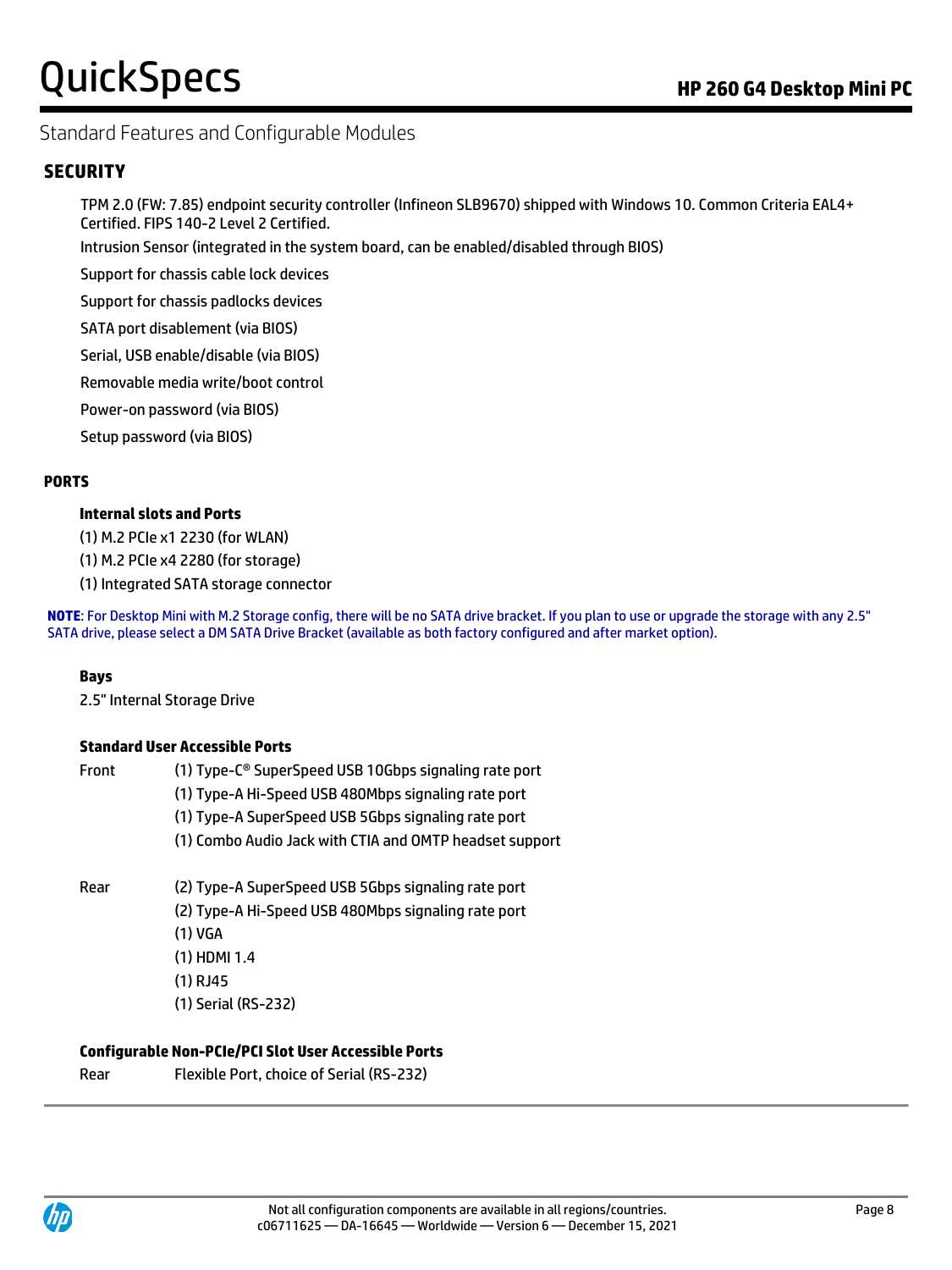# Standard Features and Configurable Modules

# **USB SPECIFICATION AND MARKETING NAME MAPPING TABLE**

| <b>Marketing Name</b>                | <b>Technical Terminology</b> |
|--------------------------------------|------------------------------|
| Hi-Speed USB 480Mbps signaling rate  | <b>USB 2.0</b>               |
| SuperSpeed USB 5Gbps signaling rate  | USB 3.2 Gen 1                |
| SuperSpeed USB 10Gbps signaling rate | <b>USB 3.2 Gen 2</b>         |
| SuperSpeed USB 20Gbps signaling rate | USB 3.2 Gen 2x2              |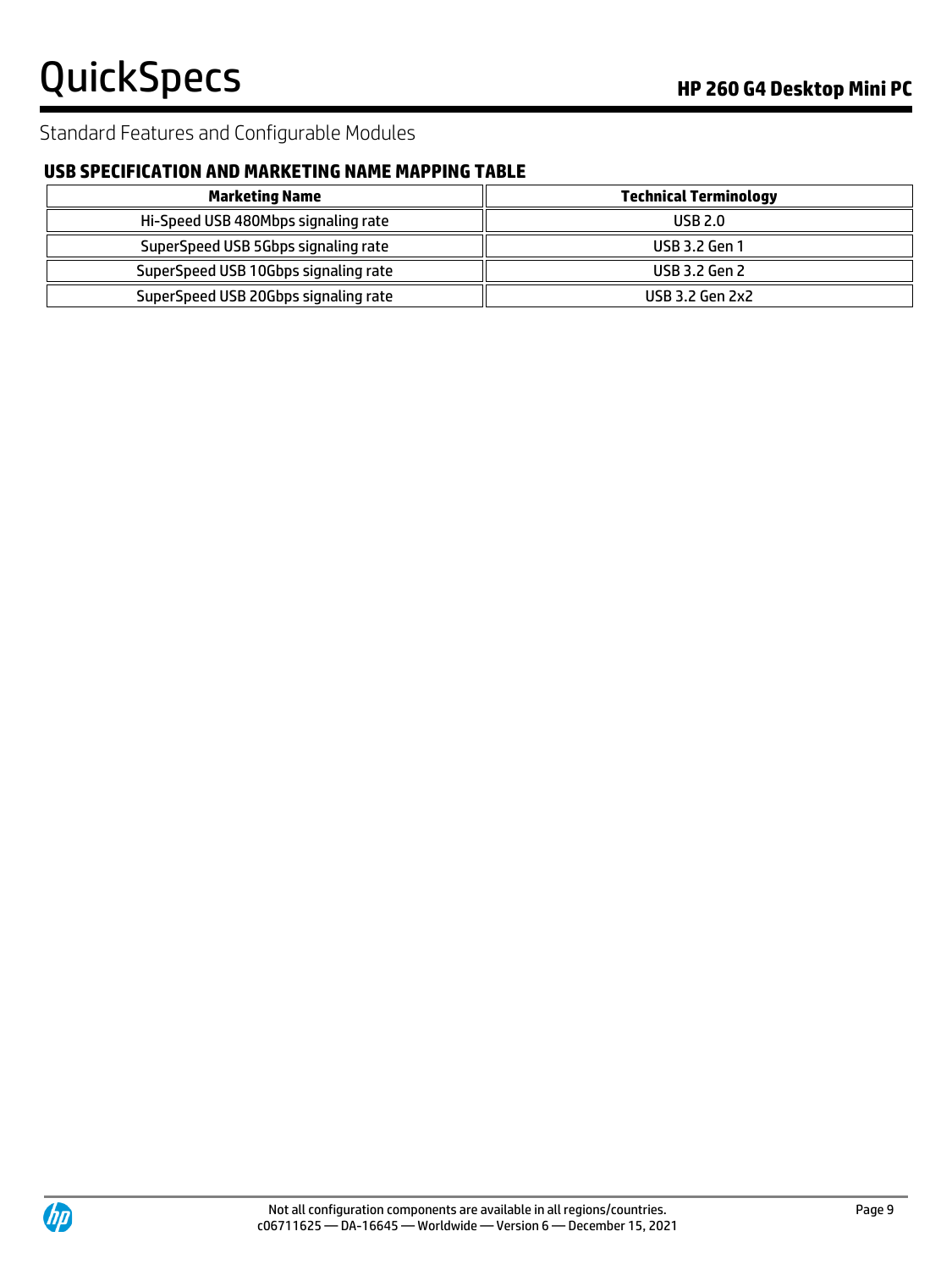### Standard Features and Configurable Modules

### **SOFTWARE COMPONENTS AND APPLICATIONS WITH WINDOWS**

#### **Software**

HP Desktop Support Utilities HP JumpStarts HP Support Assistant<sup>1</sup> Buy Office (Sold separately) Xerox® DocuShare® (30 days free trial offer)<sup>5</sup>

### **Manageability Features**

HP Cloud Recovery<sup>2</sup>

### **Client Security Software**

Windows Defender<sup>3</sup> McAfee LiveSafe™ (1 year subscription)<sup>4</sup>

#### **Security Management**

Serial, USB enable/disable (via BIOS) Power-on password (via BIOS) Setup password (via BIOS)

1. HP Support Assistant requires Windows and Internet access.

2. HP Cloud Recovery is available for select HP desktops and laptops PCs with Intel® or AMD processors and requires an open, wired network connection. Note: You must back up important files, data, photos, videos, etc. before use to avoid loss of data. Detail please refer to: <https://support.hp.com/us-en/document/c05115630>.

3. Windows Defender Opt In, Windows 10, and internet connection required for updates.

4. Availability may vary by country. McAfee LiveSafe 30-day free trial offer (Internet access required. First 30 days included. Subscription required for live updates afterwards.)

5. Simply sign up and start using Xerox® DocuShare® Go. No credit card. No obligation. Data will become unavailable unless a subscription is entered before the end of the 30 days free trial period. See visit <https://xerox.com/docusharego> for details.

### **UNIT ENVIRONMENT AND OPERATING CONDITIONS**

General Unit Operating Guidelines

• Keep the computer away from excessive moisture, direct moisture and the extremes of heat and cold, to ensure that unit is operated within the specified operating range.

• Leave a 10.2 cm (4 in) clearance on all vented sides of the computer to permit the required airflow.

• Never restrict airflow into the computer by blocking any vents or air intakes.

• Do not stack computers on top of each other or place computers so near each other that they are subject to each other's re-circulated or preheated air.

• Occasionally clean the air vents on the front, back, and any other vented side of the computer. Lint, dust and other foreign matter can block the vents and limit the airflow.

• If the computer is to be operated within a separate enclosure, intake and exhaust ventilation must be provided on the enclosure, and the same operating guidelines listed above will still apply.

| <b>Temperature Range</b>                           | Operating:     | 50° to 95° F (10° to 35° C) <sup>1</sup> |
|----------------------------------------------------|----------------|------------------------------------------|
|                                                    | Non-operating: | $-22^{\circ}$ to 140° F(-30° to 60° C)   |
| <b>Relative Humidity</b>                           | Operating:     | 10% to 90% (non-condensing at ambient)   |
|                                                    | Non-operating: | 0% to 95% (non-condensing at ambient)    |
| <b>Maximum Altitude (unpressurized)</b> Operating: |                | 10,000 ft (3048 m)                       |
|                                                    | Non-operating: | 30,000 ft (9144 m)                       |
|                                                    |                |                                          |

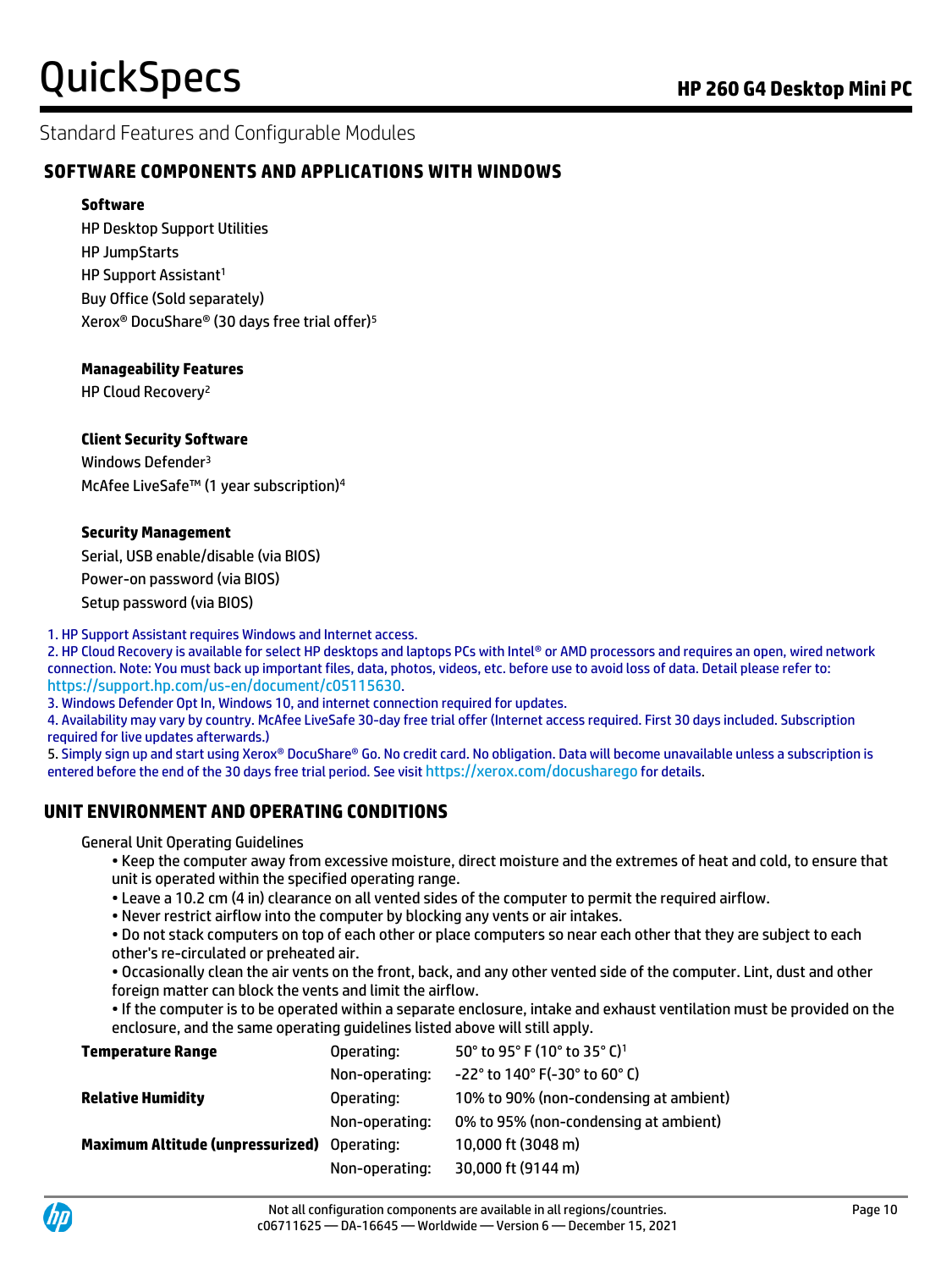# Standard Features and Configurable Modules

1. Operating temperature is de-rated 1.0 deg C per 300 m (1000 ft) to 3000 m (10,000 ft) above sea level, no direct sustained sunlight. Maximum rate of change is 10 deg C/Hr. The upper limit may be limited by the type and number of options installed.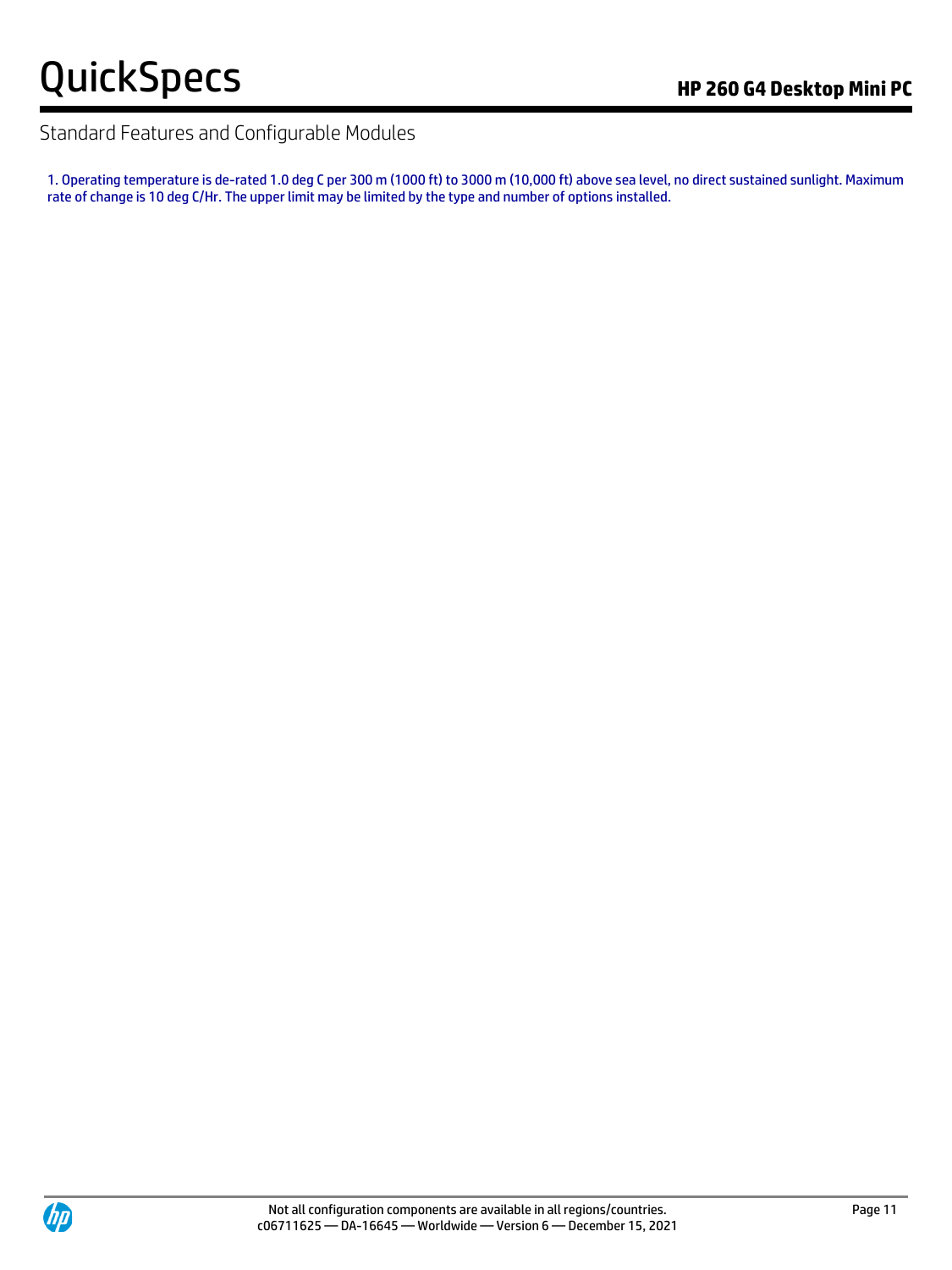# Standard Features and Configurable Modules

### **ENVIRONMENTAL & INDUSTRY**

| <b>Eco-Label Certifications</b><br>& declarations                                          | This product has received or is in the process of being certified to the following approvals and may<br>be labeled with one or more of these marks:<br>• IT ECO declaration<br>• US ENERGY STAR®<br>• EPEAT® Gold registered in the United States. See http://www.epeat.net for registration status in<br>your country.<br>• TCO Certified 8.0                                                                                                                                                                                                          |                             |                                                |  |
|--------------------------------------------------------------------------------------------|---------------------------------------------------------------------------------------------------------------------------------------------------------------------------------------------------------------------------------------------------------------------------------------------------------------------------------------------------------------------------------------------------------------------------------------------------------------------------------------------------------------------------------------------------------|-----------------------------|------------------------------------------------|--|
| <b>System Configuration</b>                                                                | The configuration used for the Energy Consumption and Declared Noise Emissions data for the<br>Desktop model is based on a "Typically Configured Desktop".                                                                                                                                                                                                                                                                                                                                                                                              |                             |                                                |  |
| <b>Energy Consumption</b><br>(in accordance with US<br><b>ENERGY STAR® test</b><br>method) | 115VAC, 60Hz                                                                                                                                                                                                                                                                                                                                                                                                                                                                                                                                            | 230VAC, 50Hz                | 100VAC, 60Hz                                   |  |
| <b>Normal Operation (Short</b><br>idle)                                                    | 4.85 W                                                                                                                                                                                                                                                                                                                                                                                                                                                                                                                                                  | 4.96 W                      | 4.8 W                                          |  |
| <b>Normal Operation (Long</b><br>idle)                                                     | 4.62 W                                                                                                                                                                                                                                                                                                                                                                                                                                                                                                                                                  | 4.72 W                      | 4.57 W                                         |  |
| Sleep<br><b>Off</b>                                                                        | 0.44W<br>0.41W                                                                                                                                                                                                                                                                                                                                                                                                                                                                                                                                          | 0.49W<br>0.41W              | 0.43W<br>0.4W                                  |  |
|                                                                                            | NOTE: Energy efficiency data listed is for an ENERGY STAR® certified product if offered within the model<br>family. HP computers marked with the ENERGY STAR® Logo are certified with the applicable U.S.<br>Environmental Protection Agency (EPA) ENERGY STAR® specifications for computers. If a model family does<br>not offer ENERGY STAR® certified configurations, then energy efficiency data listed is for a typically configured<br>PC featuring a hard disk drive, a high efficiency power supply, and a Microsoft Windows® operating system. |                             |                                                |  |
| <b>Heat Dissipation*</b>                                                                   | 115VAC, 60Hz                                                                                                                                                                                                                                                                                                                                                                                                                                                                                                                                            | 230VAC, 50Hz                | 100VAC, 60Hz                                   |  |
| <b>Normal Operation (Short</b><br>idle)                                                    | 16.59 BTU/hr                                                                                                                                                                                                                                                                                                                                                                                                                                                                                                                                            | 16.96 BTU/hr                | 16.42 BTU/hr                                   |  |
| <b>Normal Operation (Long</b><br>idle)                                                     | 15.8 BTU/hr                                                                                                                                                                                                                                                                                                                                                                                                                                                                                                                                             | 16.14 BTU/hr                | 15.63 BTU/hr                                   |  |
| Sleep<br><b>Off</b>                                                                        | 1.5 BTU/hr<br>1.4 BTU/hr                                                                                                                                                                                                                                                                                                                                                                                                                                                                                                                                | 1.68 BTU/hr<br>1.4 B T U/hr | 1.47 BTU/hr<br>1.37 BTU/hr                     |  |
|                                                                                            | NOTE: Heat dissipation is calculated based on the measured watts, assuming the service level is attained for<br>one hour.                                                                                                                                                                                                                                                                                                                                                                                                                               |                             |                                                |  |
| <b>Declared Noise</b><br><b>Emissions</b><br>(in accordance with<br>ISO 7779 and ISO 9296) | <b>Sound Power</b><br>(L <sub>WAd</sub> , bels)                                                                                                                                                                                                                                                                                                                                                                                                                                                                                                         |                             | <b>Sound Pressure</b><br>$(L_{pAm}, decibels)$ |  |
| Typically Configured -<br>Idle                                                             | 2.7                                                                                                                                                                                                                                                                                                                                                                                                                                                                                                                                                     |                             | 17                                             |  |
| Fixed Disk - Random<br>writes                                                              | 2.9                                                                                                                                                                                                                                                                                                                                                                                                                                                                                                                                                     |                             | 17                                             |  |
| Longevity and Upgrading                                                                    | This product can be upgraded, possibly extending its useful life by several years. Upgradeable<br>features and/or components contained in the product may include:                                                                                                                                                                                                                                                                                                                                                                                      |                             |                                                |  |
|                                                                                            | • 2 SODIMM memory slots<br>· Interchangeable M.2 PCIe NVME SSD & 2.5" SATA HDD                                                                                                                                                                                                                                                                                                                                                                                                                                                                          |                             |                                                |  |
| <b>Batteries</b>                                                                           | Spare parts are available throughout the warranty period and or for up to 5 years after the end of<br>production.<br>This battery(s) in this product comply with EU Directive 2006/66/EC                                                                                                                                                                                                                                                                                                                                                                |                             |                                                |  |

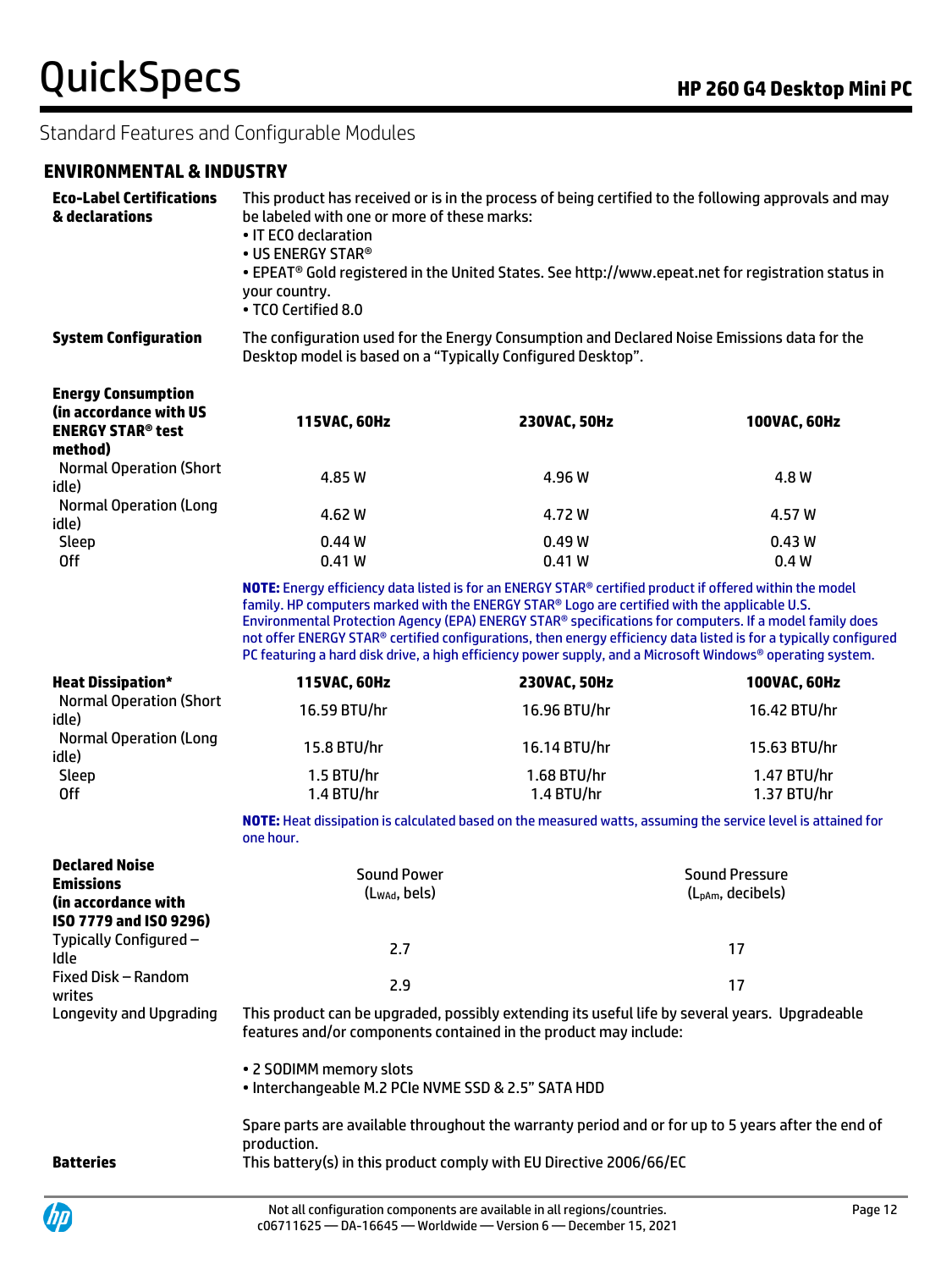$\psi$ 

# Standard Features and Configurable Modules

| <b>Additional Information</b> | Battery type: Lithium<br>$\bullet$<br>$\bullet$<br>$\bullet$<br>$\bullet$<br>$\bullet$<br>$\bullet$ | Batteries used in the product do not contain:<br>Mercury greater the1ppm by weight<br>Cadmium greater than 20ppm by weight<br>Battery size: CR2032 (coin cell)<br>This product is in compliance with the Restrictions of Hazardous Substances (RoHS)<br>directive - 2011/65/EC.<br>This HP product is designed to comply with the Waste Electrical and Electronic Equipment<br>(WEEE) Directive - 2002/96/EC.<br>This product is in compliance with California Proposition 65 (State of California; Safe<br>Drinking Water and Toxic Enforcement Act of 1986).<br>Plastics parts weighing over 25 grams used in the product are marked per ISO11469 and<br>IS01043.<br>This product contains 0% post-consumer recycled plastic (by wt.)<br>This product is 95.1% recycle-able when properly disposed of at end of life. |       |
|-------------------------------|-----------------------------------------------------------------------------------------------------|-------------------------------------------------------------------------------------------------------------------------------------------------------------------------------------------------------------------------------------------------------------------------------------------------------------------------------------------------------------------------------------------------------------------------------------------------------------------------------------------------------------------------------------------------------------------------------------------------------------------------------------------------------------------------------------------------------------------------------------------------------------------------------------------------------------------------|-------|
| <b>Packaging Materials</b>    | External:                                                                                           | PAPER/Corrugated                                                                                                                                                                                                                                                                                                                                                                                                                                                                                                                                                                                                                                                                                                                                                                                                        | 450 g |
|                               |                                                                                                     | PAPER/Molded Pulp                                                                                                                                                                                                                                                                                                                                                                                                                                                                                                                                                                                                                                                                                                                                                                                                       | 74 g  |
|                               | Internal:                                                                                           | PLASTIC/Polyethylene low density - LDPE                                                                                                                                                                                                                                                                                                                                                                                                                                                                                                                                                                                                                                                                                                                                                                                 | 5 g   |
|                               |                                                                                                     | The plastic packaging material contains at least 30% recycled content.<br>The corrugated paper packaging materials contains at least 35% recycled content.                                                                                                                                                                                                                                                                                                                                                                                                                                                                                                                                                                                                                                                              |       |
| <b>Material Usage</b>         |                                                                                                     | This product does not contain any of the following substances in excess of regulatory limits (refer                                                                                                                                                                                                                                                                                                                                                                                                                                                                                                                                                                                                                                                                                                                     |       |
|                               |                                                                                                     | to the HP General Specification for the Environment at                                                                                                                                                                                                                                                                                                                                                                                                                                                                                                                                                                                                                                                                                                                                                                  |       |
|                               |                                                                                                     | http://www.hp.com/hpinfo/globalcitizenship/environment/pdf/gse.pdf):                                                                                                                                                                                                                                                                                                                                                                                                                                                                                                                                                                                                                                                                                                                                                    |       |
|                               | $\bullet$                                                                                           | Asbestos                                                                                                                                                                                                                                                                                                                                                                                                                                                                                                                                                                                                                                                                                                                                                                                                                |       |
|                               | $\bullet$                                                                                           | <b>Certain Azo Colorants</b>                                                                                                                                                                                                                                                                                                                                                                                                                                                                                                                                                                                                                                                                                                                                                                                            |       |
|                               | $\bullet$                                                                                           | Certain Brominated Flame Retardants - may not be used as flame retardants in plastics                                                                                                                                                                                                                                                                                                                                                                                                                                                                                                                                                                                                                                                                                                                                   |       |
|                               | $\bullet$                                                                                           | Cadmium                                                                                                                                                                                                                                                                                                                                                                                                                                                                                                                                                                                                                                                                                                                                                                                                                 |       |
|                               | ٠<br>$\bullet$                                                                                      | <b>Chlorinated Hydrocarbons</b><br><b>Chlorinated Paraffins</b>                                                                                                                                                                                                                                                                                                                                                                                                                                                                                                                                                                                                                                                                                                                                                         |       |
|                               | $\bullet$                                                                                           | Formaldehyde                                                                                                                                                                                                                                                                                                                                                                                                                                                                                                                                                                                                                                                                                                                                                                                                            |       |
|                               | $\bullet$                                                                                           | <b>Halogenated Diphenyl Methanes</b>                                                                                                                                                                                                                                                                                                                                                                                                                                                                                                                                                                                                                                                                                                                                                                                    |       |
|                               | $\bullet$                                                                                           | Lead carbonates and sulfates                                                                                                                                                                                                                                                                                                                                                                                                                                                                                                                                                                                                                                                                                                                                                                                            |       |
|                               | ٠                                                                                                   | Lead and Lead compounds                                                                                                                                                                                                                                                                                                                                                                                                                                                                                                                                                                                                                                                                                                                                                                                                 |       |
|                               | $\bullet$                                                                                           | <b>Mercuric Oxide Batteries</b><br>Nickel - finishes must not be used on the external surface designed to be frequently                                                                                                                                                                                                                                                                                                                                                                                                                                                                                                                                                                                                                                                                                                 |       |
|                               |                                                                                                     | handled or carried by the user.                                                                                                                                                                                                                                                                                                                                                                                                                                                                                                                                                                                                                                                                                                                                                                                         |       |
|                               | $\bullet$                                                                                           | <b>Ozone Depleting Substances</b>                                                                                                                                                                                                                                                                                                                                                                                                                                                                                                                                                                                                                                                                                                                                                                                       |       |
|                               | $\bullet$                                                                                           | <b>Polybrominated Biphenyls (PBBs)</b>                                                                                                                                                                                                                                                                                                                                                                                                                                                                                                                                                                                                                                                                                                                                                                                  |       |
|                               | $\bullet$                                                                                           | Polybrominated Biphenyl Ethers (PBBEs)<br>Polybrominated Biphenyl Oxides (PBBOs)                                                                                                                                                                                                                                                                                                                                                                                                                                                                                                                                                                                                                                                                                                                                        |       |
|                               | $\bullet$<br>$\bullet$                                                                              | Polychlorinated Biphenyl (PCB)                                                                                                                                                                                                                                                                                                                                                                                                                                                                                                                                                                                                                                                                                                                                                                                          |       |
|                               | $\bullet$                                                                                           | <b>Polychlorinated Terphenyls (PCT)</b>                                                                                                                                                                                                                                                                                                                                                                                                                                                                                                                                                                                                                                                                                                                                                                                 |       |
|                               | $\bullet$                                                                                           | Polyvinyl Chloride (PVC) - except for wires and cables, and certain retail packaging has                                                                                                                                                                                                                                                                                                                                                                                                                                                                                                                                                                                                                                                                                                                                |       |
|                               |                                                                                                     | been voluntarily removed from most applications.                                                                                                                                                                                                                                                                                                                                                                                                                                                                                                                                                                                                                                                                                                                                                                        |       |
|                               | $\bullet$                                                                                           | <b>Radioactive Substances</b><br>Tributyl Tin (TBT), Triphenyl Tin (TPT), Tributyl Tin Oxide (TBTO)                                                                                                                                                                                                                                                                                                                                                                                                                                                                                                                                                                                                                                                                                                                     |       |
|                               | $\bullet$                                                                                           |                                                                                                                                                                                                                                                                                                                                                                                                                                                                                                                                                                                                                                                                                                                                                                                                                         |       |

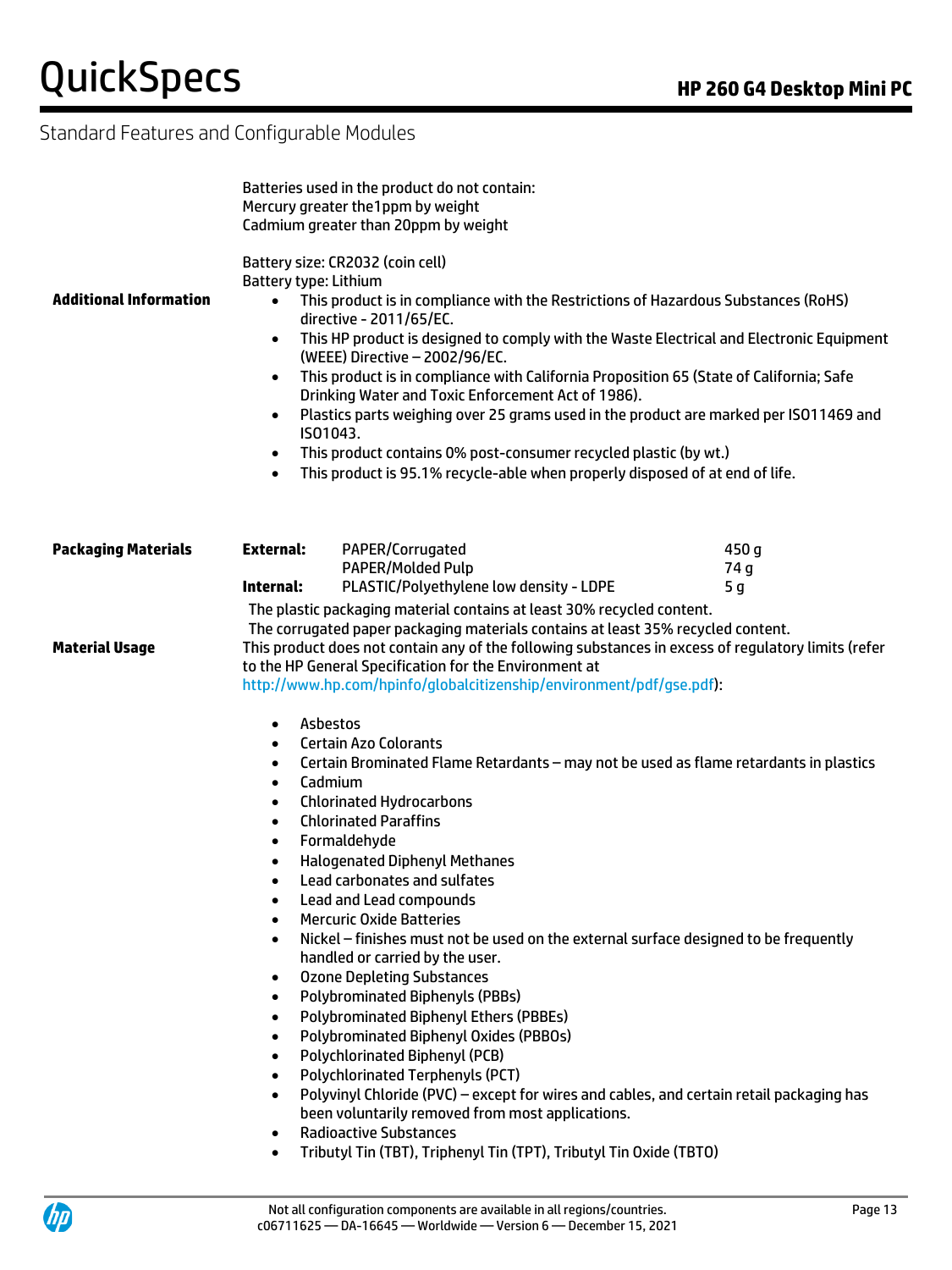# Standard Features and Configurable Modules

| <b>Packaging Usage</b>                                         | HP follows these guidelines to decrease the environmental impact of product packaging:<br>. Eliminate the use of heavy metals such as lead, chromium, mercury and cadmium in<br>packaging materials.                                                                                                                                                                                                                                                                                                                  |
|----------------------------------------------------------------|-----------------------------------------------------------------------------------------------------------------------------------------------------------------------------------------------------------------------------------------------------------------------------------------------------------------------------------------------------------------------------------------------------------------------------------------------------------------------------------------------------------------------|
|                                                                | . Eliminate the use of ozone-depleting substances (ODS) in packaging materials.<br>. Design packaging materials for ease of disassembly.                                                                                                                                                                                                                                                                                                                                                                              |
|                                                                | . Maximize the use of post-consumer recycled content materials in packaging materials.<br>. Use readily recyclable packaging materials such as paper and corrugated materials.                                                                                                                                                                                                                                                                                                                                        |
| <b>End-of-life Management</b><br>and Recycling                 | . Reduce size and weight of packages to improve transportation fuel efficiency.<br>. Plastic packaging materials are marked according to ISO 11469 and DIN 6120 standards.<br>HP Inc. offers end-of-life HP product return and recycling programs in many geographic areas. To<br>recycle your product, please go to: http://www.hp.com/go/reuse-recycle or contact your nearest<br>HP sales office. Products returned to HP will be recycled, recovered or disposed of in a responsible<br>manner.                   |
| HP Inc.                                                        | The EU WEEE directive (2002/95/EC) requires manufacturers to provide treatment information for<br>each product type for use by treatment facilities. This information (product disassembly<br>instructions) is posted on the Hewlett Packard web site at: http://www.hp.com/go/recyclers.<br>These instructions may be used by recyclers and other WEEE treatment facilities as well as HP OEM<br>customers who integrate and re-sell HP equipment.<br>For more information about HP's commitment to the environment: |
| <b>Corporate</b><br><b>Environmental</b><br><b>Information</b> | <b>Global Citizenship Report</b><br>http://www.hp.com/hpinfo/globalcitizenship/gcreport/index.html                                                                                                                                                                                                                                                                                                                                                                                                                    |
|                                                                | <b>Eco-label certifications</b><br>http://www8.hp.com/us/en/hp-information/environment/ecolabels.html                                                                                                                                                                                                                                                                                                                                                                                                                 |
|                                                                | ISO 14001 certificates:<br>http://www.hp.com/hpinfo/globalcitizenship/environment/pdf/PC_GBU_Product_Design_ISO_14K<br>_Certificate.pdf<br>and<br>http://www.hp.com/hpinfo/globalcitizenship/environment/pdf/cert.pdf                                                                                                                                                                                                                                                                                                 |
|                                                                |                                                                                                                                                                                                                                                                                                                                                                                                                                                                                                                       |

### **SERVICE AND SUPPORT**

On-site Warranty<sup>1</sup> : Three-year (3-3-3) or one-year (1-1-1) limited warranty delivers three years or one year of on-site, next business day<sup>2</sup> service for parts and labor and includes free support 24 x 7<sup>3</sup>. Three-year onsite and labor are not available in all countries. Service offers terms up to 5 years by choosing an optional HP Care Pack. To choose the right level of service for your HP product, visit HP Care Pack Central[: http://www.hp.com/go/cpc.](http://www.hp.com/go/cpc.4)<sup>4</sup>

1. Terms and conditions may vary by country. Certain restrictions and exclusions apply. Other warranty variations may be offered in your region.

2. On-site service may be provided pursuant to a service contract between HP and an authorized HP third-party provider, and is not available in certain countries. Global service response times are based on commercially reasonable best effort and may vary by country.

3. Technical telephone support applies only to HP-configured and third-party HP qualified hardware and software. Toll-free calling and 24 x 7 support may not be available in some countries.

4. Service levels and response times for HP Care Packs may vary depending on your geographic location. Service starts on date of hardware purchase. Restrictions and limitations apply. For details, visit www.hp.com/go/cpc. HP services are governed by the applicable HP terms and conditions of service provided or indicated to Customer at the time of purchase. Customer may have additional statutory rights according to applicable local laws, and such rights are not in any way affected by the HP terms and conditions of service or the HP Limited Warranty provided with your HP Product.

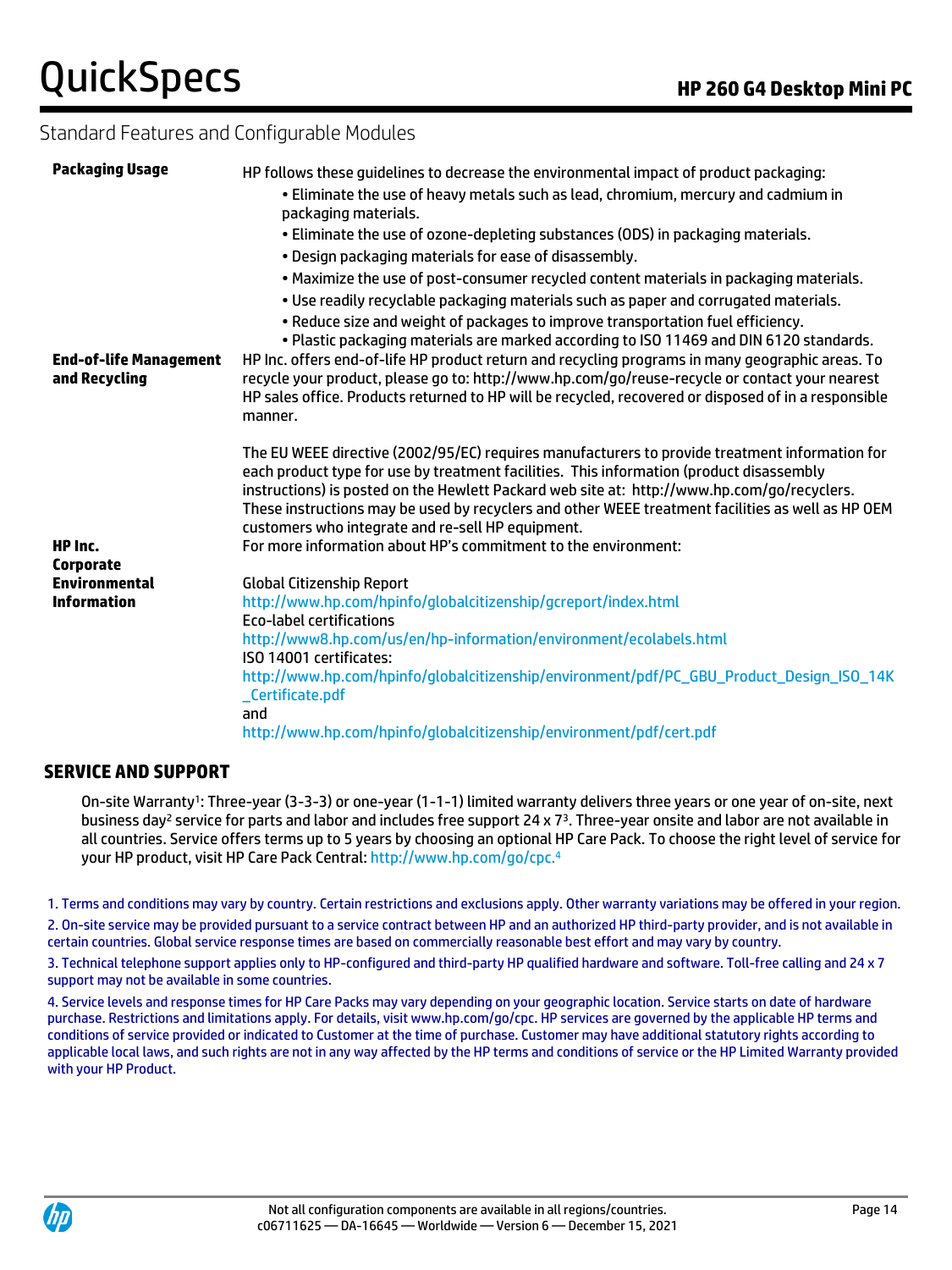# QuickSpecs **Manual Property Control** Research **Property Area** APP 260 G4 Desktop Mini PC

Technical Specifications – Graphics

### **GRAPHICS**

### **Intel® UHD Graphics (integrated)<sup>1</sup>**

| <b>Graphics Controller</b>        | Integrated                                                                                                                                                                                                                                    |
|-----------------------------------|-----------------------------------------------------------------------------------------------------------------------------------------------------------------------------------------------------------------------------------------------|
| <b>HDMI</b>                       | Supports HDMI 1.4 features<br>Supports HDCP 2.2<br>Supports audio over HDMI                                                                                                                                                                   |
| VGA                               | <b>VGA output</b>                                                                                                                                                                                                                             |
| <b>Memory</b>                     | The actual amount of maximum graphics memory can be >4GB. System memory is allocated for<br>graphics as needed using Intel's Dynamic Video Memory Technology (DVMT), to provide an<br>optimal balance between graphics and system memory use. |
| <b>Maximum Color Depth</b>        | up to 10 bits/color                                                                                                                                                                                                                           |
| <b>Graphics/Video API Support</b> | <b>HEVC 10b Enc/Dec HW</b><br>VP9 10b Dec HW<br><b>HDR</b><br>Rec. 2020<br>DX12                                                                                                                                                               |
| <b>Max. Resolution (VGA)</b>      | 2048 x 1536@60Hz                                                                                                                                                                                                                              |
| <b>Max. Resolution (HDMI)</b>     | 4096 x 2160@60Hz                                                                                                                                                                                                                              |

1. All performance specifications represent the typical specifications provided by HP's component manufacturers; actual performance may vary either higher or lower.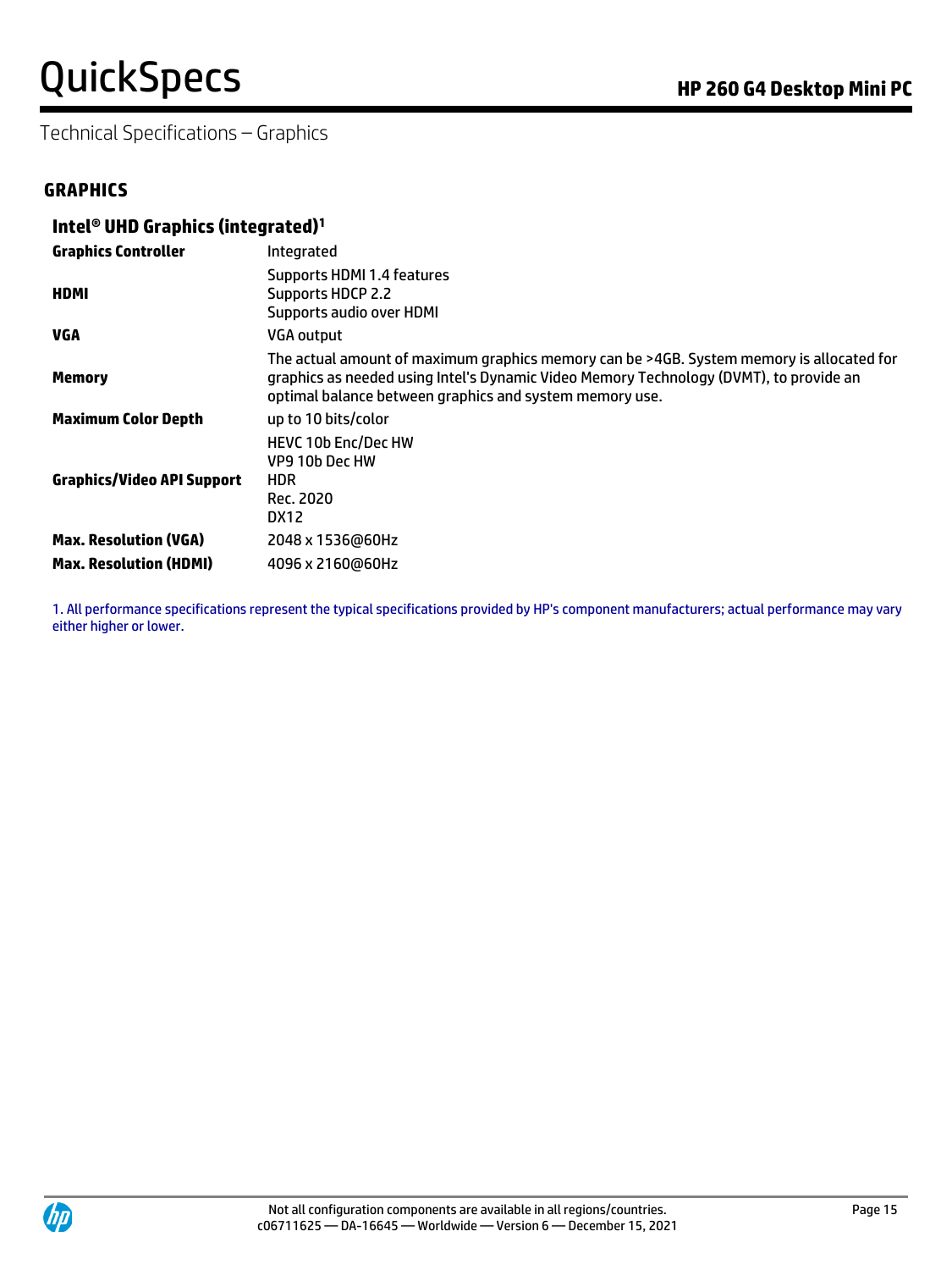Technical Specifications – Storage

### **STORAGE**

### **500GB 7200RPM 2.5in SATA HDD**

| Capacity                     | 500GB                       |
|------------------------------|-----------------------------|
| <b>Rotational Speed</b>      | 7,200 rpm                   |
| Interface                    | SATA 6 Gb/s                 |
| <b>Buffer Size</b>           | Up to 128MB                 |
| <b>Logical Blocks</b>        | 976,773,168                 |
| <b>Seek Time</b>             | 12 ms (Average)             |
| <b>Height</b>                | 0.283in/7.2mm (Max)         |
| Width                        | 2.75in/70mm (nominal)       |
| <b>Operating Temperature</b> | 41° to 131° F (5° to 55° C) |

**NOTE:** For hard drives and solid state drives, GB = 1 billion bytes. TB = 1 trillion bytes. Actual formatted capacity is less. Up to 36 GB (for Windows 10) of system disk is reserved for the system recovery software.

#### **1TB 7200RPM 2.5in SATA HDD**

| Capacity                     | 1TB                         |
|------------------------------|-----------------------------|
| <b>Rotational Speed</b>      | 7,200 rpm                   |
| Interface                    | SATA 6 Gb/s                 |
| <b>Buffer Size</b>           | Up to 128MB                 |
| <b>Logical Blocks</b>        | 1,953,525,168               |
| <b>Seek Time</b>             | 12 ms (Average)             |
| <b>Height</b>                | $0.283$ in/7.2 mm $(Max)$   |
| Width                        | 2.75in/70mm (nominal)       |
| <b>Operating Temperature</b> | 41° to 131° F (5° to 55° C) |

**NOTE:** For hard drives and solid state drives, GB = 1 billion bytes. TB = 1 trillion bytes. Actual formatted capacity is less. Up to 36 GB (for Windows 10) of system disk is reserved for the system recovery software.

#### **1TB 5400RPM 2.5in SATA HDD**

| Capacity                     | 1TB                         |
|------------------------------|-----------------------------|
| <b>Rotational Speed</b>      | 5,400 rpm                   |
| <b>Interface</b>             | SATA 6 Gb/s                 |
| <b>Buffer Size</b>           | Up to 128MB                 |
| <b>Logical Blocks</b>        | 1,953,525,168               |
| <b>Seek Time</b>             | 12ms (Average)              |
| <b>Height</b>                | 0.283in/7.2mm (Max.)        |
| Width                        | 2.75in/70mm (nominal)       |
| <b>Operating Temperature</b> | 41° to 131° F (5° to 55° C) |

**NOTE:** For hard drives and solid state drives, GB = 1 billion bytes. TB = 1 trillion bytes. Actual formatted capacity is less. Up to 36 GB (for Windows 10) of system disk is reserved for the system recovery software.

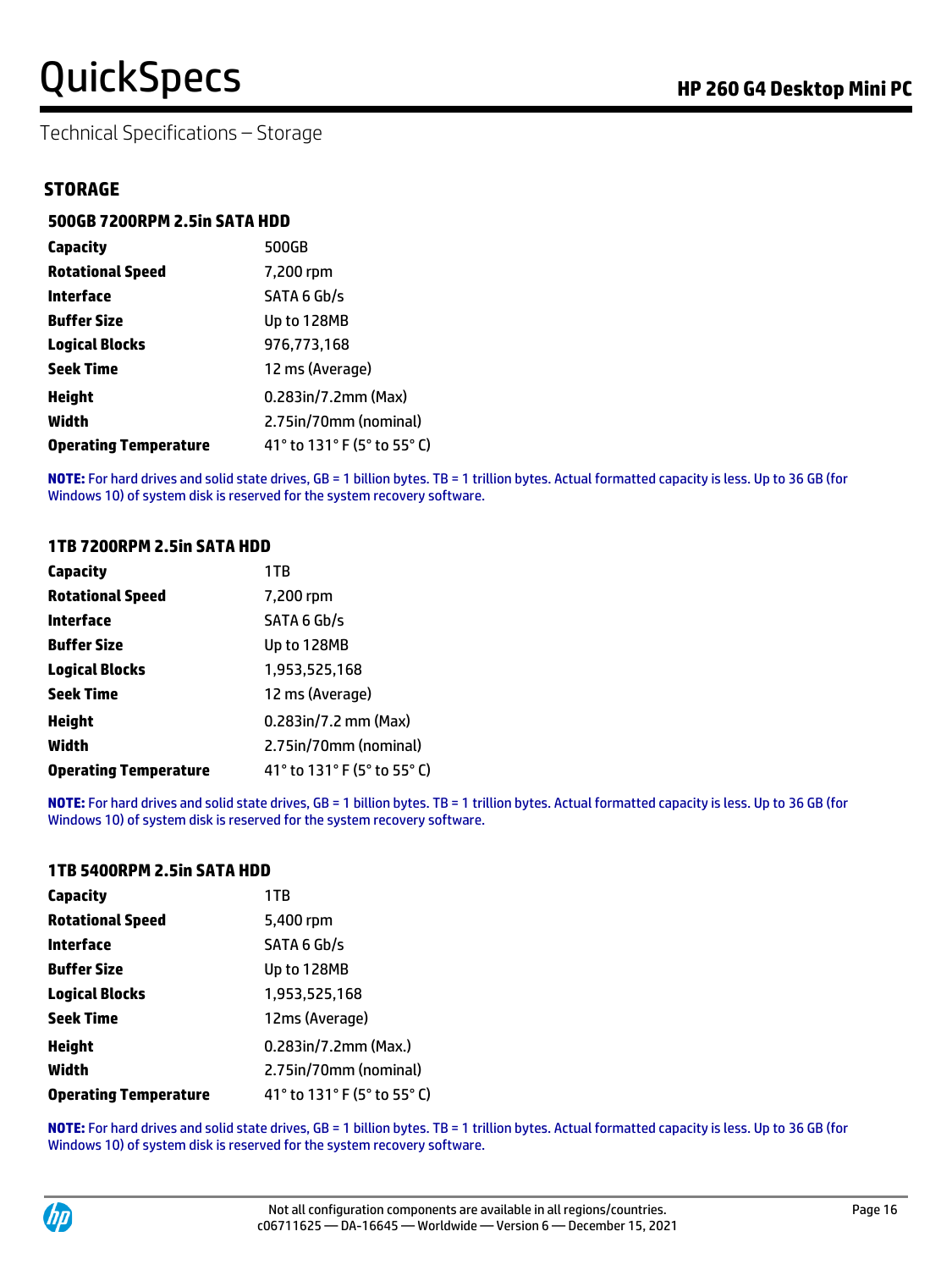Technical Specifications – Storage

### **2TB 5400RPM 2.5in SATA HDD**

| Capacity                     | 2TB                         |
|------------------------------|-----------------------------|
| <b>Rotational Speed</b>      | 5,400 rpm                   |
| Interface                    | SATA 6 Gb/s                 |
| <b>Buffer Size</b>           | 128MB                       |
| <b>Logical Blocks</b>        | 3,907,050,336               |
| <b>Seek Time</b>             | 12 ms (Average)             |
| Height                       | 0.374in/9.5mm (Max.)        |
| <b>Width (nominal)</b>       | 2.75in/70mm (nominal)       |
| <b>Operating Temperature</b> | 41° to 131° F (5° to 55° C) |

**NOTE:** For hard drives and solid state drives, GB = 1 billion bytes. TB = 1 trillion bytes. Actual formatted capacity is less. Up to 36 GB (for Windows 10) of system disk is reserved for the system recovery software.

#### **256GB M.2 2280 PCIe NVMe SSD**

| <b>Drive Weight</b>             | < 10a                                    |
|---------------------------------|------------------------------------------|
| Capacity                        | 256GB                                    |
| <b>Height</b>                   | 2.38mm                                   |
| Length                          | 80 <sub>mm</sub>                         |
| Width                           | 22mm                                     |
| Interface                       | <b>PCIE Gen3</b>                         |
| <b>Maximum Sequential Read</b>  | Up to 1600MB/s                           |
| <b>Maximum Sequential Write</b> | Up to 780MB/s                            |
| <b>Logical Blocks</b>           | 500.118.192                              |
| <b>Operating Temperature</b>    | 0° to 70°C (32° to 158°F) [ambient temp] |
| <b>Features</b>                 | APST; ASPM L1.2; NVME spec 1.2           |

**NOTE:** For hard drives and solid state drives, GB = 1 billion bytes. TB = 1 trillion bytes. Actual formatted capacity is less. Up to 36 GB (for Windows 10) of system disk is reserved for the system recovery software.

#### **512GB M.2 2280 PCIe NVMe SSD**

| Drive Weight                 | < 10q                                    |
|------------------------------|------------------------------------------|
| Capacity                     | 512GB                                    |
| Height                       | $2.38$ mm                                |
| Length                       | 80 <sub>mm</sub>                         |
| Width                        | 22mm                                     |
| Interface                    | <b>PCIE Gen3</b>                         |
| Maximum Sequential Read      | Up to 1600MB/s                           |
| Maximum Sequential Write     | Up to 860MB/s                            |
| Logical Blocks               | 1,000,215,216                            |
| <b>Operating Temperature</b> | 0° to 70°C (32° to 158°F) [ambient temp] |
| <b>Features</b>              | APST; ASPM L1.2; NVME spec 1.2           |

**NOTE:** For hard drives and solid state drives, GB = 1 billion bytes. TB = 1 trillion bytes. Actual formatted capacity is less. Up to 36 GB (for Windows 10) of system disk is reserved for the system recovery software.

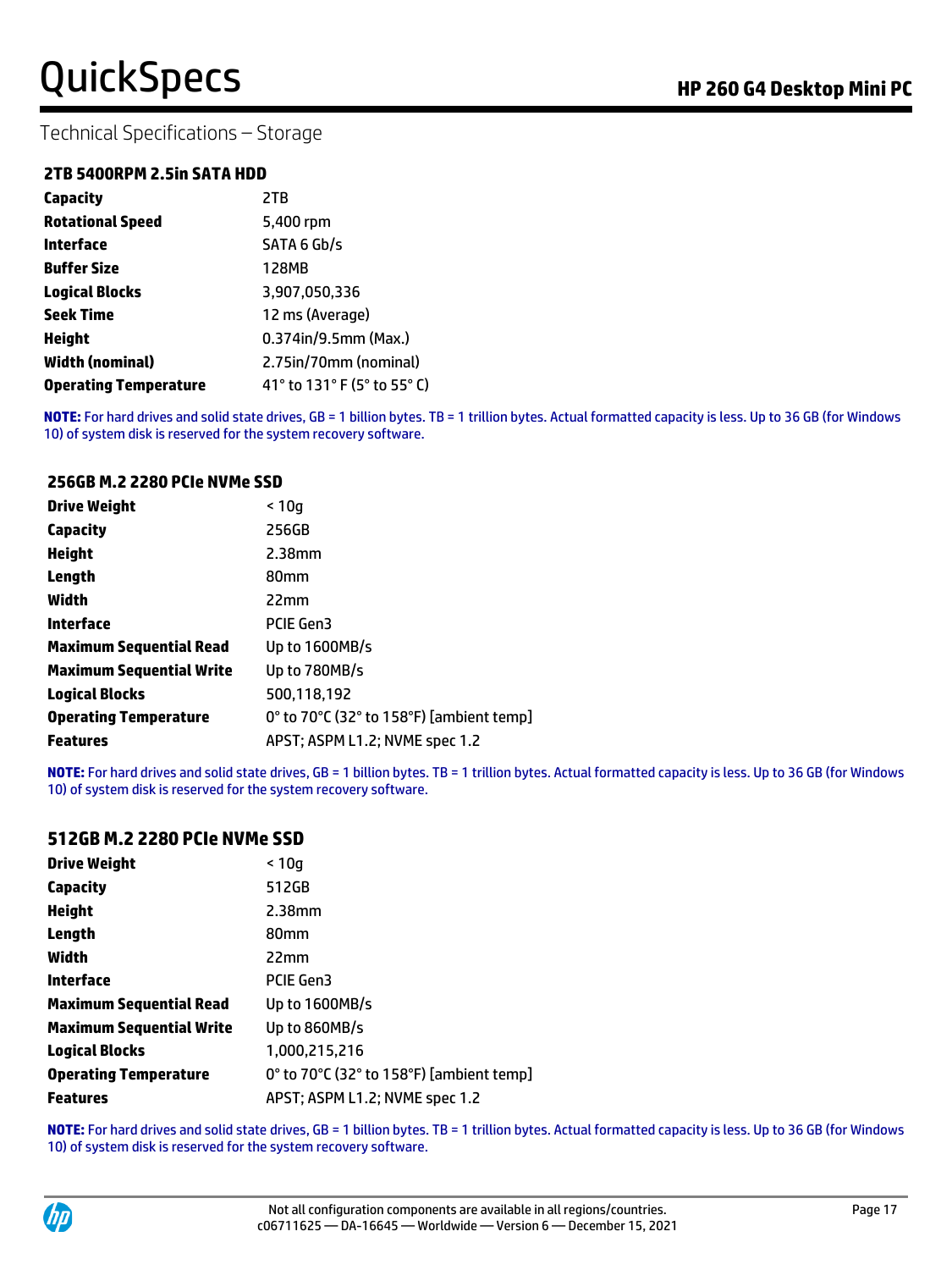Technical Specifications – Storage

### **128GB M.2 2280 PCIe NVMe Three Layer Cell SSD**

| <b>Drive Weight</b>             | < 10q                                    |
|---------------------------------|------------------------------------------|
| <b>Capacity</b>                 | 128GB                                    |
| <b>Height</b>                   | $2.38$ mm                                |
| Length                          | 80 <sub>mm</sub>                         |
| Width                           | 22mm                                     |
| Interface                       | PCIE Gen3                                |
| <b>Maximum Sequential Read</b>  | Up to 2800MB/s                           |
| <b>Maximum Sequential Write</b> | Up to 600MB/s                            |
| <b>Logical Blocks</b>           | 250,069,680                              |
| <b>Operating Temperature</b>    | 0° to 70°C (32° to 158°F) [ambient temp] |
| <b>Features</b>                 | APST; ASPM L1.2; NVME spec 1.2           |

**NOTE:** For hard drives and solid state drives, GB = 1 billion bytes. TB = 1 trillion bytes. Actual formatted capacity is less. Up to 36 GB (for Windows 10) of system disk is reserved for the system recovery software.

### **256GB M.2 2280 PCIe NVMe Three Layer Cell SSD**

| <b>Drive Weight</b>             | < 10q                                    |
|---------------------------------|------------------------------------------|
| <b>Capacity</b>                 | 256GB                                    |
| <b>Height</b>                   | $2.38$ mm                                |
| Length                          | 80 <sub>mm</sub>                         |
| Width                           | 22mm                                     |
| Interface                       | <b>PCIE Gen3</b>                         |
| <b>Maximum Sequential Read</b>  | Up to 2700MB/s                           |
| <b>Maximum Sequential Write</b> | Up to 1000MB/s                           |
| <b>Logical Blocks</b>           | 500,118,192                              |
| <b>Operating Temperature</b>    | 0° to 70°C (32° to 158°F) [ambient temp] |
| <b>Features</b>                 | APST; ASPM L1.2; NVME spec 1.2           |

**NOTE:** For hard drives and solid state drives, GB = 1 billion bytes. TB = 1 trillion bytes. Actual formatted capacity is less. Up to 36 GB (for Windows 10) of system disk is reserved for the system recovery software.

### **512GB M.2 2280 PCIe NVMe Three Layer Cell SSD**

| <b>Drive Weight</b>      | < 10q                                    |
|--------------------------|------------------------------------------|
| Capacity                 | 512GB                                    |
| Height                   | $2.38$ mm                                |
| Length                   | 80 <sub>mm</sub>                         |
| Width                    | 22mm                                     |
| Interface                | <b>PCIE Gen3</b>                         |
| Maximum Sequential Read  | Up to 2900MB/s                           |
| Maximum Sequential Write | Up to 1100MB/s                           |
| Logical Blocks           | 1,000,215,216                            |
| Operating Temperature    | 0° to 70°C (32° to 158°F) [ambient temp] |
| Features                 | APST; ASPM L1.2; NVME spec 1.2           |
|                          |                                          |

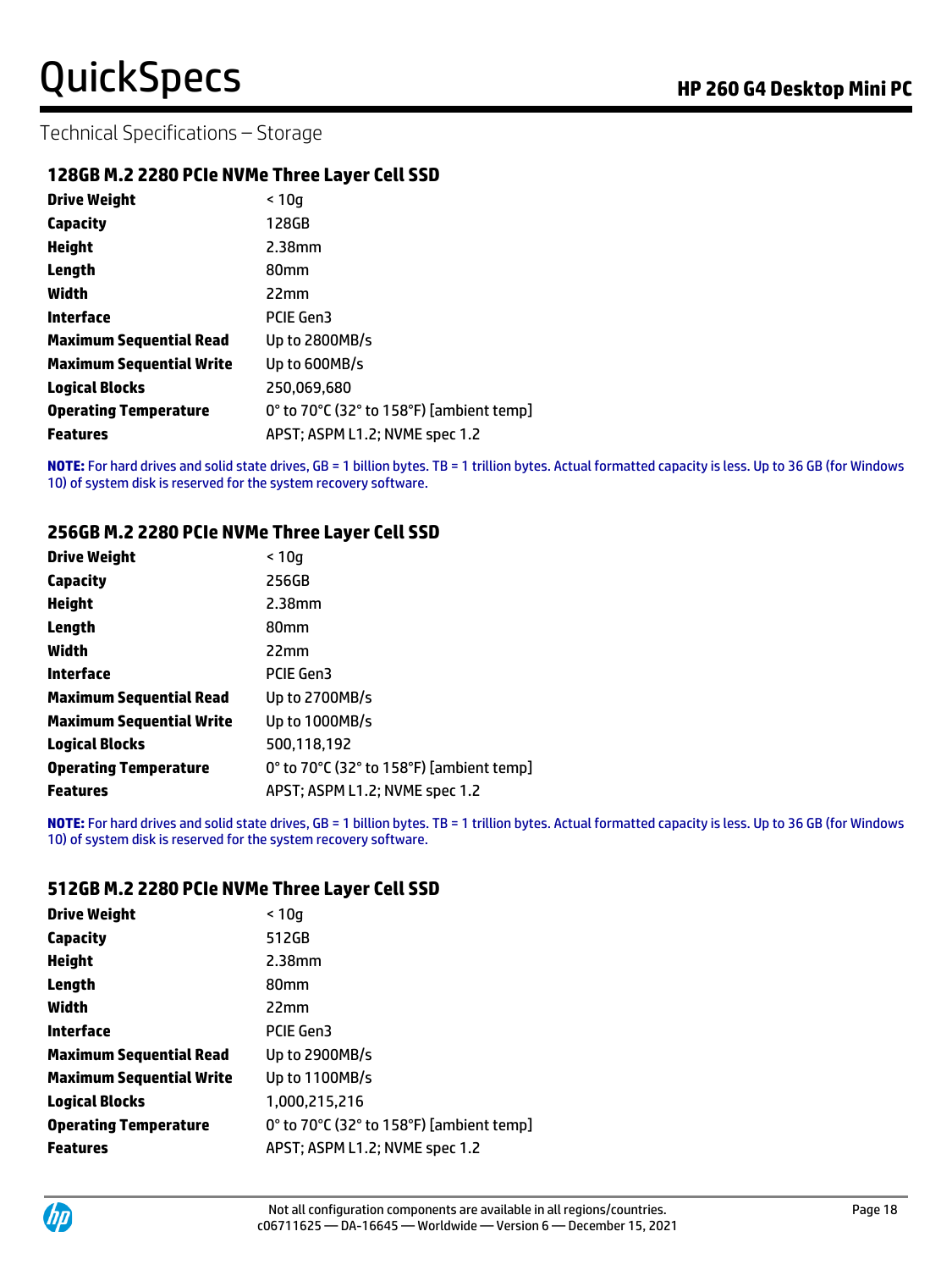### Technical Specifications – Storage

**NOTE:** For hard drives and solid state drives, GB = 1 billion bytes. TB = 1 trillion bytes. Actual formatted capacity is less. Up to 36 GB (for Windows 10) of system disk is reserved for the system recovery software.

### **1TB M.2 2280 PCIe NVMe Three Layer Cell SSD**

| <b>Drive Weight</b>             | < 10q                                    |
|---------------------------------|------------------------------------------|
| Capacity                        | 1TB                                      |
| <b>Height</b>                   | 2.38mm                                   |
| Length                          | 80mm                                     |
| Width                           | 22mm                                     |
| Interface                       | <b>PCIE Gen3</b>                         |
| <b>Maximum Sequential Read</b>  | Up to 3480MB/s                           |
| <b>Maximum Sequential Write</b> | Up to 3037MB/s                           |
| <b>Logical Blocks</b>           | 2,000,409,264                            |
| <b>Operating Temperature</b>    | 0° to 70°C (32° to 158°F) [ambient temp] |
| <b>Features</b>                 | TRIM; ASPM L1.2                          |

**NOTE:** For hard drives and solid state drives, GB = 1 billion bytes. TB = 1 trillion bytes. Actual formatted capacity is less. Up to 36 GB (for Windows 10) of system disk is reserved for the system recovery software.

### **256GB Intel® PCIe® NVMe™ QLC + 32 GB Intel® Optane™**

| <b>Drive Weight</b>             | < 10a                                    |
|---------------------------------|------------------------------------------|
| <b>Capacity</b>                 | 256GB                                    |
| <b>Height</b>                   | $2.38$ mm                                |
| Length                          | 80 <sub>mm</sub>                         |
| Width                           | 22mm                                     |
| <b>Interface</b>                | PCIe Gen3                                |
| <b>Maximum Sequential Read</b>  | Up to 1450MB/s                           |
| <b>Maximum Sequential Write</b> | Up to 500MB/s                            |
| <b>Logical Blocks</b>           | 500,118,192                              |
| <b>Operating Temperature</b>    | 0° to 70°C (32° to 158°F) [ambient temp] |
| <b>Features</b>                 | TRIM; ASPM L1.2                          |

**NOTE:** For hard drives and solid state drives, GB = 1 billion bytes. TB = 1 trillion bytes. Actual formatted capacity is less. Up to 36 GB (for Windows 10) of system disk is reserved for the system recovery software.

### **512GB Intel® PCIe® NVMe™ QLC + 32 GB Intel® Optane™**

| <b>Drive Weight</b>             | < 10q            |
|---------------------------------|------------------|
| Capacity                        | 512GB            |
| <b>Height</b>                   | $2.38$ mm        |
| Length                          | 80 <sub>mm</sub> |
| Width                           | 22mm             |
| <b>Interface</b>                | <b>PCIe Gen3</b> |
| <b>Maximum Sequential Read</b>  | Up to 2400MB/s   |
| <b>Maximum Sequential Write</b> | Up to 1300MB/s   |
| <b>Logical Blocks</b>           | 1,000,215,215    |
|                                 |                  |

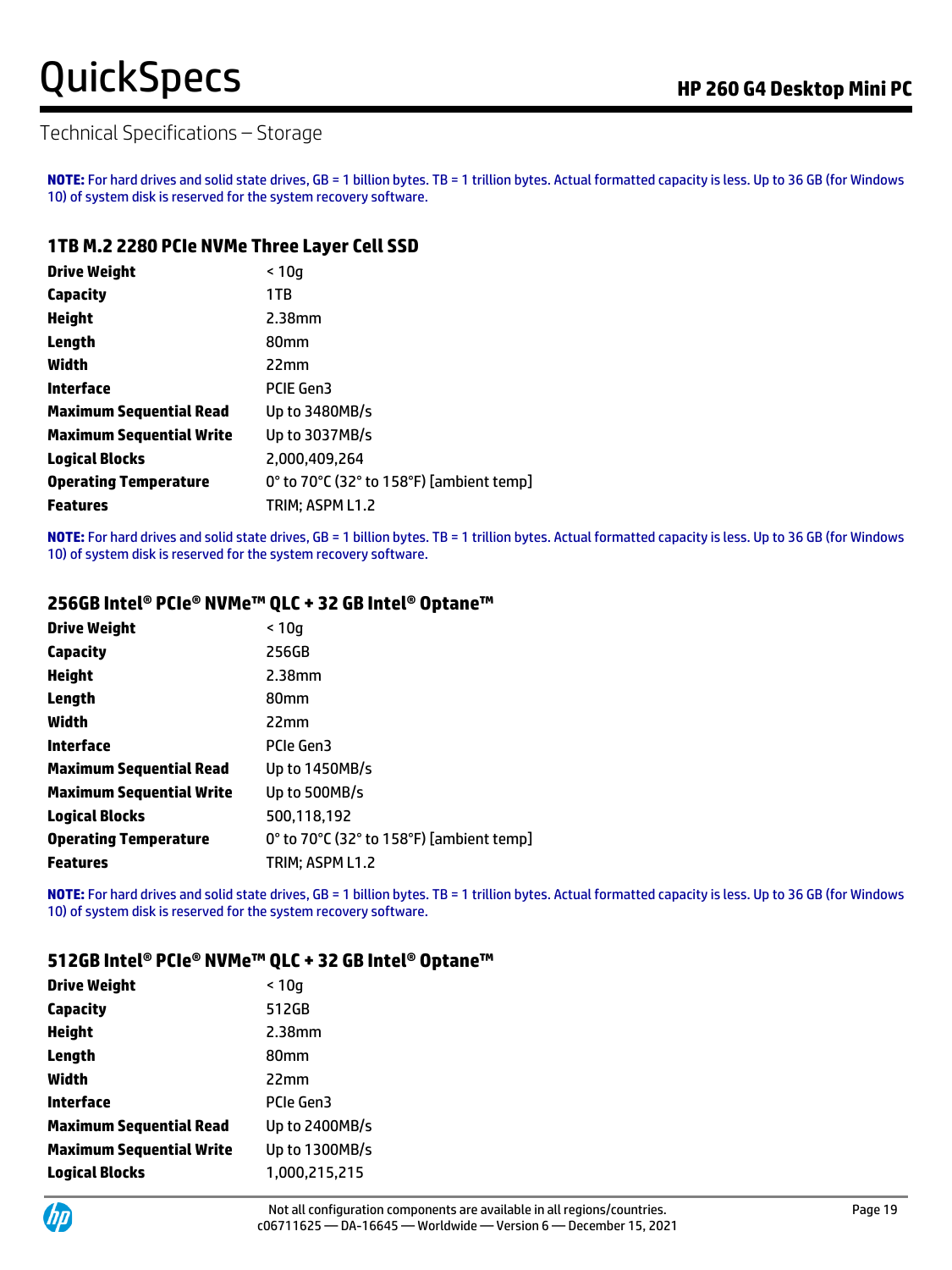# QuickSpecs **Manual Property Control** Research **Property Area** APP 260 G4 Desktop Mini PC

Technical Specifications – Storage

| <b>Operating Temperature</b> | 0° to 70°C (32° to 158°F) [ambient temp] |
|------------------------------|------------------------------------------|
| <b>Features</b>              | TRIM; ASPM L1.2                          |

**NOTE:** For hard drives and solid state drives, GB = 1 billion bytes. TB = 1 trillion bytes. Actual formatted capacity is less. Up to 36 GB (for Windows 10) of system disk is reserved for the system recovery software.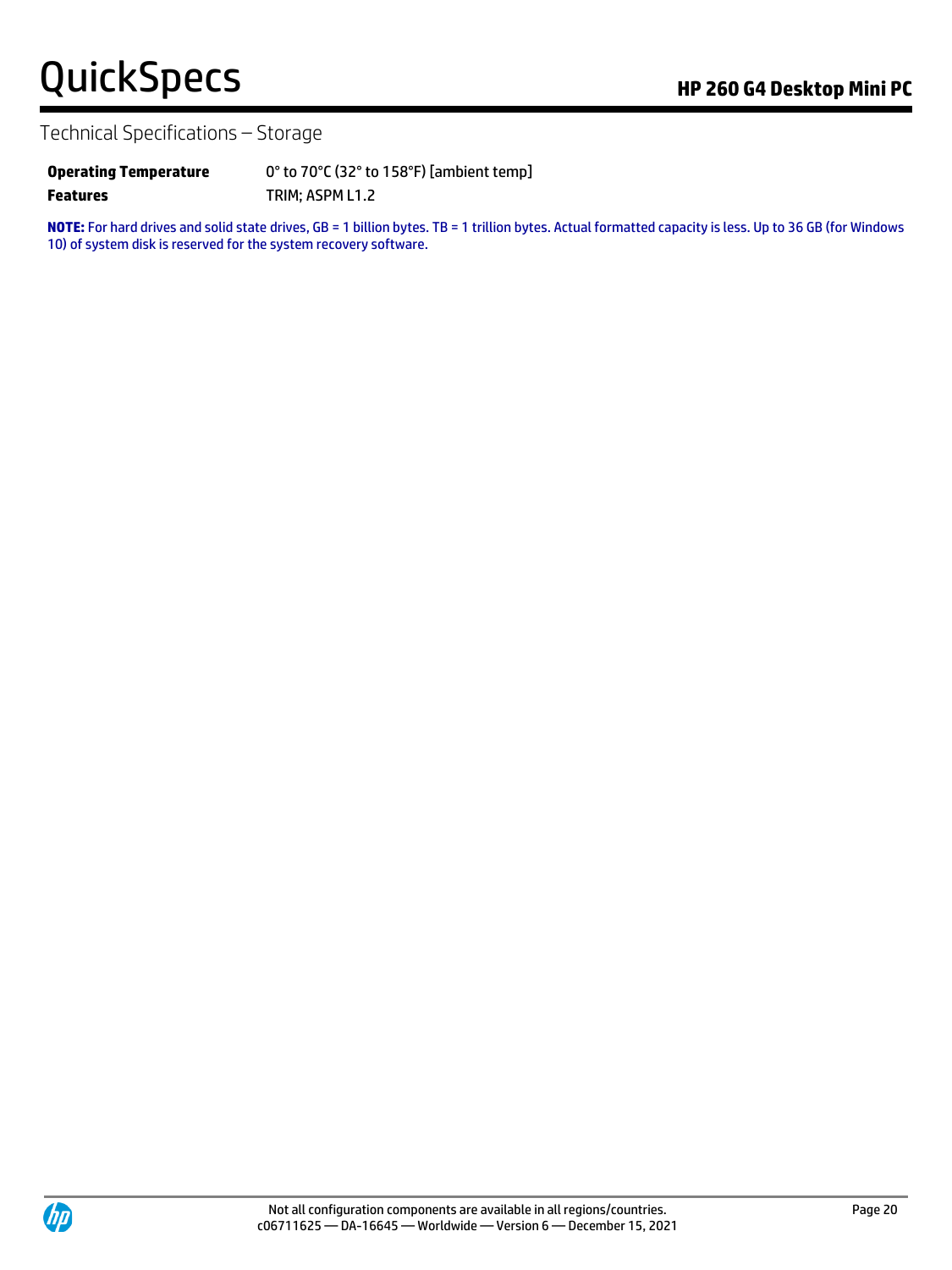### **NETWORKING AND COMMUNICATIONS**

### **Realtek RTK8111HSH 10/100/1000 Integrated NIC**

| Connector                         | <b>RJ-45</b>                                                                                                                                                                                                                                                                                                                                                             |
|-----------------------------------|--------------------------------------------------------------------------------------------------------------------------------------------------------------------------------------------------------------------------------------------------------------------------------------------------------------------------------------------------------------------------|
| <b>System Interface</b>           | <b>PCIe + SMBus</b>                                                                                                                                                                                                                                                                                                                                                      |
| <b>Data rates supported</b>       | 10 Mbit/s operation (10BASE-T; IEEE 802.3i; IEEE 802.3 clauses 13-14)<br>100 Mbit/s operation (100BASE-TX; IEEE 802.3u; IEEE 802.3 clauses 21-30)<br>1000 Mbit/s operation (1000BASE-T; IEEE 802.3ab; IEEE 8023 clauses 40)<br><b>Auto-Negotiation (Automatic Speed Selection)</b><br>Full Duplex Operation at all Speeds, Half Duplex operation at 10 and 100 Mbit/s    |
| <b>IEEE Compliance</b>            | IEEE 802.1p QoS (Quality of Service) Support<br>IEEE 802.1q VLAN support<br>IEEE 802.3x Flow Control (IEEE 802.3 clauses 31-32; configurable)<br>IEEE 802.3az EEE (Energy Efficient Ethernet)                                                                                                                                                                            |
| Performance                       | TCP/IP/UDP Checksum Offload (configurable)<br>Protocol Offload (ARP & NS)<br>Large send offload and Giant send offload<br><b>Receiving Side Scaling</b><br>Jumbo Frame 9K                                                                                                                                                                                                |
| <b>Power consumption</b>          | Cable Disconnection: 25mW<br>100Mbps Full Run: 450mW<br>1000bp Full Run: 1000mW<br>WoL Enable(S3/S4/S5): 50mW<br>WoL Disable(S3/S4/S5): 25mW                                                                                                                                                                                                                             |
| <b>Power</b><br><b>Management</b> | ACPI compliant - multiple power modes<br>Situation-sensitive features reduce power consumption<br>Advanced link down power saving for reducing link down power consumption                                                                                                                                                                                               |
| <b>Management Interface</b>       | Auto MDI/MDIX Crossover cable detection                                                                                                                                                                                                                                                                                                                                  |
| <b>IT Manageability</b>           | Wake-on-LAN from standby and hibernation (Magic Packet and Microsoft Wake-Up<br>Frame); Wake-on-LAN from off (Magic Packet only)<br><b>PXE 2.1 Remote Boot</b><br>Statistics Gathering (SNMP MIB II, Ethernet-like MIB, Ethernet MIB (802.3x, clause 30))<br>Comprehensive diagnostic and configuration software suite<br>Virtual Cable Doctor for Ethernet cable status |

# **Realtek RTL8821CE 802.11ac 1x1 Wi-Fi® and Bluetooth® 4.2 Combo**

| <b>Wireless LAN Standards</b> | IEEE 802.11a             |  |
|-------------------------------|--------------------------|--|
|                               | <b>IEEE 802.11b</b>      |  |
|                               | IEEE 802.11g             |  |
|                               | <b>IEEE 802.11n</b>      |  |
|                               | <b>IEEE 802.11ac</b>     |  |
|                               | <b>IEEE 802.11d</b>      |  |
|                               | <b>IEEE 802.11e</b>      |  |
|                               | <b>IEEE 802.11h</b>      |  |
|                               | <b>IEEE 802.11i</b>      |  |
|                               | <b>IEEE 802.11k</b>      |  |
|                               | <b>IEEE 802.11r</b>      |  |
|                               | <b>IEEE 802.11v</b>      |  |
| <b>Interoperability</b>       | <b>Wi-Fi® CERTIFIED™</b> |  |
| <b>Frequency Band</b>         | 802.11b/g/n              |  |
|                               |                          |  |

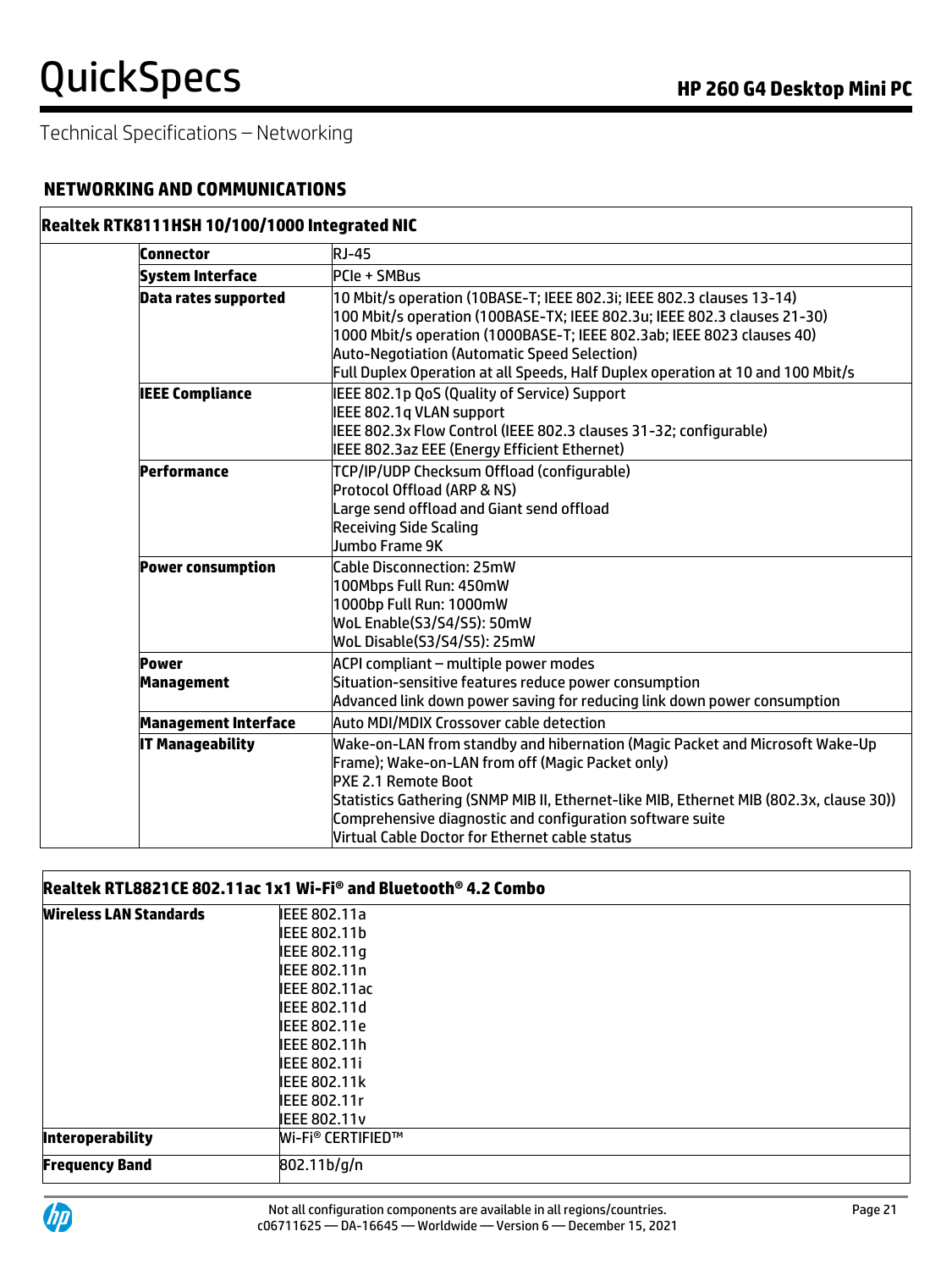|                             | 2.402 - 2.482 GHz                                                                                    |  |  |
|-----------------------------|------------------------------------------------------------------------------------------------------|--|--|
|                             | 802.11a/n/ac                                                                                         |  |  |
|                             | 4.9 – 4.95 GHz (Japan)                                                                               |  |  |
|                             | $5.15 - 5.25$ GHz<br>$\bullet$                                                                       |  |  |
|                             | $5.25 - 5.35$ GHz                                                                                    |  |  |
|                             | $5.47 - 5.725$ GHz                                                                                   |  |  |
|                             | $5.825 - 5.850$ GHz                                                                                  |  |  |
| <b>Data Rates</b>           | • 802.11b: 1, 2, 5.5, 11 Mbps                                                                        |  |  |
|                             | • 802.11g: 6, 9, 12, 18, 24, 36, 48, 54 Mbps                                                         |  |  |
|                             | • 802.11a: 6, 9, 12, 18, 24, 36, 48, 54 Mbps                                                         |  |  |
|                             | • 802.11n: MCS 0 ~ MCS 15, (20MHz, and 40MHz)                                                        |  |  |
|                             | • 802.11ac: MCS0 ~ MCS9, (1SS, and 2SS) (20MHz, 40MHz, and 80MHz)                                    |  |  |
| <b>Modulation</b>           | <b>Direct Sequence Spread Spectrum</b>                                                               |  |  |
|                             | BPSK, QPSK, CCK, 16-QAM, 64-QAM, 256-QAM                                                             |  |  |
| <b>Security</b>             |                                                                                                      |  |  |
|                             | IEEE and Wi-Fi <sup>®</sup> compliant 64 / 128 bit WEP encryption for $a/b/q$ mode only<br>$\bullet$ |  |  |
|                             | AES-CCMP: 128 bit in hardware<br>$\bullet$                                                           |  |  |
|                             | 802.1x authentication<br>$\bullet$                                                                   |  |  |
|                             | WPA, WPA2: 802.1x. WPA-PSK, WPA2-PSK, TKIP, and AES.<br>$\bullet$                                    |  |  |
|                             | <b>WPA2</b> certification                                                                            |  |  |
|                             | IEEE 802.11i                                                                                         |  |  |
|                             | <b>WAPI</b>                                                                                          |  |  |
| <b>Network Architecture</b> | Ad-hoc (Peer to Peer)                                                                                |  |  |
| <b>Models</b>               | Infrastructure (Access Point Required)                                                               |  |  |
| <b>Roaming</b>              | IEEE 802.11 compliant roaming between access points                                                  |  |  |
| <b>Output Power</b>         | 802.11b: +14dBm minimum<br>$\bullet$                                                                 |  |  |
|                             | 802.11g: +12dBm minimum<br>$\bullet$                                                                 |  |  |
|                             | 802.11a: +12dBm minimum<br>$\bullet$                                                                 |  |  |
|                             | 802.11n HT20(2.4GHz): +12dBm minimum<br>$\bullet$                                                    |  |  |
|                             | 802.11n HT40(2.4GHz): +12dBm minimum<br>$\bullet$                                                    |  |  |
|                             | 802.11n HT20(5GHz): +10dBm minimum                                                                   |  |  |
|                             | 802.11n HT40(5GHz): +10dBm minimum<br>$\bullet$                                                      |  |  |
|                             | 802.11ac VHT80(5GHz): +10dBm minimum<br>$\bullet$                                                    |  |  |
| <b>Power Consumption</b>    | Transmit mode2.0 W<br>$\bullet$                                                                      |  |  |
|                             | Receive mode1.6 W<br>$\bullet$                                                                       |  |  |
|                             | Idle mode (PSP)180 mW(WLAN Associated)<br>$\bullet$                                                  |  |  |
|                             | Idle mode50 mW(WLAN unassociated)<br>$\bullet$                                                       |  |  |
|                             | Connected Standby 10mW<br>$\bullet$                                                                  |  |  |
|                             | Radio disabled8 mW                                                                                   |  |  |
| <b>Power Management</b>     | <b>ACPI and PCI Express compliant power management</b>                                               |  |  |
|                             | 802.11 compliant power saving mode                                                                   |  |  |
| <b>Receiver Sensitivity</b> | 802.11b, 1Mbps: -93.5dBm maximum<br>$\bullet$                                                        |  |  |
|                             | 802.11b, 11Mbps: -84dBm maximum                                                                      |  |  |
|                             |                                                                                                      |  |  |

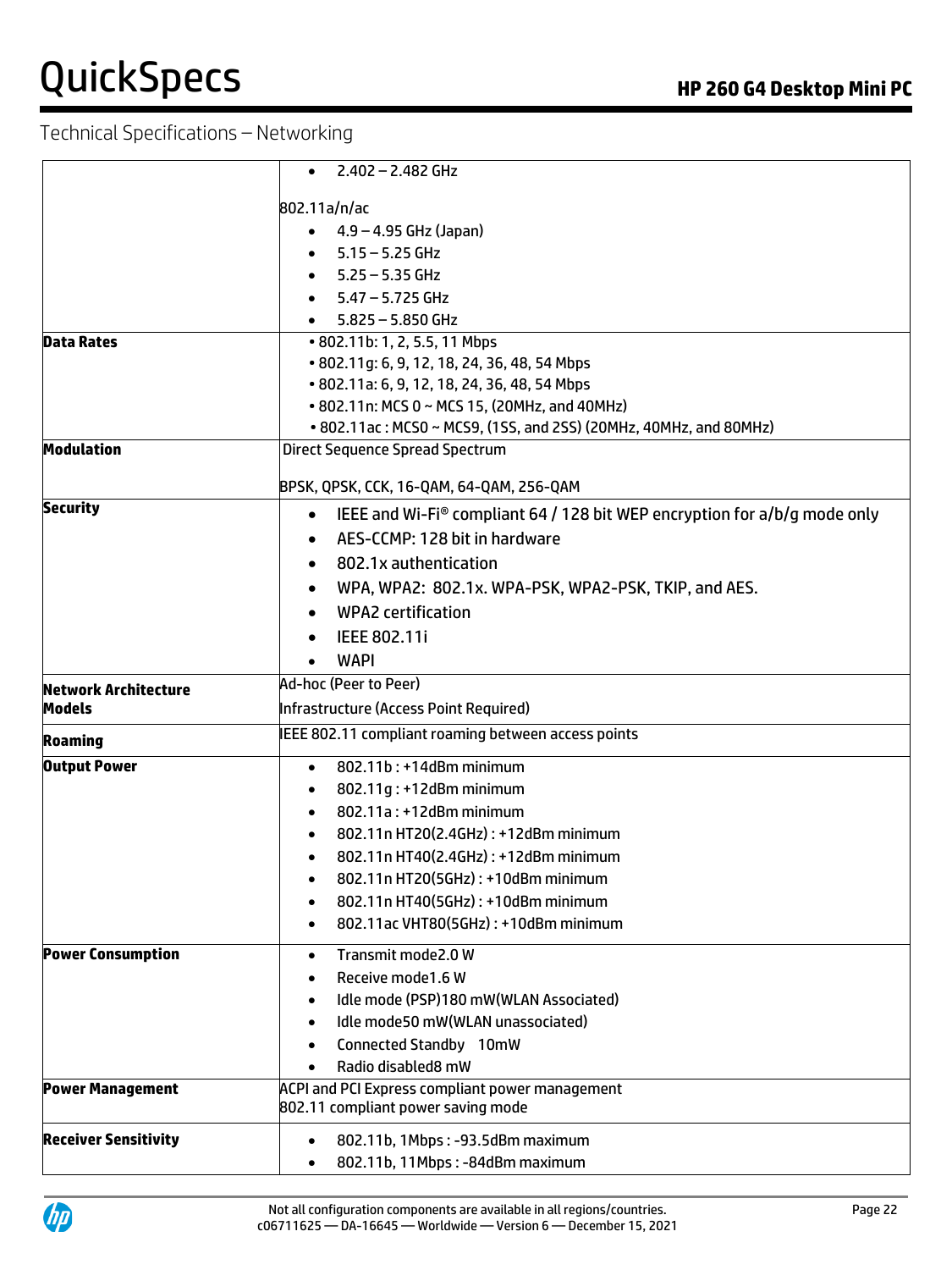|                                                             | 802.11a/g, 6Mbps: -86dBm maximum<br>$\bullet$                                                                                   |                                                                                  |  |
|-------------------------------------------------------------|---------------------------------------------------------------------------------------------------------------------------------|----------------------------------------------------------------------------------|--|
|                                                             | 802.11a/g, 54Mbps: -72dBm maximum<br>$\bullet$                                                                                  |                                                                                  |  |
|                                                             | 802.11n, MCS07: -67dBm maximum<br>$\bullet$                                                                                     |                                                                                  |  |
|                                                             | 802.11n, MCS15: -64dBm maximum<br>$\bullet$                                                                                     |                                                                                  |  |
|                                                             | 802.11ac, MCS0: -84dBm maximum<br>$\bullet$                                                                                     |                                                                                  |  |
|                                                             | 802.11ac, MCS9: -59dBm maximum<br>$\bullet$                                                                                     |                                                                                  |  |
| Antenna type                                                | High efficiency antenna.                                                                                                        |                                                                                  |  |
|                                                             | communications and Bluetooth communications                                                                                     | One embedded dual band 2.4/5 GHz antenna is provided to the card to support WLAN |  |
| <b>Form Factor</b>                                          | PCI-Express M.2 MiniCard                                                                                                        |                                                                                  |  |
| <b>Dimensions</b>                                           | Type 2230: 2.3 x 22.0 x 30.0 mm                                                                                                 |                                                                                  |  |
| Weight                                                      | Type 2230 : 2.8g                                                                                                                |                                                                                  |  |
| <b>Operating Voltage</b>                                    | $3.3v + 1 - 9%$                                                                                                                 |                                                                                  |  |
| <b>Temperature</b>                                          | <b>Operating:</b>                                                                                                               | 14° to 158° F (-10° to 70° C)                                                    |  |
|                                                             | <b>Non-operating:</b>                                                                                                           | -40° to 176° F (-40° to 80° C)<br>10% to 90% (non-condensing)                    |  |
| <b>Humidity</b>                                             | <b>Operating:</b><br><b>Non-operating:</b>                                                                                      | 5% to 95% (non-condensing)                                                       |  |
| <b>Altitude</b>                                             | <b>Operating:</b>                                                                                                               | 0 to 10,000 ft (3,048 m)                                                         |  |
|                                                             | <b>Non-operating:</b>                                                                                                           | 0 to 50,000 ft (15,240 m)                                                        |  |
|                                                             | HP Integrated Module with Bluetooth 4.0/4.1/4.2 Wireless Technology                                                             |                                                                                  |  |
| <b>Bluetooth Specification</b>                              | 4.0/4.1/4.2 Compliant                                                                                                           |                                                                                  |  |
| <b>Frequency Band</b>                                       | 2402 to 2480 MHz                                                                                                                |                                                                                  |  |
| <b>Number of Available Channels</b>                         | Legacy: 0~79 (1 MHz/CH)<br>BLE: 0~39 (2 MHz/CH)                                                                                 |                                                                                  |  |
| <b>Data Rates and Throughput</b>                            | Legacy: 3 Mbps data rate; throughput up to 2.17 Mbps                                                                            |                                                                                  |  |
|                                                             | BLE: 1 Mbps data rate; throughput up to 0.2 Mbps                                                                                |                                                                                  |  |
|                                                             |                                                                                                                                 | Legacy : Synchronous Connection Oriented links up to 3, 64 kbps, voice channels  |  |
|                                                             | Legacy : Asynchronous Connection Less links 2178.1 kbps/177.1 kbps asymmetric (3-DH5) or                                        |                                                                                  |  |
|                                                             | 864 kbps symmetric (3-EV5)                                                                                                      |                                                                                  |  |
| <b>Transmit Power</b>                                       | The Bluetooth component shall operate as a Class II Bluetooth device with a maximum transmit<br>power of +4 dBm for BR and EDR. |                                                                                  |  |
| <b>Power Consumption</b>                                    | Peak (Tx) 330 mW                                                                                                                |                                                                                  |  |
|                                                             | Peak (Rx) 230 mW                                                                                                                |                                                                                  |  |
|                                                             | Selective Suspend 17 mW                                                                                                         |                                                                                  |  |
| <b>Electrical Interface</b>                                 | USB 2.0 compliant                                                                                                               |                                                                                  |  |
| <b>Bluetooth Software Supported</b><br><b>Link Topology</b> | Microsoft Windows Bluetooth Software                                                                                            |                                                                                  |  |
| <b>Power Management</b>                                     | Microsoft Windows ACPI, and USB Bus Support                                                                                     |                                                                                  |  |
| <b>Certifications</b>                                       | FCC (47 CFR) Part 15C, Section 15.247 & 15.249                                                                                  |                                                                                  |  |
| Power Management Certifications ETS 300 328, ETS 300 826    |                                                                                                                                 |                                                                                  |  |
|                                                             | Low Voltage Directive IEC60950-1/IEC62368-1                                                                                     |                                                                                  |  |
|                                                             | UL, CSA, and CE Mark                                                                                                            |                                                                                  |  |
| <b>Bluetooth Profiles Supported</b>                         | BT4.1-ESR 5/6/7 Compliance                                                                                                      |                                                                                  |  |
|                                                             | LE Link Layer Ping                                                                                                              |                                                                                  |  |
|                                                             | <b>LE Dual Mode</b>                                                                                                             |                                                                                  |  |
|                                                             |                                                                                                                                 |                                                                                  |  |

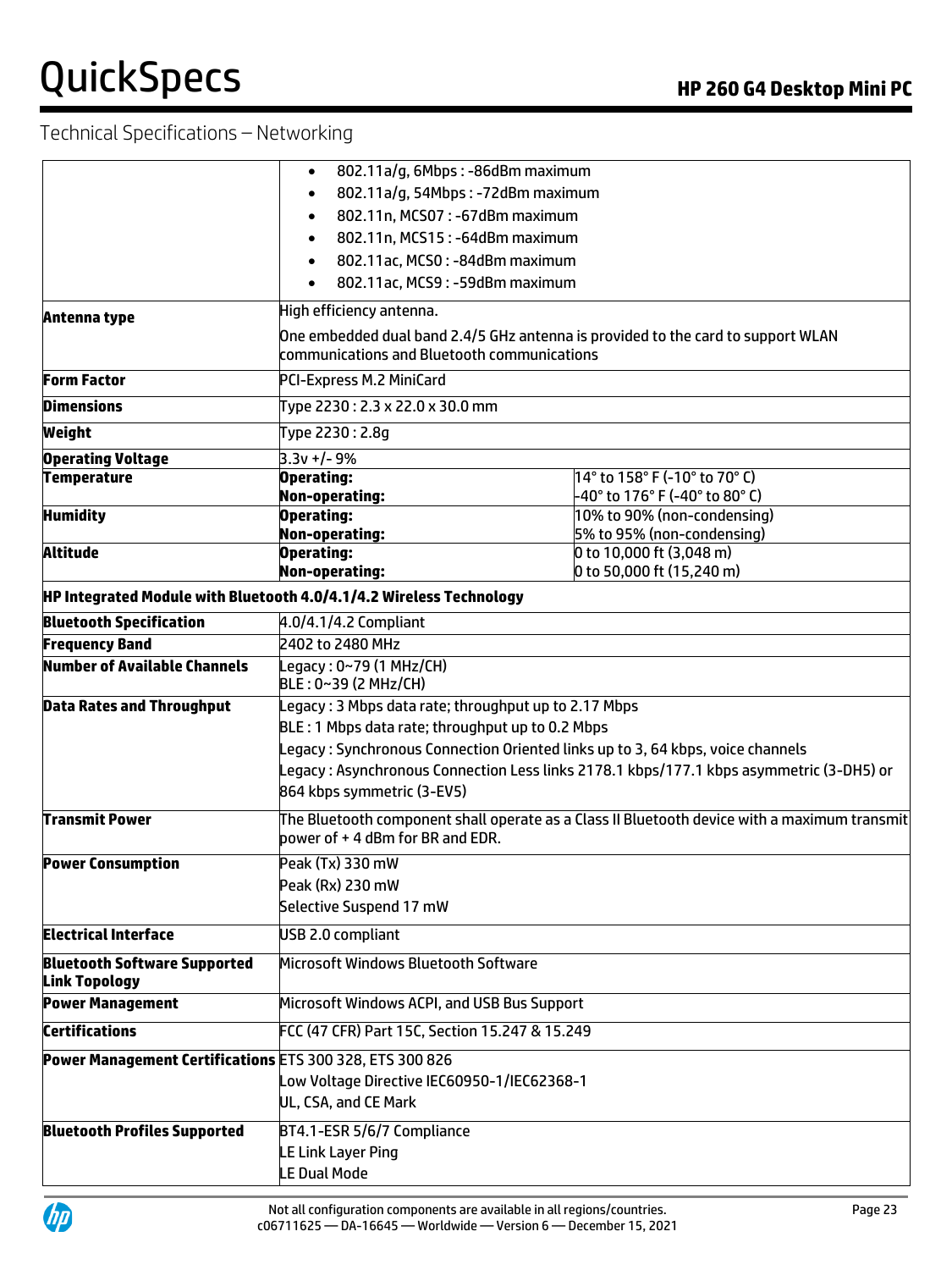| <b>LE Link Layer</b>                              |
|---------------------------------------------------|
| LE Low Duty Cycle Directed Advertising            |
| LE L2CAP Connection Oriented Channels             |
| Train Nudging & Interlaced Scan                   |
| BT4.2 ESR08 Compliance                            |
| LE Secure Connection- Basic/Full                  |
| LE Privacy 1.2 -Link Layer Privacy                |
| LE Privacy 1.2 - Extended Scanner Filter Policies |
| LE Data Packet Length Extension                   |
| <b>FAX Profile (FAX)</b>                          |
| <b>Basic Imaging Profile (BIP)2</b>               |
| <b>Headset Profile (HSP)</b>                      |
| Hands Free Profile (HFP)                          |
| Advanced Audio Distribution Profile (A2DP)        |

| <b>Wireless LAN Standards</b><br>IEEE 802.11a<br><b>IEEE 802.11b</b><br>IEEE 802.11g<br>IEEE 802.11n<br><b>IEEE 802.11ac</b><br>IEEE 802.11d<br><b>IEEE 802.11e</b><br>IEEE 802.11h<br>IEEE 802.11i<br><b>IEEE 802.11k</b><br>IEEE 802.11r<br><b>IEEE 802.11v</b><br><b>Interoperability</b><br><b>Wi-Fi<sup>®</sup> CERTIFIED™</b><br><b>Frequency Band</b><br>802.11b/g/n<br>$2.402 - 2.482$ GHz<br>$\bullet$<br>802.11a/n/ac<br>$4.9 - 4.95$ GHz (Japan)<br>$\bullet$<br>5.15 – 5.25 GHz<br>$5.25 - 5.35$ GHz<br>$\bullet$<br>$5.47 - 5.725$ GHz<br>$\bullet$<br>$5.825 - 5.850$ GHz $4.9 - 4.95$ GHz (Japan)<br>$\bullet$<br><b>Data Rates</b><br>802.11b: 1, 2, 5.5, 11 Mbps<br>$\bullet$<br>802.11g: 6, 9, 12, 18, 24, 36, 48, 54 Mbps<br>$\bullet$<br>802.11a: 6, 9, 12, 18, 24, 36, 48, 54 Mbps<br>$\bullet$<br>802.11n: MCS 0 ~ MCS 15, (20MHz, and 40MHz)<br>$\bullet$<br>802.11ac: MCS0 ~ MCS9, (1SS, and 2SS) (20MHz, 40MHz & 80MHz)<br>$\bullet$<br><b>Direct Sequence Spread Spectrum</b><br><b>Modulation</b> | <b>Realtek RTL8822CE 802.11ac 2x2 Wi-Fi + BT5</b> |                                          |  |  |
|------------------------------------------------------------------------------------------------------------------------------------------------------------------------------------------------------------------------------------------------------------------------------------------------------------------------------------------------------------------------------------------------------------------------------------------------------------------------------------------------------------------------------------------------------------------------------------------------------------------------------------------------------------------------------------------------------------------------------------------------------------------------------------------------------------------------------------------------------------------------------------------------------------------------------------------------------------------------------------------------------------------------------|---------------------------------------------------|------------------------------------------|--|--|
|                                                                                                                                                                                                                                                                                                                                                                                                                                                                                                                                                                                                                                                                                                                                                                                                                                                                                                                                                                                                                              |                                                   |                                          |  |  |
|                                                                                                                                                                                                                                                                                                                                                                                                                                                                                                                                                                                                                                                                                                                                                                                                                                                                                                                                                                                                                              |                                                   |                                          |  |  |
|                                                                                                                                                                                                                                                                                                                                                                                                                                                                                                                                                                                                                                                                                                                                                                                                                                                                                                                                                                                                                              |                                                   |                                          |  |  |
|                                                                                                                                                                                                                                                                                                                                                                                                                                                                                                                                                                                                                                                                                                                                                                                                                                                                                                                                                                                                                              |                                                   |                                          |  |  |
|                                                                                                                                                                                                                                                                                                                                                                                                                                                                                                                                                                                                                                                                                                                                                                                                                                                                                                                                                                                                                              |                                                   |                                          |  |  |
|                                                                                                                                                                                                                                                                                                                                                                                                                                                                                                                                                                                                                                                                                                                                                                                                                                                                                                                                                                                                                              |                                                   |                                          |  |  |
|                                                                                                                                                                                                                                                                                                                                                                                                                                                                                                                                                                                                                                                                                                                                                                                                                                                                                                                                                                                                                              |                                                   |                                          |  |  |
|                                                                                                                                                                                                                                                                                                                                                                                                                                                                                                                                                                                                                                                                                                                                                                                                                                                                                                                                                                                                                              |                                                   |                                          |  |  |
|                                                                                                                                                                                                                                                                                                                                                                                                                                                                                                                                                                                                                                                                                                                                                                                                                                                                                                                                                                                                                              |                                                   |                                          |  |  |
|                                                                                                                                                                                                                                                                                                                                                                                                                                                                                                                                                                                                                                                                                                                                                                                                                                                                                                                                                                                                                              |                                                   |                                          |  |  |
|                                                                                                                                                                                                                                                                                                                                                                                                                                                                                                                                                                                                                                                                                                                                                                                                                                                                                                                                                                                                                              |                                                   |                                          |  |  |
|                                                                                                                                                                                                                                                                                                                                                                                                                                                                                                                                                                                                                                                                                                                                                                                                                                                                                                                                                                                                                              |                                                   |                                          |  |  |
|                                                                                                                                                                                                                                                                                                                                                                                                                                                                                                                                                                                                                                                                                                                                                                                                                                                                                                                                                                                                                              |                                                   |                                          |  |  |
|                                                                                                                                                                                                                                                                                                                                                                                                                                                                                                                                                                                                                                                                                                                                                                                                                                                                                                                                                                                                                              |                                                   |                                          |  |  |
|                                                                                                                                                                                                                                                                                                                                                                                                                                                                                                                                                                                                                                                                                                                                                                                                                                                                                                                                                                                                                              |                                                   |                                          |  |  |
|                                                                                                                                                                                                                                                                                                                                                                                                                                                                                                                                                                                                                                                                                                                                                                                                                                                                                                                                                                                                                              |                                                   |                                          |  |  |
|                                                                                                                                                                                                                                                                                                                                                                                                                                                                                                                                                                                                                                                                                                                                                                                                                                                                                                                                                                                                                              |                                                   |                                          |  |  |
|                                                                                                                                                                                                                                                                                                                                                                                                                                                                                                                                                                                                                                                                                                                                                                                                                                                                                                                                                                                                                              |                                                   |                                          |  |  |
|                                                                                                                                                                                                                                                                                                                                                                                                                                                                                                                                                                                                                                                                                                                                                                                                                                                                                                                                                                                                                              |                                                   |                                          |  |  |
|                                                                                                                                                                                                                                                                                                                                                                                                                                                                                                                                                                                                                                                                                                                                                                                                                                                                                                                                                                                                                              |                                                   |                                          |  |  |
|                                                                                                                                                                                                                                                                                                                                                                                                                                                                                                                                                                                                                                                                                                                                                                                                                                                                                                                                                                                                                              |                                                   |                                          |  |  |
|                                                                                                                                                                                                                                                                                                                                                                                                                                                                                                                                                                                                                                                                                                                                                                                                                                                                                                                                                                                                                              |                                                   |                                          |  |  |
|                                                                                                                                                                                                                                                                                                                                                                                                                                                                                                                                                                                                                                                                                                                                                                                                                                                                                                                                                                                                                              |                                                   |                                          |  |  |
|                                                                                                                                                                                                                                                                                                                                                                                                                                                                                                                                                                                                                                                                                                                                                                                                                                                                                                                                                                                                                              |                                                   |                                          |  |  |
|                                                                                                                                                                                                                                                                                                                                                                                                                                                                                                                                                                                                                                                                                                                                                                                                                                                                                                                                                                                                                              |                                                   |                                          |  |  |
|                                                                                                                                                                                                                                                                                                                                                                                                                                                                                                                                                                                                                                                                                                                                                                                                                                                                                                                                                                                                                              |                                                   |                                          |  |  |
|                                                                                                                                                                                                                                                                                                                                                                                                                                                                                                                                                                                                                                                                                                                                                                                                                                                                                                                                                                                                                              |                                                   | BPSK, QPSK, CCK, 16-QAM, 64-QAM, 256-QAM |  |  |
| <b>Security</b><br>IEEE and Wi-Fi® compliant 64 / 128 bit WEP encryption for a/b/g mode only<br>$\bullet$                                                                                                                                                                                                                                                                                                                                                                                                                                                                                                                                                                                                                                                                                                                                                                                                                                                                                                                    |                                                   |                                          |  |  |
| $\bullet$                                                                                                                                                                                                                                                                                                                                                                                                                                                                                                                                                                                                                                                                                                                                                                                                                                                                                                                                                                                                                    |                                                   | AES-CCMP: 128 bit in hardware            |  |  |

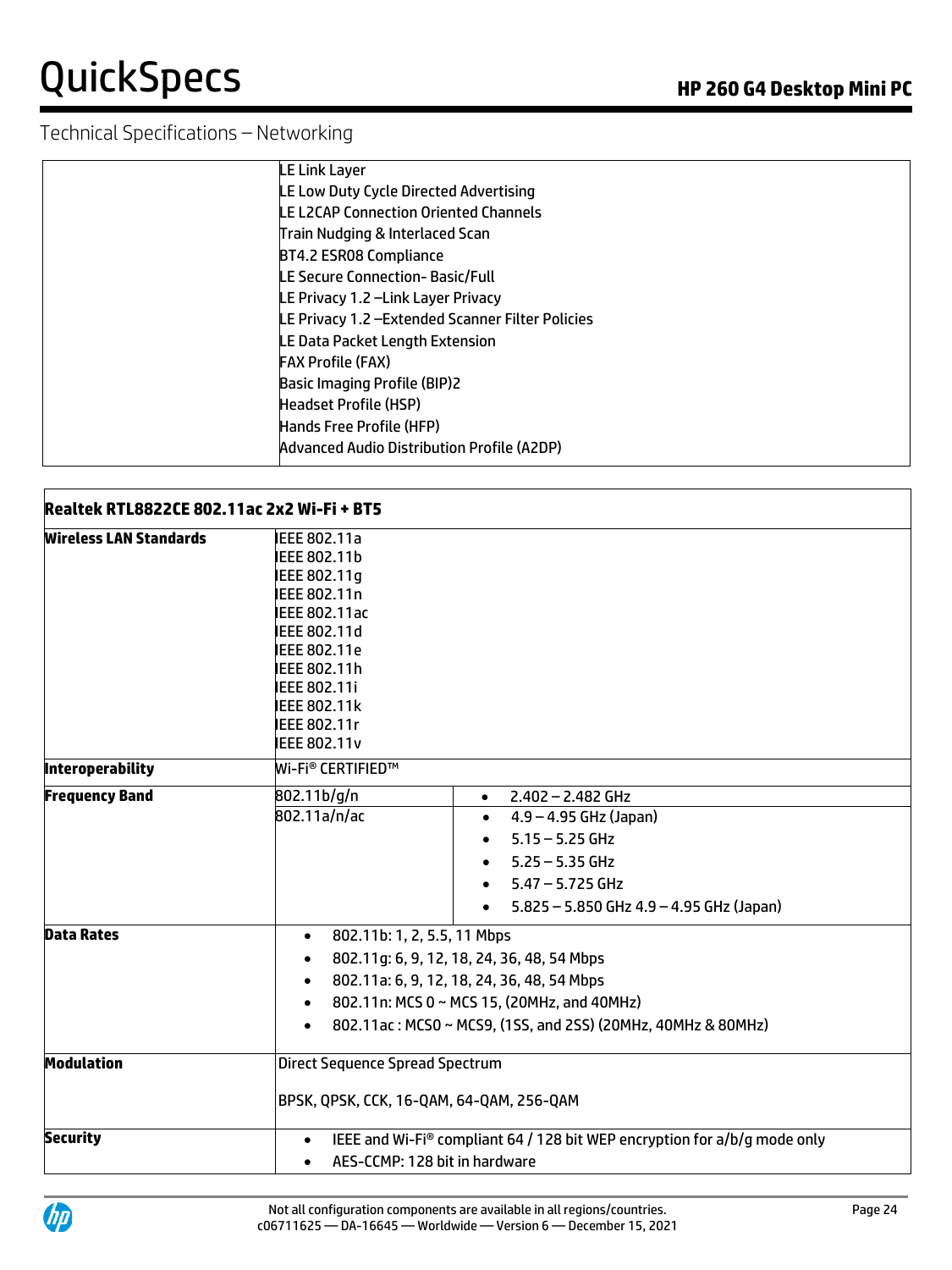|                             | 802.1x authentication<br>$\bullet$                                                           |  |
|-----------------------------|----------------------------------------------------------------------------------------------|--|
|                             | WPA, WPA2: 802.1x. WPA-PSK, WPA2-PSK, TKIP, and AES.                                         |  |
|                             | <b>WPA2 certification</b><br>$\bullet$                                                       |  |
|                             | IEEE 802.11i                                                                                 |  |
|                             | <b>WAPI</b><br>$\bullet$                                                                     |  |
| <b>Network Architecture</b> | Ad-hoc (Peer to Peer)                                                                        |  |
| <b>Models</b>               | Infrastructure (Access Point Required)                                                       |  |
| <b>Roaming</b>              | IEEE 802.11 compliant roaming between access points                                          |  |
| <b>Output Power</b>         | 802.11b: +18.5dBm minimum<br>$\bullet$                                                       |  |
|                             | 802.11g: +17.5dBm minimum<br>$\bullet$                                                       |  |
|                             | 802.11a: +18.5dBm minimum<br>$\bullet$                                                       |  |
|                             | 802.11n HT20(2.4GHz): +15.5dBm minimum<br>$\bullet$                                          |  |
|                             | 802.11n HT40(2.4GHz): +14.5dBm minimum<br>$\bullet$                                          |  |
|                             | 802.11n HT20(5GHz): +15.5dBm minimum<br>$\bullet$                                            |  |
|                             | 802.11n HT40(5GHz): +14.5dBm minimum<br>$\bullet$                                            |  |
|                             | 802.11ac VHT80(5GHz): +11.5dBm minimum<br>$\bullet$                                          |  |
|                             | 802.11ac VHT160(5GHz): +11.5dBm minimum<br>$\bullet$                                         |  |
| <b>Power Consumption</b>    | Transmit mode: 2.0 W<br>$\bullet$                                                            |  |
|                             | Receive mode: 1.6 W<br>$\bullet$                                                             |  |
|                             | Idle mode (PSP) 180 mW (WLAN Associated)<br>$\bullet$                                        |  |
|                             | Idle mode: 50 mW (WLAN unassociated)<br>$\bullet$                                            |  |
|                             | Connected Standby/Modern Standby: 10mW<br>$\bullet$                                          |  |
|                             | Radio disabled: 8 mW<br>$\bullet$                                                            |  |
| <b>Power Management</b>     | <b>ACPI and PCI Express compliant power management</b><br>802.11 compliant power saving mode |  |
| <b>Receiver Sensitivity</b> | 802.11b, 1Mbps: -93.5dBm maximum<br>$\bullet$                                                |  |
|                             | 802.11b, 11Mbps: - 84dBm maximum<br>$\bullet$                                                |  |
|                             | 802.11a/g, 6Mbps: - 86dBm maximum<br>$\bullet$                                               |  |
|                             | 802.11a/g, 54Mbps: -72dBm maximum<br>$\bullet$                                               |  |
|                             | 802.11n, MCS07: -67dBm maximum<br>$\bullet$                                                  |  |
|                             | 802.11n, MCS15: -64dBm maximum<br>$\bullet$                                                  |  |
|                             | 802.11ac, MCS0: -84dBm maximum<br>٠                                                          |  |
|                             | 802.11ac, MCS9: -59dBm maximum                                                               |  |
| Antenna type                | High efficiency antenna with spatial diversity, mounted in the front enclosure               |  |
|                             | Two embedded dual band 2.4/5 GHz antennas are provided to the card to support WLAN MIMO      |  |
|                             | communications and Bluetooth communications                                                  |  |
| <b>Form Factor</b>          | PCI-Express M.2 MiniCard with CNVi Interface                                                 |  |
| <b>Dimensions</b>           | 1. Type 2230: 2.3 x 22.0 x 30.0 mm                                                           |  |
|                             | 2. Type 1216: 1.67 x 12.0 x 16.0 mm                                                          |  |
| Weight                      | 1. Type 2230: 2.8g<br>2. Type 126: 1.3g                                                      |  |
| <b>Operating Voltage</b>    | $3.3v + -9%$                                                                                 |  |
|                             |                                                                                              |  |

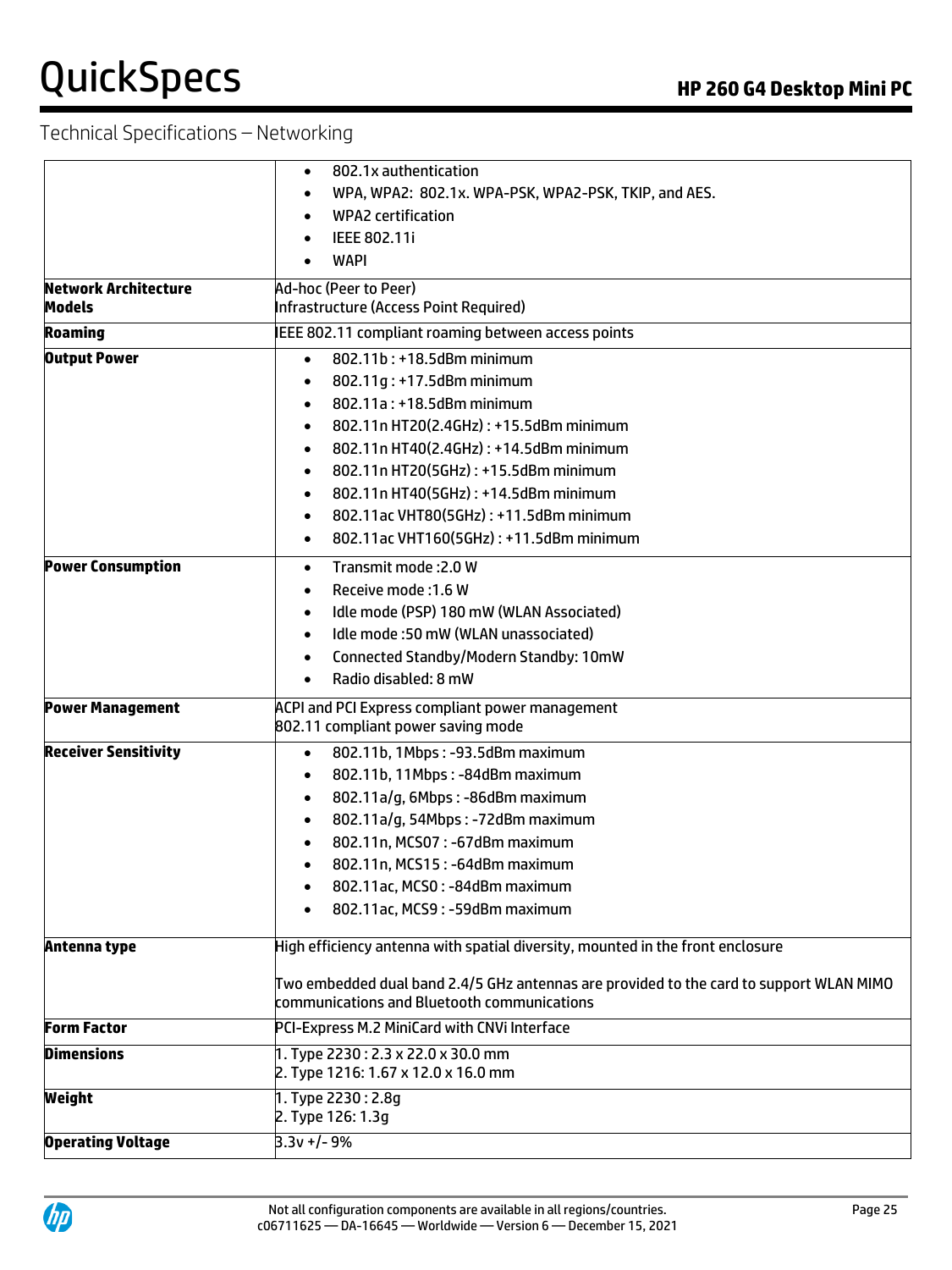| <b>Temperature</b>                                          | Operating:                                                              | 14° to 158° F (-10° to 70° C)                                                                |  |
|-------------------------------------------------------------|-------------------------------------------------------------------------|----------------------------------------------------------------------------------------------|--|
|                                                             | <b>Non-operating:</b>                                                   | -40° to 176° F (-40° to 80° C)                                                               |  |
| <b>Humidity</b>                                             | <b>Operating:</b><br><b>Non-operating:</b>                              | 10% to 90% (non-condensing)<br>5% to 95% (non-condensing)                                    |  |
| <b>Altitude</b>                                             | <b>Operating:</b>                                                       | 0 to 10,000 ft (3,048 m)                                                                     |  |
|                                                             | <b>Non-operating:</b>                                                   | 0 to 50,000 ft (15,240 m)                                                                    |  |
|                                                             | HP Integrated Module with Bluetooth 4.0/4.1/4.2/5.0 Wireless Technology |                                                                                              |  |
| <b>Bluetooth Specification</b>                              | 4.0/4.1/4.2 Compliant                                                   |                                                                                              |  |
| <b>Frequency Band</b>                                       | 2402 to 2480 MHz                                                        |                                                                                              |  |
| <b>Number of Available Channels</b>                         | Legacy : 0~79 (1 MHz/CH)<br>BLE: 0~39 (2 MHz/CH)                        |                                                                                              |  |
| <b>Data Rates and Throughput</b>                            | Legacy : 3 Mbps data rate; throughput up to 2.17 Mbps                   |                                                                                              |  |
|                                                             | BLE: 1 Mbps data rate; throughput up to 0.2 Mbps                        |                                                                                              |  |
|                                                             |                                                                         | Legacy : Synchronous Connection Oriented links up to 3, 64 kbps, voice channels              |  |
|                                                             |                                                                         | Legacy : Asynchronous Connection Less links 2178.1 kbps/177.1 kbps asymmetric (3-DH5) or     |  |
|                                                             | 864 kbps symmetric (3-EV5)                                              |                                                                                              |  |
| <b>Transmit Power</b>                                       | bower of +4 dBm for BR and EDR.                                         | The Bluetooth component shall operate as a Class II Bluetooth device with a maximum transmit |  |
| <b>Power Consumption</b>                                    | Peak (Tx): 330 mW                                                       |                                                                                              |  |
|                                                             | Peak (Rx): 230 mW                                                       |                                                                                              |  |
|                                                             | Selective Suspend: 17 mW                                                |                                                                                              |  |
| <b>Electrical Interface</b>                                 | USB 2.0 compliant                                                       |                                                                                              |  |
| <b>Bluetooth Software Supported</b><br><b>Link Topology</b> | Microsoft Windows Bluetooth Software                                    |                                                                                              |  |
| <b>Power Management</b>                                     | Microsoft Windows ACPI, and USB Bus Support                             |                                                                                              |  |
| <b>Certifications</b>                                       | FCC (47 CFR) Part 15C, Section 15.247 & 15.249                          |                                                                                              |  |
| <b>Power Management</b><br><b>Certifications</b>            | ETS 300 328, ETS 300 826                                                |                                                                                              |  |
|                                                             | Low Voltage Directive IEC60950-1/IEC62368-1                             |                                                                                              |  |
|                                                             | UL, CSA, and CE Mark                                                    |                                                                                              |  |
| <b>Bluetooth Profiles Supported</b>                         | BT4.1-ESR 5/6/7 Compliance                                              |                                                                                              |  |
|                                                             | LE Link Layer Ping                                                      |                                                                                              |  |
|                                                             | <b>LE Dual Mode</b>                                                     |                                                                                              |  |
|                                                             | <b>LE Link Layer</b>                                                    |                                                                                              |  |
|                                                             | LE Low Duty Cycle Directed Advertising                                  |                                                                                              |  |
|                                                             | <b>LE L2CAP Connection Oriented Channels</b>                            |                                                                                              |  |
|                                                             | Train Nudging & Interlaced Scan                                         |                                                                                              |  |
|                                                             | BT4.2 ESR08 Compliance                                                  |                                                                                              |  |
|                                                             | LE Secure Connection-Basic/Full                                         |                                                                                              |  |
|                                                             | LE Privacy 1.2 -Link Layer Privacy                                      |                                                                                              |  |
|                                                             | LE Privacy 1.2 - Extended Scanner Filter Policies                       |                                                                                              |  |
|                                                             | LE Data Packet Length Extension                                         |                                                                                              |  |

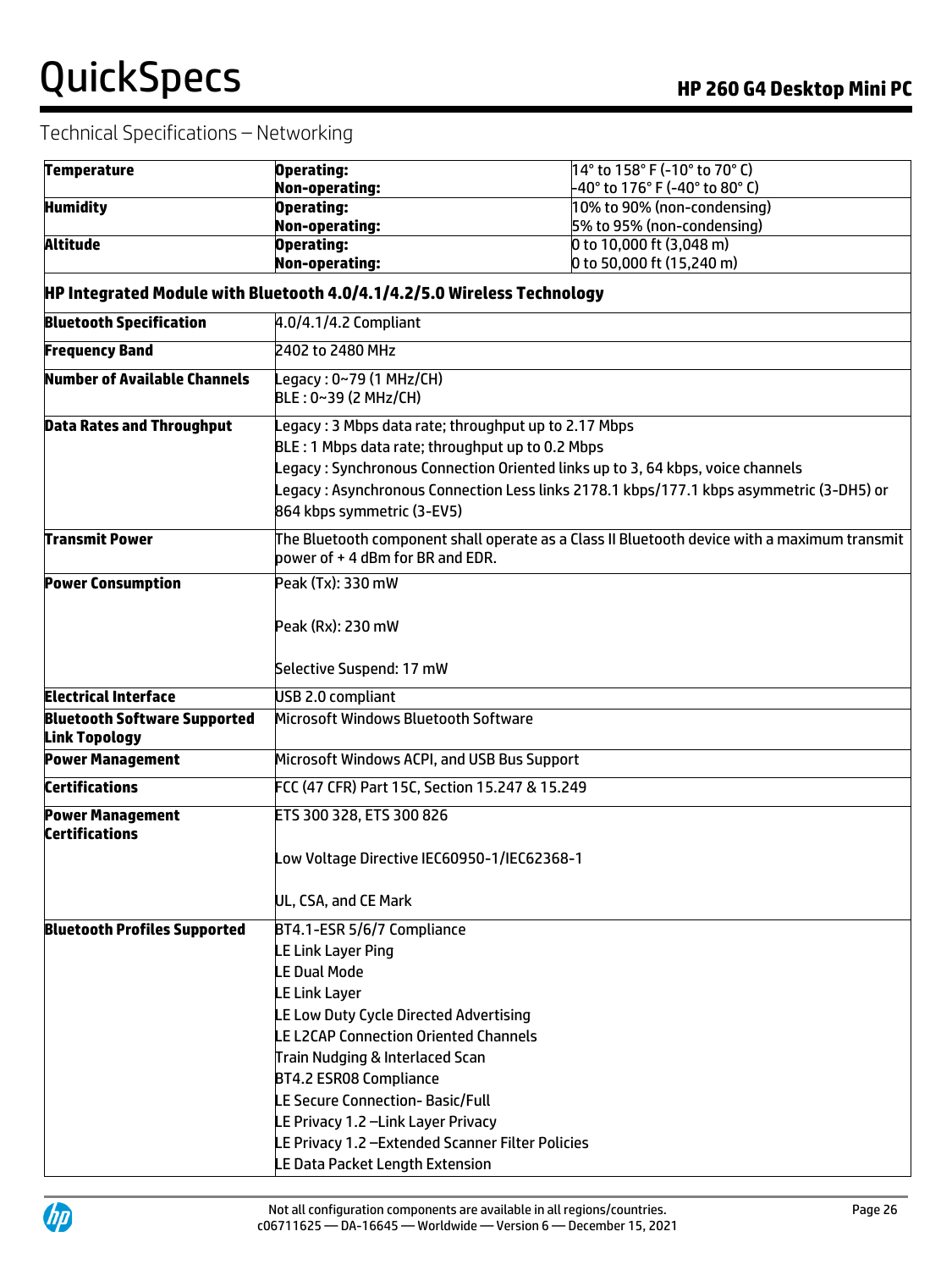| <b>FAX Profile (FAX)</b>                                                             |
|--------------------------------------------------------------------------------------|
| <b>Basic Imaging Profile (BIP)2</b>                                                  |
| Headset Profile (HSP)                                                                |
| Hands Free Profile (HFP)                                                             |
| Advanced Audio Distribution Profile (A2DP)Advanced Audio Distribution Profile (A2DP) |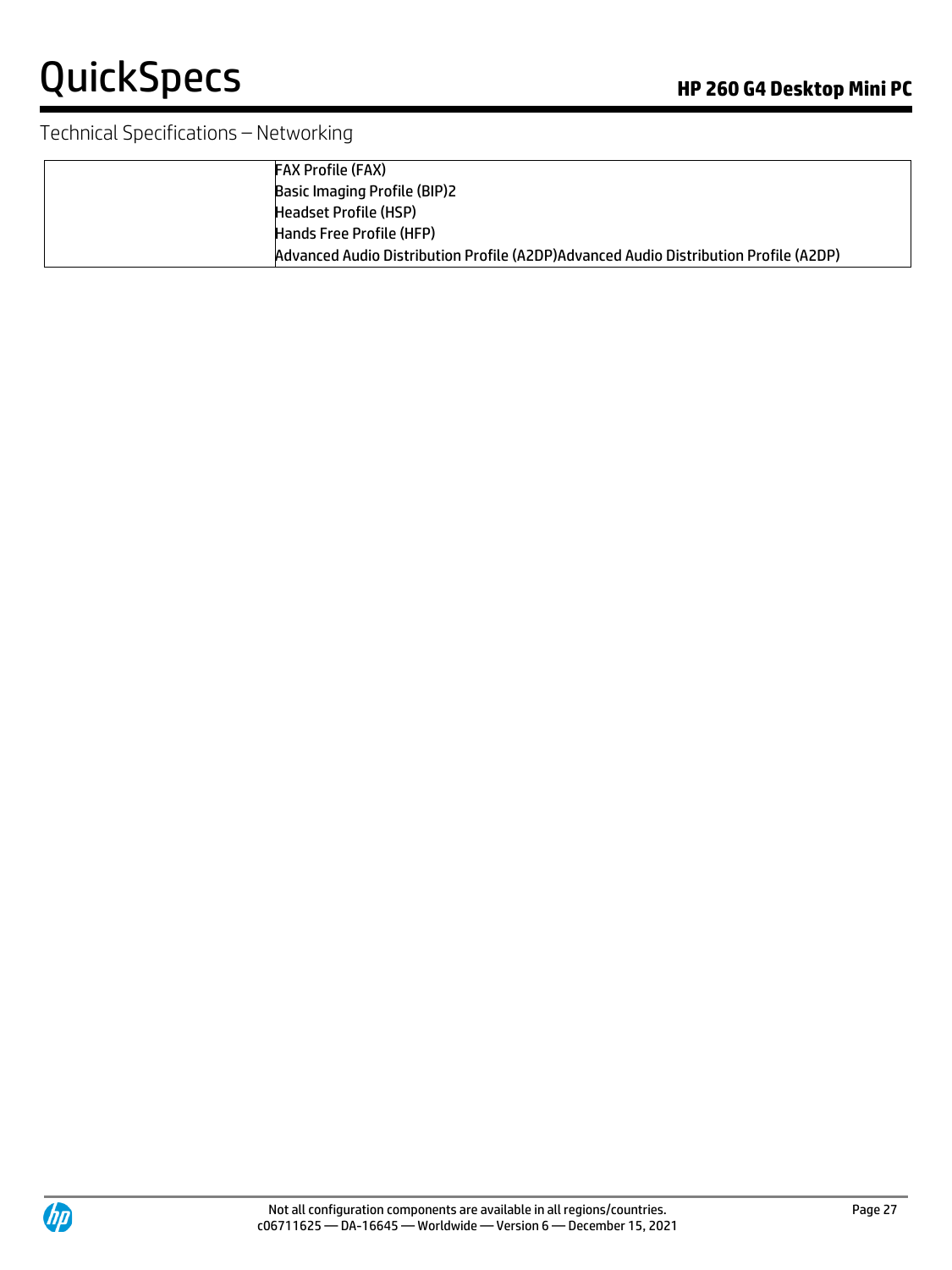Technical Specifications – I/O Devices

### **INPUT/OUTPUT DEVICES**

| <b>HP Business Slim Standalone Wired Keyboard</b> |                                                |                                                                                 |
|---------------------------------------------------|------------------------------------------------|---------------------------------------------------------------------------------|
| <b>Physical Characteristics</b>                   | <b>Keys</b>                                    | 104, 105, 106, 107, 109 layout (depending upon country)                         |
|                                                   | <b>Dimensions</b><br>$(L \times W \times H)$   | 171.97 x 68.35 x 8.27 in (436.8± 1.5 x 137.6± 1.0 x 21.0±<br>$1.0 \text{ cm}$ ) |
|                                                   | Weight                                         | 1.32 lb (0.6± 0.08 kg)                                                          |
| <b>Electrical</b>                                 | Operating voltage                              | 4.4-5.25VDC                                                                     |
|                                                   | Power consumption                              | 50-mA maximum (with 5 VDC power supplied and three<br>LEDs ON)                  |
|                                                   | System interface                               | USB or PS/2                                                                     |
|                                                   | <b>ESD</b>                                     | Contact Discharge: 2, 4,6,8KV<br>Air Discharge: 2, 4, 8, 10, 12.5KV             |
|                                                   | EMI-RFI                                        | Conforms to FCC rules for a Class B computing device                            |
| <b>Mechanical</b>                                 | Keycaps                                        | Low-profile design                                                              |
|                                                   | Switch actuation                               | 60±12.5q nominal peak force with tactile feedback                               |
|                                                   | Switch life                                    | 10 million keystrokes (Life tester)                                             |
|                                                   | Switch type                                    | Contamination-resistant switch membrane                                         |
|                                                   | Key-leveling mechanisms                        | For all double-wide and greater-length keys                                     |
|                                                   | Cable length                                   | $6$ ft $(1.8$ m)                                                                |
| <b>Environmental</b>                              | <b>Acoustics</b>                               | 43-dBA maximum sound pressure level                                             |
|                                                   | Operating temperature                          | 50° to 122° F (10° to 50° C)                                                    |
|                                                   | Non-operating temperature                      | Minus 30 degress to 60 degress Celsius                                          |
|                                                   | Operating humidity                             | 10% to 90% (non-condensing at ambient)                                          |
|                                                   | Non-operating humidity                         | 20% to 80% (non-condensing at ambient)                                          |
|                                                   | <b>Operating shock</b>                         | 40 g, six surfaces                                                              |
|                                                   | Non-operating shock                            | 80 g, six surfaces                                                              |
|                                                   | Operating vibration                            | 2-g peak acceleration                                                           |
|                                                   | Non-operating vibration                        | 4-g peak acceleration                                                           |
|                                                   | Drop (out of box)                              | 26 in (66 cm) on carpet, six-drop sequence                                      |
|                                                   | Drop (in box)                                  | 30 in (76.2 cm) on concrete, 16-drop sequence                                   |
| <b>Approvals</b>                                  | UL, FCC, CE Mark, TUV GS, VCCI, BSMI, RCM, KCC |                                                                                 |
| <b>Ergonomic compliance</b>                       | ANSI HFS 100, ISO 9241-4, and TUVGS            |                                                                                 |

| <b>HP Universal USB Wired Keyboard</b> |             |                                          |
|----------------------------------------|-------------|------------------------------------------|
| <b>Physical Characteristics</b>        | <b>Kevs</b> | 104, 105 layout (depending upon country) |

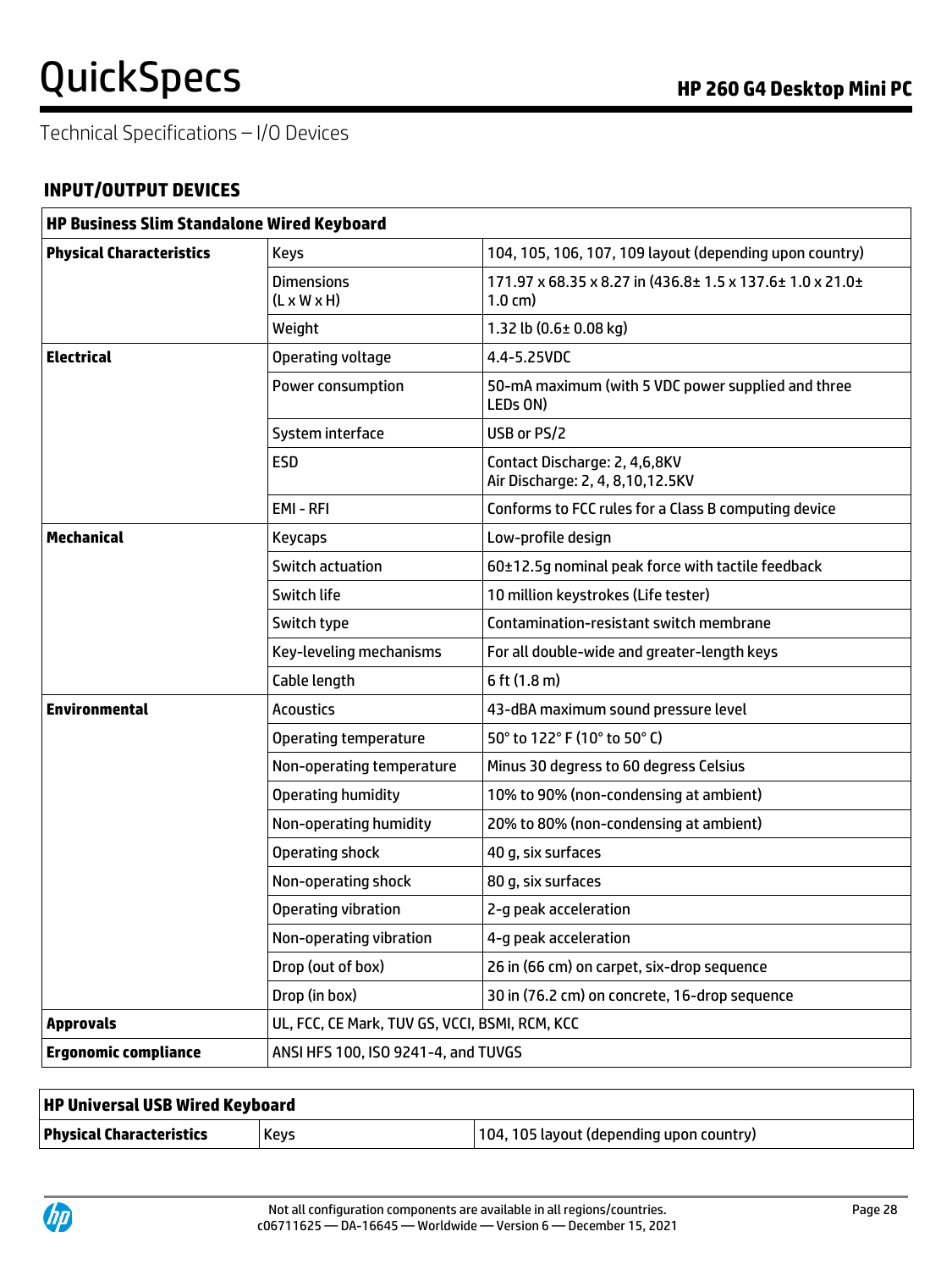# Technical Specifications – I/O Devices

|                             | <b>Dimensions</b><br>$(L \times W \times H)$        | 18.15 x 6.02 x 1.08 in (461 x 153 x 27.4 mm)         |
|-----------------------------|-----------------------------------------------------|------------------------------------------------------|
|                             | Weight                                              | 1.32 lb (600g) min                                   |
| <b>Electrical</b>           | Operating voltage                                   | 5 VDC, +/-5%                                         |
|                             | Power consumption                                   | 50mA Max (All LED on)                                |
|                             | System interface                                    | USB Type A plug connector                            |
|                             | <b>ESD</b>                                          | Contact Discharge: 8 KV Air Discharge: 15 KV         |
|                             | EMI-RFI                                             | Conforms to FCC rules for a Class B computing device |
| <b>Mechanical</b>           | <b>Keycaps</b>                                      | Mid-profile design                                   |
|                             | Switch actuation                                    | 60±10g nominal peak force with tactile feedback      |
|                             | Switch life                                         | 10 million keystrokes (Life tester)                  |
|                             | Switch type                                         | Contamination-resistant switch membrane              |
|                             | Key-leveling mechanisms                             | For all double-wide and greater-length keys          |
|                             | Cable length                                        | 6 ft (1.8 m)                                         |
|                             | Microsoft PC 99 - 2001                              | Mid-profile design                                   |
| <b>Environmental</b>        | <b>Acoustics</b>                                    | 43-dBA maximum sound pressure level                  |
|                             | <b>Operating temperature</b>                        | 50° to 122° F (10° to 50° C)                         |
|                             | Non-operating temperature                           | -22° to 140° F (-30° to 60° C)                       |
|                             | <b>Operating humidity</b>                           | 10% to 90% (non-condensing at ambient)               |
|                             | Non-operating humidity                              | 20% to 80% (non-condensing at ambient)               |
|                             | Operating shock                                     | 40 g, six surfaces                                   |
|                             | Non-operating shock                                 | 80 g, six surfaces                                   |
|                             | <b>Operating vibration</b>                          | 2-g peak acceleration                                |
|                             | Non-operating vibration                             | 4-g peak acceleration                                |
|                             | Drop (out of box)                                   | 26 in (66 cm) on carpet, six-drop sequence           |
|                             | Drop (in box)                                       | 30 in (76.2 cm) on concrete, 16-drop sequence        |
| <b>Approvals</b>            | UL, FCC, CE Mark, TUV GS, VCCI, BSMI, RCM, KCC, EAC |                                                      |
| <b>Ergonomic compliance</b> | <b>TUVGS</b>                                        |                                                      |

### **HP USB Universal Wired Mouse**

| <b>Dimensions</b> $(H \times L \times W)$ | $(4.53 \times 2.50 \times 1.40 \text{ in } (115 \times 63.46 \times 35.48 \text{ mm}))$ |                                         |
|-------------------------------------------|-----------------------------------------------------------------------------------------|-----------------------------------------|
| Weight                                    | $0.18$ lb $(80q)$                                                                       |                                         |
| <b>Environmental</b>                      | Operating temperature                                                                   | 50° to 122° F (10° to 50° C)            |
|                                           | Non-operating temperature                                                               | $-22^{\circ}$ to 140° F (-30° to 60° C) |
|                                           | Operating humidity                                                                      | 10% to 90% (non-condensing at ambient)  |
|                                           | Non-operating humidity                                                                  | 20% to 80% (non-condensing at ambient)  |
|                                           | Operating shock                                                                         | 40 g, six surfaces                      |

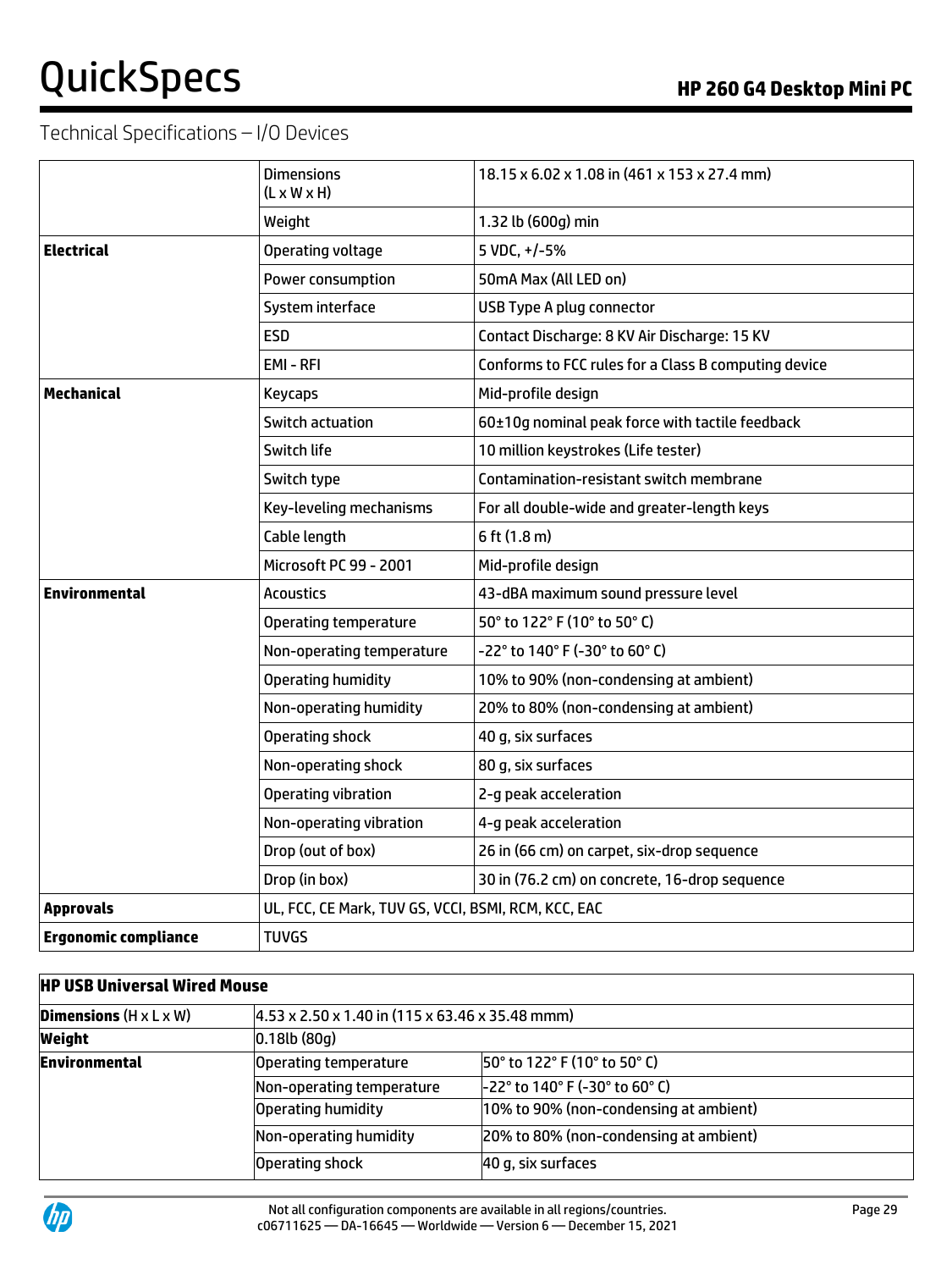# Technical Specifications – I/O Devices

|                             | Non-operating shock          | 80 g, six surfaces                                  |
|-----------------------------|------------------------------|-----------------------------------------------------|
|                             | Operating vibration          | 2-g peak acceleration                               |
|                             | Non-operating vibration      | 4-g peak acceleration                               |
| <b>Electrical</b>           | Operating voltage            | 5 VDC, +/-5%                                        |
|                             | Power consumption (typical)  | 50mA Max                                            |
|                             | Resolution                   | 1,000 DPI                                           |
|                             | Sensor                       | Pixart PAN3606DL                                    |
|                             | <b>Tracking speed</b>        | 30 inch/sec (max)                                   |
|                             | <b>Tracking acceleration</b> | 9G(max), 1G=9.8m/s2                                 |
| Mechanical                  | Connector                    | USB 2.0                                             |
|                             | Cable length                 | $6$ ft $(1.8 m)$                                    |
|                             | Color                        | Jack Black                                          |
| <b>Regulatory approvals</b> | Compliant                    | UL, FCC, CE Mark, TUV GS, VCCI, BSMI, RCM, KCC, EAC |

| <b>HP Optical Mouse</b>                   |                                         |                                                 |  |
|-------------------------------------------|-----------------------------------------|-------------------------------------------------|--|
| <b>Dimensions</b> $(H \times L \times W)$ | 4.53 x 2.48 x1.46 in (115.2x 63 x37 mm) |                                                 |  |
| Weight                                    | $0.22$ lb $(101.6q)$                    |                                                 |  |
| Environmental                             | <b>Operating temperature</b>            | 41° to 122° F (5° to 50° C)                     |  |
|                                           | Non-operating temperature               | (-4° to 140° F)(-20° to 60° C)                  |  |
|                                           | <b>Operating humidity</b>               | 10% to 85% (non-condensing at ambient)          |  |
|                                           | Non-operating humidity                  | 5% to 95% (non-condensing at ambient)           |  |
|                                           | Operating shock                         | 40 g, six surfaces                              |  |
|                                           | Non-operating shock                     | 80 g, six surfaces                              |  |
|                                           | Operating vibration                     | 2-g peak acceleration                           |  |
|                                           | Non-operating vibration                 | 4-g peak acceleration                           |  |
| <b>Electrical</b>                         | <b>Tracking speed</b>                   | 30 inch/sec (max)                               |  |
|                                           | <b>Tracking acceleration</b>            | 8G(max), 1G=9.8m/s2                             |  |
|                                           | System interface                        | USB or PS/2                                     |  |
| Mechanical                                | <b>Switch actuation</b>                 | 60±15g nominal peak force with tactile feedback |  |
|                                           | Switch life                             | 3 million keystrokes (Life tester)              |  |
|                                           | Switch type                             | Contamination-resistant switch membrane         |  |
|                                           | Key-leveling mechanisms                 | For all double-wide and greater-length keys     |  |
|                                           | Cable length                            | $6$ ft (1.8 m)                                  |  |
|                                           | Color                                   | Jack Black                                      |  |
| <b>Regulatory approvals</b>               | Compliant                               | UL, FCC, CE Mark, TUV GS, VCCI, BSMI, RCM, KCC  |  |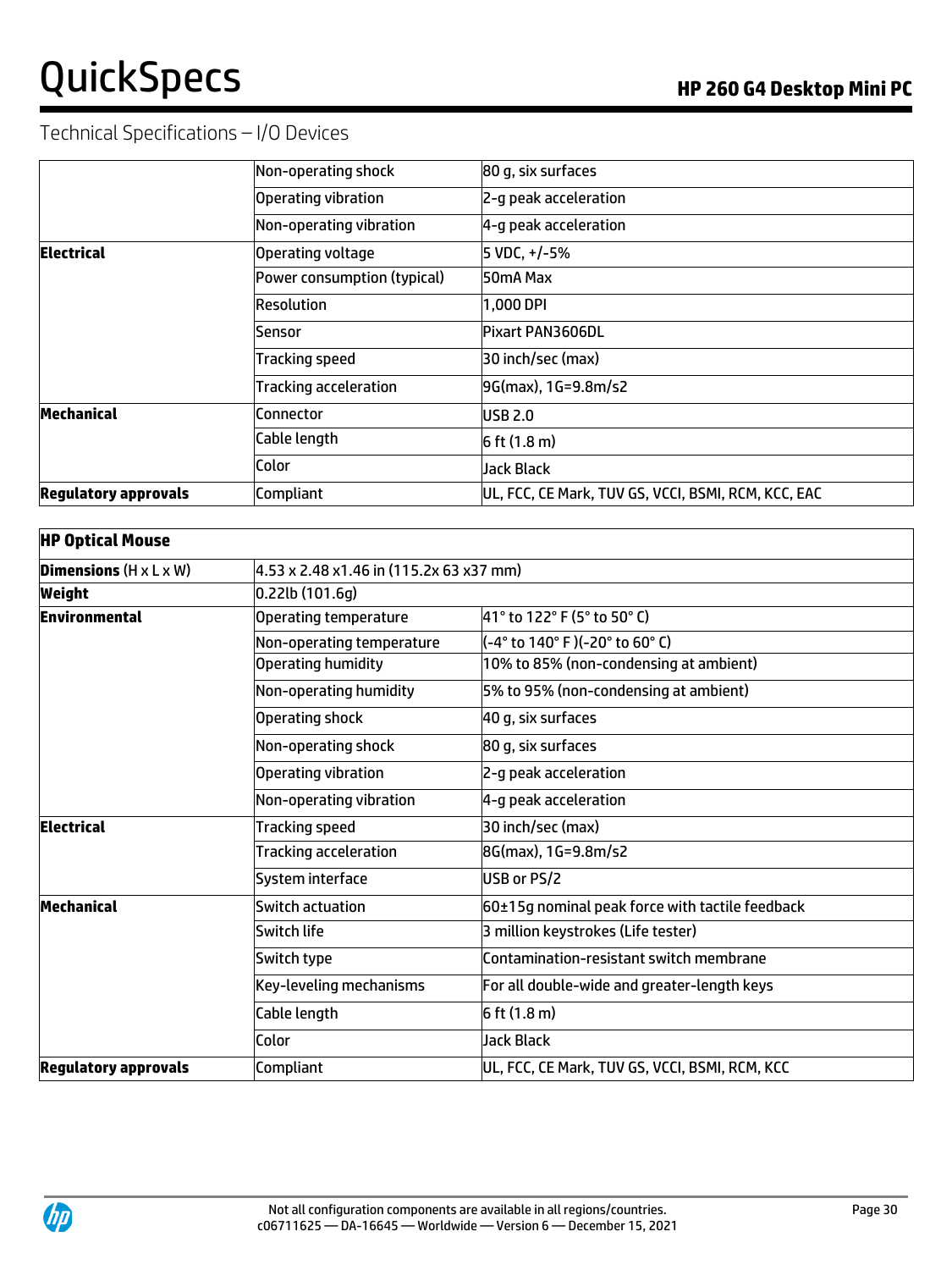Technical Specifications – Audio

| <b>Type</b>                       | Integrated                                                                                                                                            |
|-----------------------------------|-------------------------------------------------------------------------------------------------------------------------------------------------------|
| <b>HD Stereo Codec</b>            | Realtek ALC3205                                                                                                                                       |
| <b>Audio I/O Ports</b>            | Front: Headset connector supports a CTIA and OMTP style headset and is retaskable as a Line-in,<br>Line-out, Microphone-in or Headphone-out port      |
| <b>Internal Speaker Amplifier</b> | 2W class D mono amplifier for the internal speaker only. External speakers must be powered<br>externally                                              |
| <b>Multi-streaming Capable</b>    | Playback multi-streaming allows independent audio<br>streams to be sent to/from the front jacks and integrated speaker.                               |
| <b>Sampling</b>                   | Independent sampling rates for DAC's and ADC's; supports resolutions from 16 to 24-bit; 44.1 kHz<br>to 192 kHz for DAC and 44.1 kHz to 96 kHz for ADC |
| <b>Wavetable Syntheses</b>        | Yes - Uses OS soft wavetable                                                                                                                          |
| Analog Audio                      | Yes                                                                                                                                                   |
| # of Channels on Line-Out         | Stereo (Left & Right channels)                                                                                                                        |
| <b>Internal Speaker</b>           | Yes                                                                                                                                                   |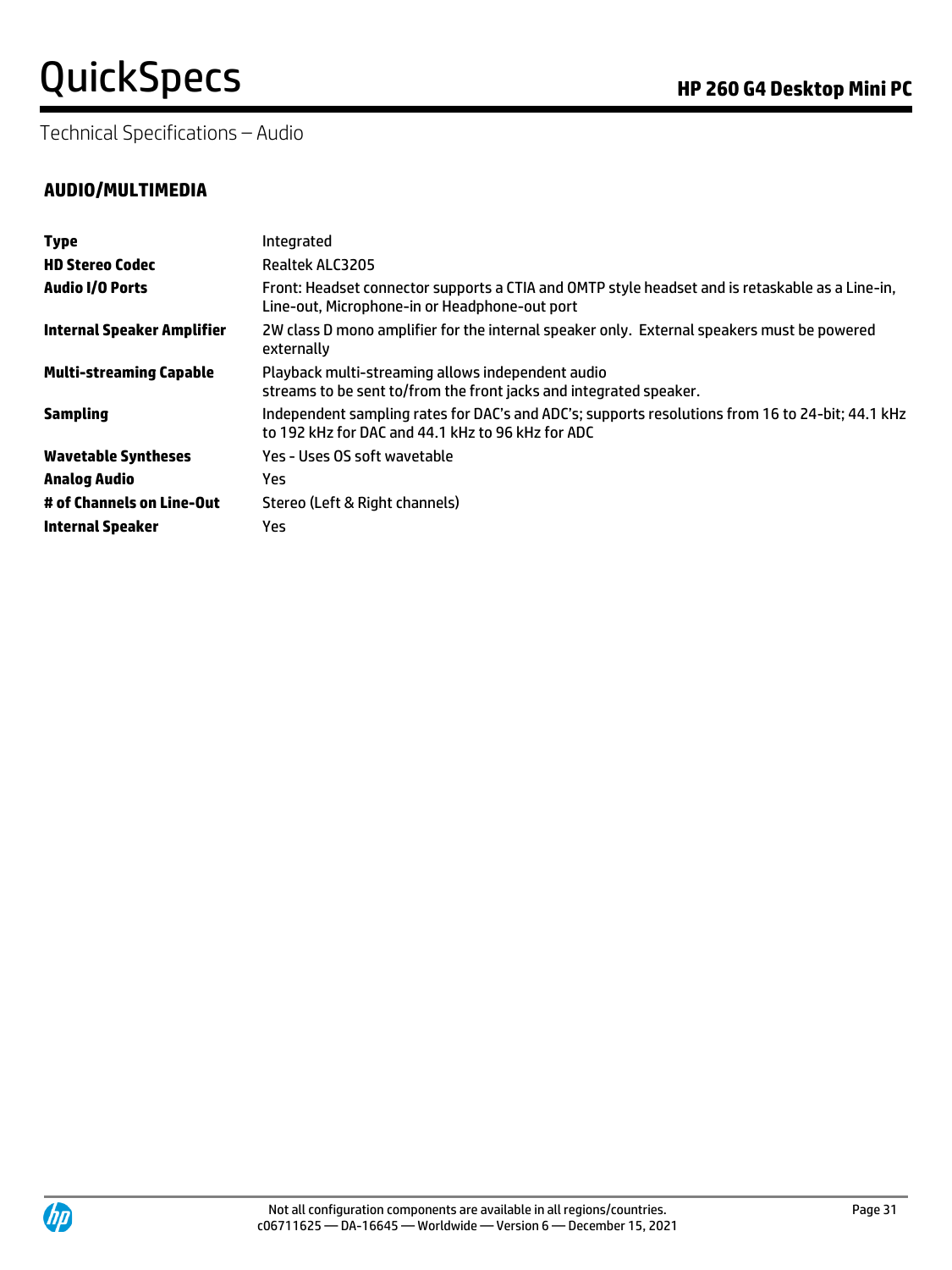Technical Specifications – Power

### **POWER SUPPLY**

| <b>Operating Voltage Range</b>                                                     | 90Vac~264Vac                                                                                                                                                                                                                                                                                                                                                                                                                                                                                                                                |
|------------------------------------------------------------------------------------|---------------------------------------------------------------------------------------------------------------------------------------------------------------------------------------------------------------------------------------------------------------------------------------------------------------------------------------------------------------------------------------------------------------------------------------------------------------------------------------------------------------------------------------------|
| <b>Rated Voltage Range</b>                                                         | 100Vac~240Vac                                                                                                                                                                                                                                                                                                                                                                                                                                                                                                                               |
| <b>Rated Line Frequency</b>                                                        | $50$ Hz~60Hz                                                                                                                                                                                                                                                                                                                                                                                                                                                                                                                                |
| <b>Operating Line Frequency</b>                                                    | $47$ Hz~63Hz                                                                                                                                                                                                                                                                                                                                                                                                                                                                                                                                |
| <b>Rated Input Current with</b><br><b>Energy Efficient* Power</b><br><b>Supply</b> | $65W \leq 1.6A$<br>Average efficiency 88% at 115V<br>Average efficiency 89% at 230V                                                                                                                                                                                                                                                                                                                                                                                                                                                         |
| <b>DC Output</b>                                                                   | $+19.5V$                                                                                                                                                                                                                                                                                                                                                                                                                                                                                                                                    |
| <b>Current Leakage (NFPA 99:</b><br>2102)                                          | Less than 500 microamps of leakage current at 264 Vac with the ground wire disconnected, as<br>required for Non-patient Electrical Appliances and Equipment used in a patient care facility or<br>that contact patients in normal use. Per section 10.3.5.1.<br>Less than 100 microamps of leakage current at 264 Vac with the ground wire intact with normal<br>polarity, as required for Non-patient Electrical Appliances and Equipment used in a patient care<br>facility or that contact patients in normal use. Per section 10.3.5.1. |
| <b>Power cord length</b>                                                           | $6.0$ ft. $(1.83 \text{ m})$                                                                                                                                                                                                                                                                                                                                                                                                                                                                                                                |
| <b>Dimensions</b>                                                                  | 90 x 51 x 28.5mm & 102 x 55 x 30mm                                                                                                                                                                                                                                                                                                                                                                                                                                                                                                          |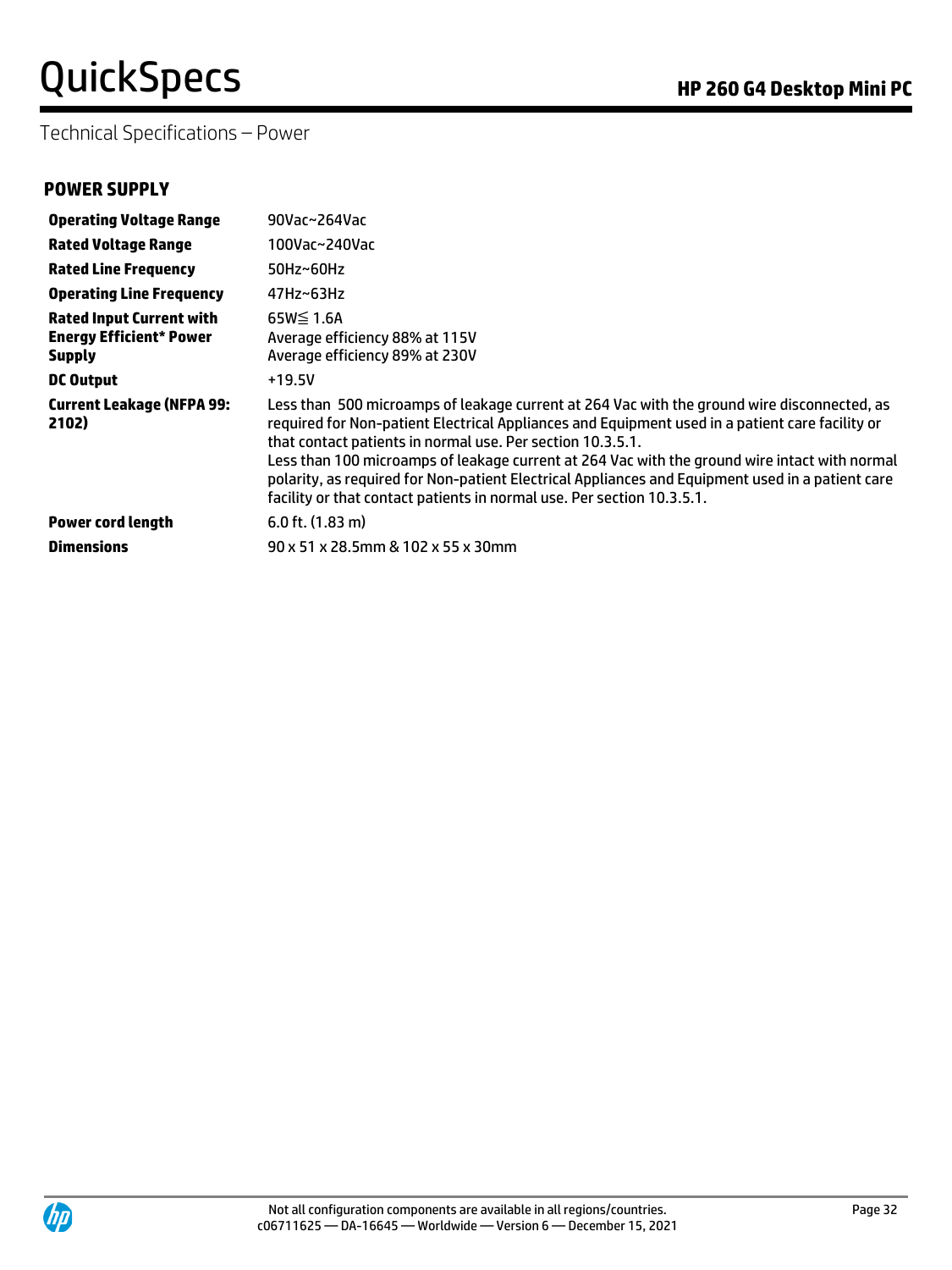Technical Specifications – Weights and Dimensions

### **WEIGHT AND DIMENSIONS<sup>1</sup>**

| <b>System</b>                          |                                                                                                                                                                                                                                                                                                                                                                  |  |
|----------------------------------------|------------------------------------------------------------------------------------------------------------------------------------------------------------------------------------------------------------------------------------------------------------------------------------------------------------------------------------------------------------------|--|
| <b>Dimensions</b>                      | $6.97 \times 6.89 \times 1.35$ in<br>177 x 175 x 34.2 mm                                                                                                                                                                                                                                                                                                         |  |
| Weight <sup>2</sup>                    | $2.74$ lbs<br>$1.25$ kg                                                                                                                                                                                                                                                                                                                                          |  |
| Volume                                 | $64 \mathrm{cu}$ in<br>1.05L                                                                                                                                                                                                                                                                                                                                     |  |
| <b>Packaging dimensions and weight</b> |                                                                                                                                                                                                                                                                                                                                                                  |  |
| <b>Dimensions</b>                      | 19.57 x 5.04 x 8.78 in<br>497 x 128 x 223 mm<br>MPP/EPE: 19.61 x 9.25 x 5.20 in<br>498 x 235 x 132 mm                                                                                                                                                                                                                                                            |  |
| Weight                                 | 7.36 lbs<br>3.34 kg<br><b>MPP/EPE: 7.50 lbs</b><br>3.40 kg                                                                                                                                                                                                                                                                                                       |  |
| <b>Palletization and Container</b>     |                                                                                                                                                                                                                                                                                                                                                                  |  |
| <b>Pallet Profile</b>                  | 1 unit/carton<br>18 cartons/layer<br>5~6 layers per pallet max depending on details of air freight<br>90~108 units per pallet depending on details of air freight<br>MPP/EPE: 1 unit/carton<br>10 cartons/layer<br>10~19 layers per pallet max depending on details of ground/sea freight<br>100~190 units per pallet depending on details of ground/sea freight |  |
| <b>Pallet Size Loaded</b>              | 45.354 x 39.13 x 57.80 in<br>1152 x 994 x 1468 mm<br>MPP/EPE: 46.26 x 39.21 x 103.74 in<br>1175 x 996 x 2635 mm                                                                                                                                                                                                                                                  |  |

1. Packaging material used will vary by country

2. Configured with 1 SATA Drive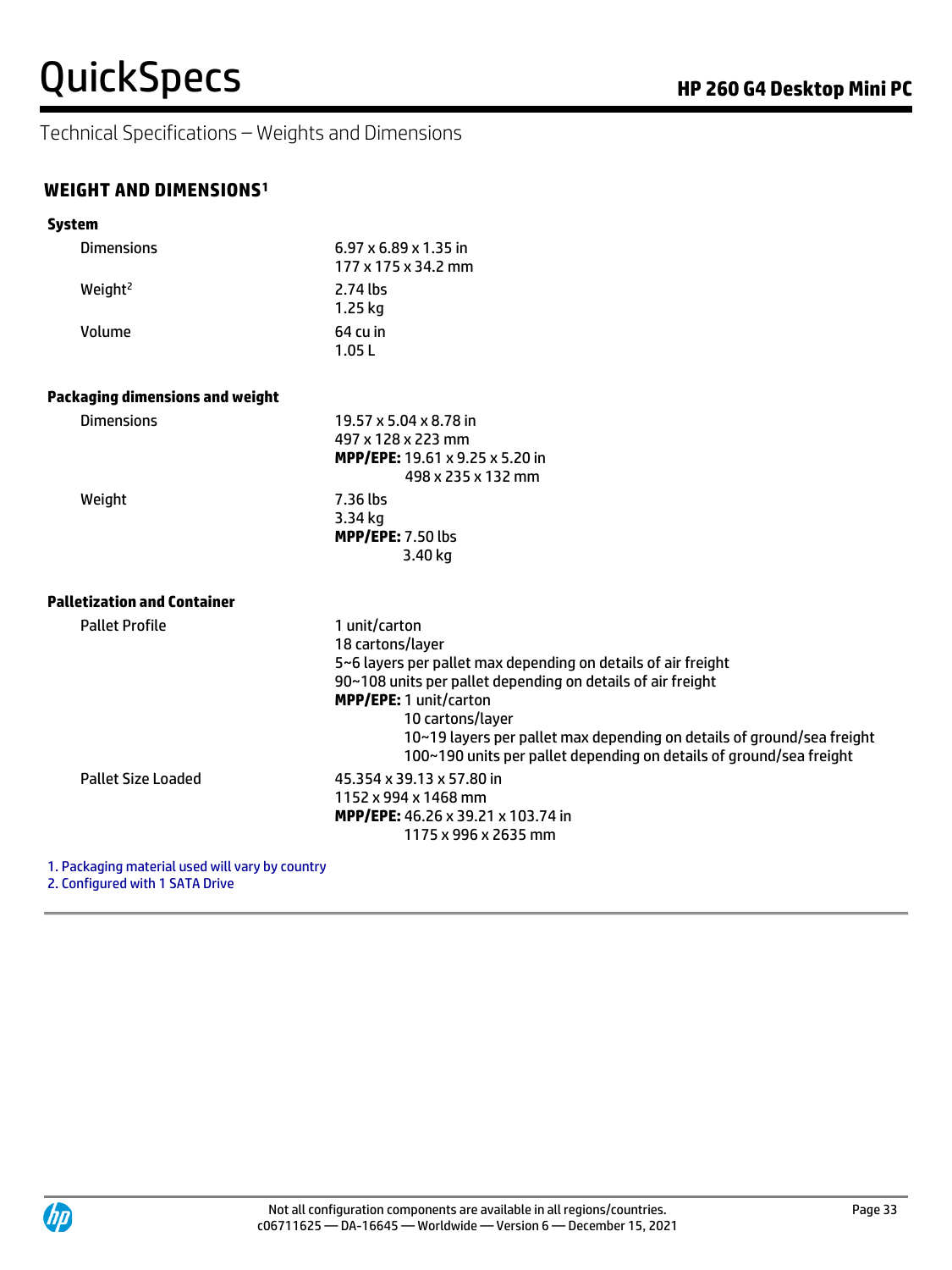# After-Market Options (availability may vary by region)

| <b>Type</b>                       | <b>Description</b>                                                    | <b>Part Number</b> |
|-----------------------------------|-----------------------------------------------------------------------|--------------------|
| <b>Graphics Solutions</b>         | HP HDMI Standard Cable Kit                                            | <b>T6F94AA</b>     |
|                                   | HP HDMI to VGA Adapter                                                | H4F02AA            |
|                                   |                                                                       |                    |
| <b>Desktop Mini Accessories</b>   | HP Desktop Mini 2.5" SATA Drive Bay kit v2                            | 13L70AA            |
|                                   | HP Desktop Mini LockBox V2                                            | 3EJ57AA            |
|                                   | HP Desktop Mini DVD-Writer ODD Expansion Module                       | <b>K9Q83AA</b>     |
|                                   | HP Desktop Mini I/O Expansion Module                                  | <b>K9Q84AA</b>     |
|                                   | HP Desktop Mini Security/Dual VESA Sleeve v3                          | 13L67AA            |
|                                   | HP Desktop Mini Security/Dual VESA Sleeve v3 With Power Supply Holder | 13L68AA            |
|                                   | HP B300 PC Mounting Bracket with Power Supply Holder                  | <b>7DB37AA</b>     |
|                                   | HP Desktop Mini Vertical Chassis Stand                                | G1K23AA            |
|                                   | HP DM Power Supply Holder Kit v2                                      | <b>7DB38AA</b>     |
|                                   |                                                                       |                    |
| <b>Data Storage Drives</b>        | HP PCIe NVME TLC 256GB SSD M.2 Drive                                  | 1CA51AA            |
|                                   | HP PCIe NVME TLC 512GB SSD M.2 Drive                                  | <b>X8U75AA</b>     |
| <b>Input Devices</b>              | HP Wired Desktop 320K Keyboard                                        | 9SR37AA            |
|                                   | HP USB Business Slim Keyboard                                         | N3R87AA            |
|                                   | HP USB Business Slim SmartCard CCID Keyboard                          | Z9H48AA            |
|                                   | HP Wired Desktop 320MK Mouse and Keyboard                             | 9SR36AA            |
|                                   | HP USB Business Slim Keyboard and Mouse and Mousepad                  | <b>T4E63AA</b>     |
|                                   | HP Wired Desktop 320M Mouse                                           | 9VA80AA            |
|                                   | <b>HP USB Optical Mouse</b>                                           | QY777AA            |
|                                   |                                                                       |                    |
| Intel <sup>®</sup> Optane™ Memory | ∥Intel® Optane™ Memory 16GB (Cache)                                   | <b>1WV97AA</b>     |
|                                   | 512GB Intel® Optane™ Memory H10 with SSD                              | 6VF55AA            |
|                                   |                                                                       |                    |
| System Memory                     | HP 4GB DDR4-2666 SODIMM                                               | 3TK86AA            |
|                                   | HP 8GB DDR4-2666 SODIMM                                               | 3TK88AA            |
|                                   | HP 16GB DDR4-2666 SODIMM                                              | 3TK84AA            |
|                                   |                                                                       |                    |
| <b>Multimedia Devices</b>         | HP Business Headset v2                                                | <b>T4E61AA</b>     |
|                                   | HP S101 Speaker Bar                                                   | 5UU40AA            |
|                                   |                                                                       |                    |
| <b>Security Devices</b>           | HP Dual Head Keyed Cable Lock                                         | T1A64AA            |
|                                   | HP Keyed Cable Lock 10mm                                              | <b>T1A62AA</b>     |
|                                   | HP Master Keyed Cable Lock 10mm                                       | T1A63AA            |
|                                   |                                                                       |                    |

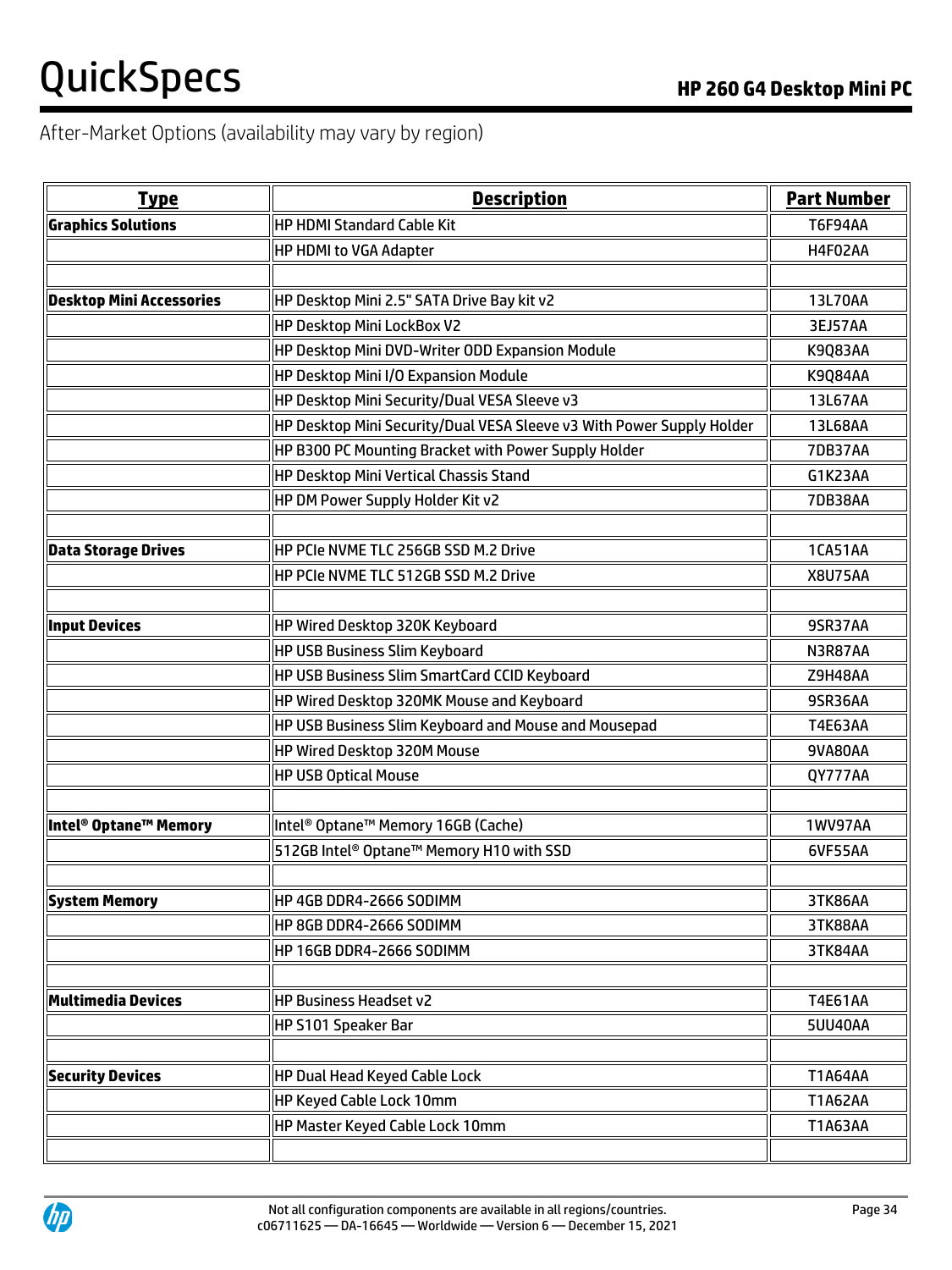# After-Market Options (availability may vary by region)

| <b>Stands and Mounting</b><br><b>Accessories</b> | <b>HP B250 PC Mounting Bracket</b> | 8RA46AA |
|--------------------------------------------------|------------------------------------|---------|
|                                                  | <b>HP B300 PC Mounting Bracket</b> | 2DW53AA |
|                                                  | <b>HP B500 PC Mounting Bracket</b> | 2DW52AA |
|                                                  | <b>HP Quick Release Bracket 2</b>  | 6KD15AA |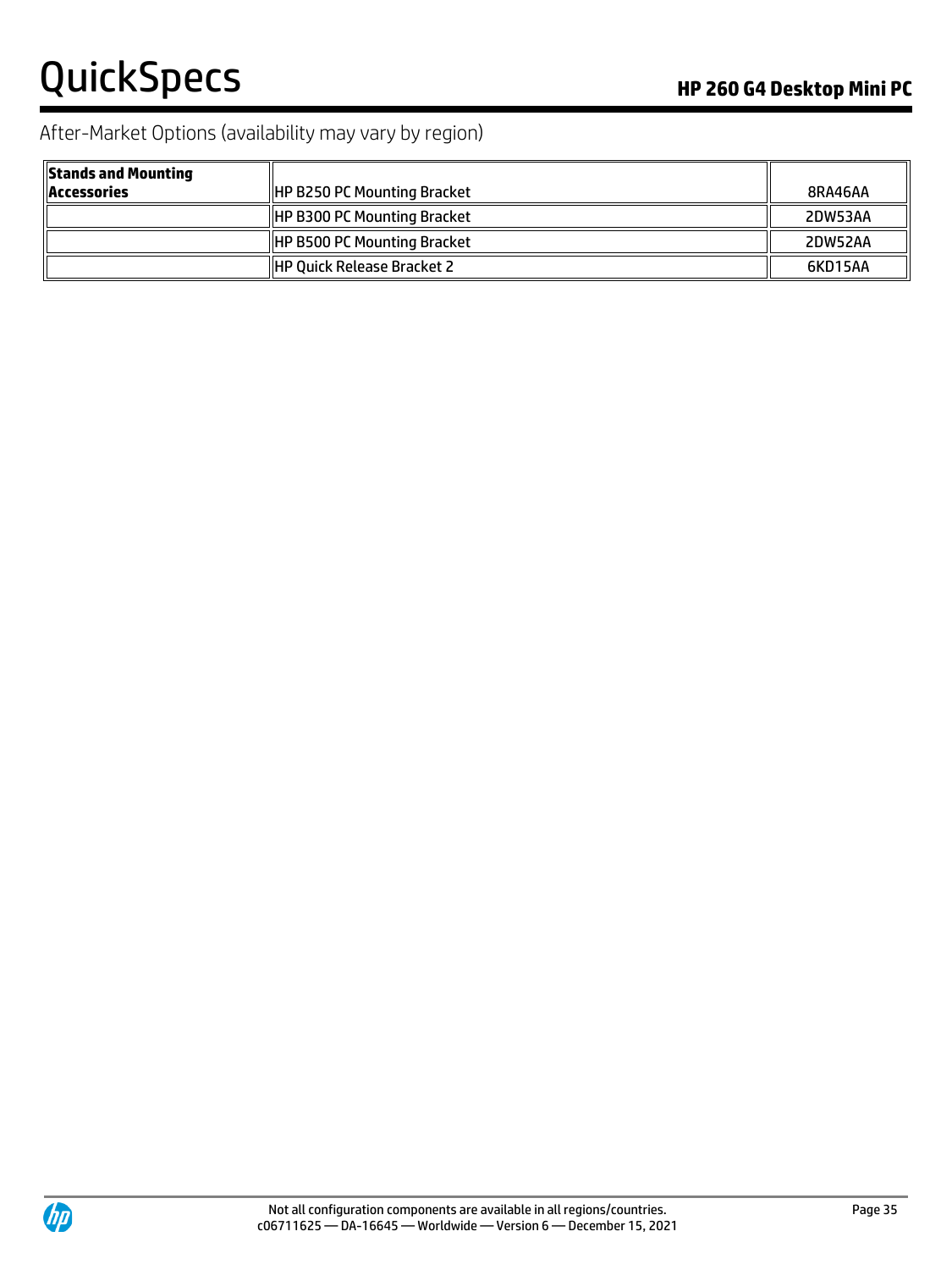© Copyright 2021 HP Development Company, L.P.

The information contained herein is subject to change without notice. The only warranties for HP products are set forth in the express limited warranty statements accompanying such products. Nothing herein should be construed as constituting an additional warranty. HP shall not be liable for technical or editorial errors or omissions contained herein.

Microsoft and Windows are registered trademarks or trademarks of Microsoft Corporation in the U.S. and/or other countries. Intel, Celeron®, Core, Pentium are registered trademarks or trademarks of Intel Corporation in the U.S. and/or other countries. Bluetooth is a trademark of its proprietor, used by HP Inc. under license. NVIDIA, GeForce, Kepler and NVS are trademarks and/or registered trademarks of NVIDIA Corporation in the U.S. and other countries. AMD and Radeon are trademarks of Advanced Micro Devices, Inc. ENERGY STAR is a registered trademark owned by the U.S. Environmental Protection Agency.

DisplayPort™ and the DisplayPort™ logo are trademarks owned by the Video Electronics Standards Association (VESA®) in the United States and other countries. Wi-Fi® is a registered trademark of Wi-Fi Alliance®.